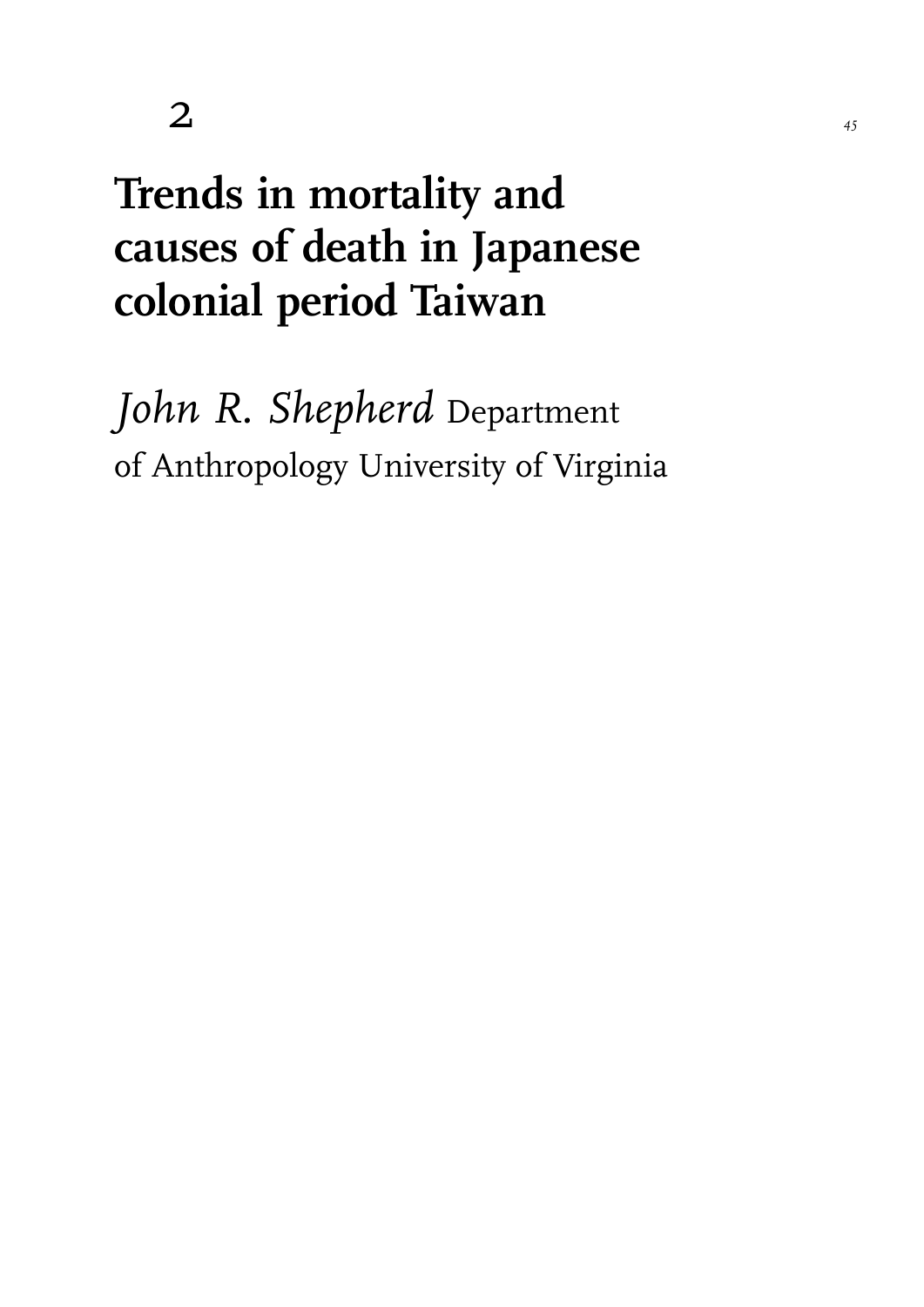#### *<sup>46</sup>* **Introduction**

This paper explores trends in mortality and causes of death in colonial Taiwan primarily through the study of patterns of mortality by age and sex for selected leading causes of death. The discussion concentrates on the following causes of death in the period 1905-1942: malaria, respiratory tuberculosis, respiratory diseases, diarrhea and enteritis, and infant causes. Note that due to an early Japanese period vaccination campaign, smallpox was no longer a leading cause by 1905 when our data series begins (Shepherd 2001). There is not space to treat other causes, many of them the source of important epidemics (e.g., plague, influenza, cholera), but less important to the patterns of mortality overall.

Important early studies of causes of death in Taiwan come from Li T'engyueh (1938), George W. Barclay (1954), and Chen Shao-hsing (1955). Ensuring the consistent definition of cause categories, and a minimum quality of diagnostic skill by those making the determinations of cause is a prerequisite to the use of cause of death reports. Issues of reporting quality in the Taiwan cause of death reports are discussed in detail in the Appendix. The data series for several causes appear to be inconsistently reported between the early years when reporting quality was low and the later years. Such inconsistencies arise from improving diagnostics and training on the part of personnel filling out death certificates, and also changes in the definitions of disease categories (and also rules for deciding between two or more contributing causes). Previous studies of trends in causes of death in Japanese period Taiwan have failed to take into account these inconsistencies (e.g., Chen 1955). In the discussion below of specific causes, those reported inconsistently in the early years will be reported only for the years 1924-41, when the third and fourth international cause of death lists were used to compile the cause of death reports, and reporting quality was highest.

There are two causes, however, malaria and respiratory tuberculosis, that appear to provide relatively consistently reported series for more extended periods. These causes of death present symptoms relatively easy for certifiers to identify, periodic chills and fevers and swollen spleens in the case of malaria, and bloody sputum in the case of respiratory tuberculosis. The international lists for compiling death statistics in use by the colonial authorities also consistently reserved separate categories specific to these causes, which immunized them from inconsistencies arising from changing category definitions.

## **Reports of Deaths by Cause, Age and Sex in the Taiwan Population Record**

The information necessary to compute age, cause, and sex specific rates of death comes from two sources: the annual volumes of vital statistics reports of cause of death by age and sex, and the census tables reporting the population at risk in each age and sex category. The Japanese colonial government conducted the first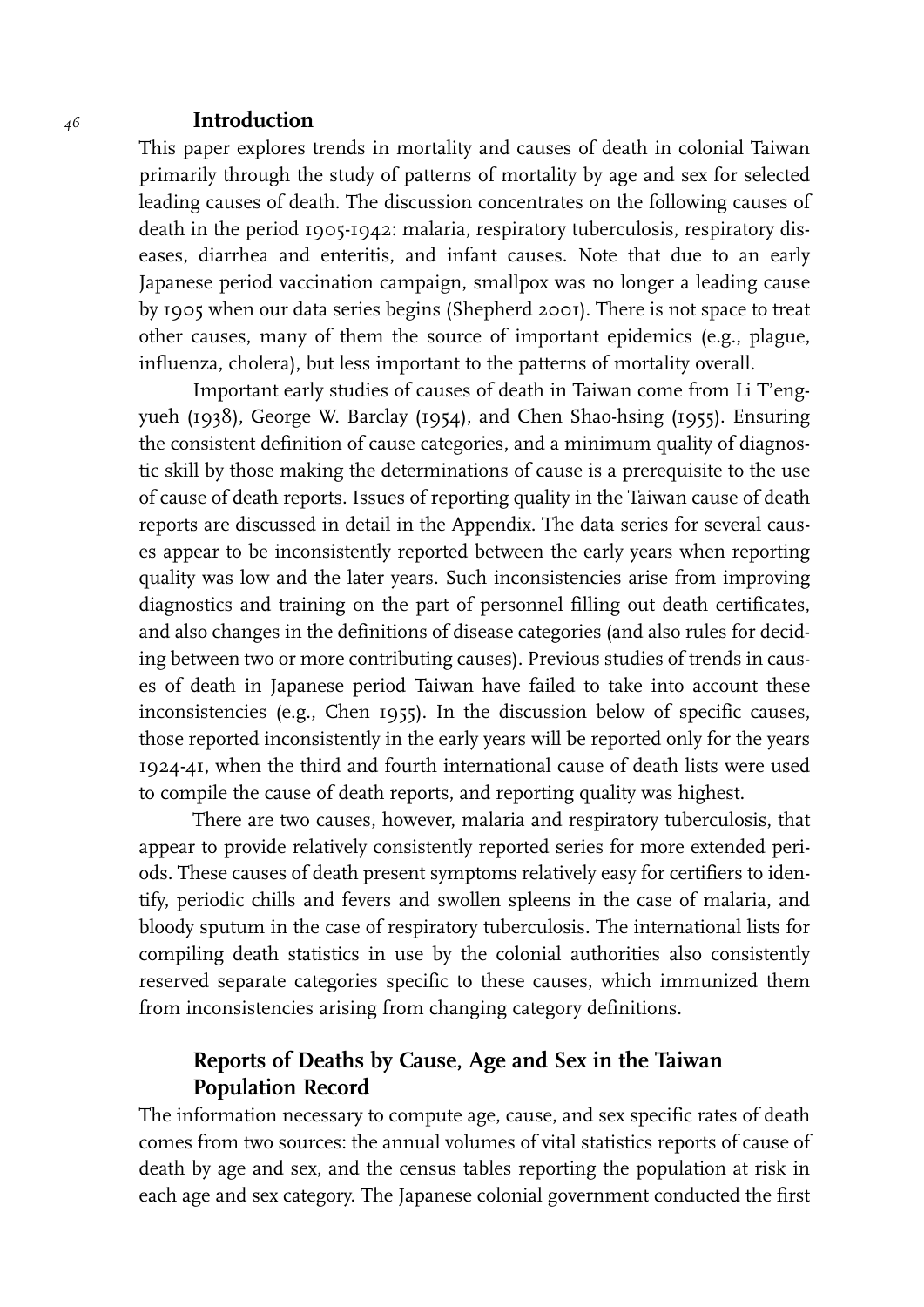census of Taiwan in 1905, and subsequent censuses every five years from 1915 to *47* 1940. Age-specific death rates are based on the notion of deaths during a period, per person-years lived at the specified age. The person years lived are approximated by the number of persons of the specified age present at the middle of the base period (Barclay 1958: 45). The censuses reported population age groups by calendar (not lunar) year of birth from 1905 to 1925 but shifted to western style reporting of age at last birthday on the date of the census 1930-40. To calculate cause specific death rates by age we must convert the census reports of age 1905- 1925 to age in western years; this has been done by estimating the midyear population by western age from life tables constructed for 1906-1926.

For the periods presented in our tables the base period is the date of the census (October 1) or a midyear population in the case of 1906-08 and 1909-13 rates. The rates presented here are computed from the averages of deaths occurring in the three years centered on the base period (five years in the case of the 1909-13 rates).

All the tables of cause, age and sex specific death rates presented below report an infant death rate at ages 0-1. The infant death rates are computed following Barclay (1958:141,143, 287) by dividing the three year average of infant deaths by the average number of births for the corresponding period, rather than by using a midyear estimate of the infant population (five years in the case of the 1909-13 rates)(cf. Barclay 1958: 47). This ensures a continuity of presentation when infant mortality is analyzed separately by using the infant death rates. Infant death rates for 'all causes' are corrected for unregistered nonsurvivors for the years 1906-1915 following Barclay (1954: 159-60, see Shepherd 1998 for a fuller discussion of the method used to estimate the extent of underregistration). I have assigned deaths attributed to unregistered nonsurvivors to the 'ill-defined and unknown' cause category.

The use of rates based on averages for multiple years is intended to moderate the effect of yearly variation and give a better picture of long-term trends. Thus the effects of epidemics, such as the malaria outbreak in 1915, and the influenza epidemics in late 1918 and early 1920, and the cholera outbreak in 1919, have been somewhat disguised in this presentation. The tables below present multiple year averages for eight periods, four periods covering all years 1906- 1921, and four three-year periods centered on each five year census 1925-1940. The tables thus present the mortality experience of 28 of the 36 years in the period 1906-41.

#### **Introduction to the Tables Presented for Each Cause Group**

For each cause group discussed below I present a series of three tables. The first table for each cause group presents the deaths per 10,000 person years for each age and sex category, 1906-1941. Male rates are presented in the upper panel and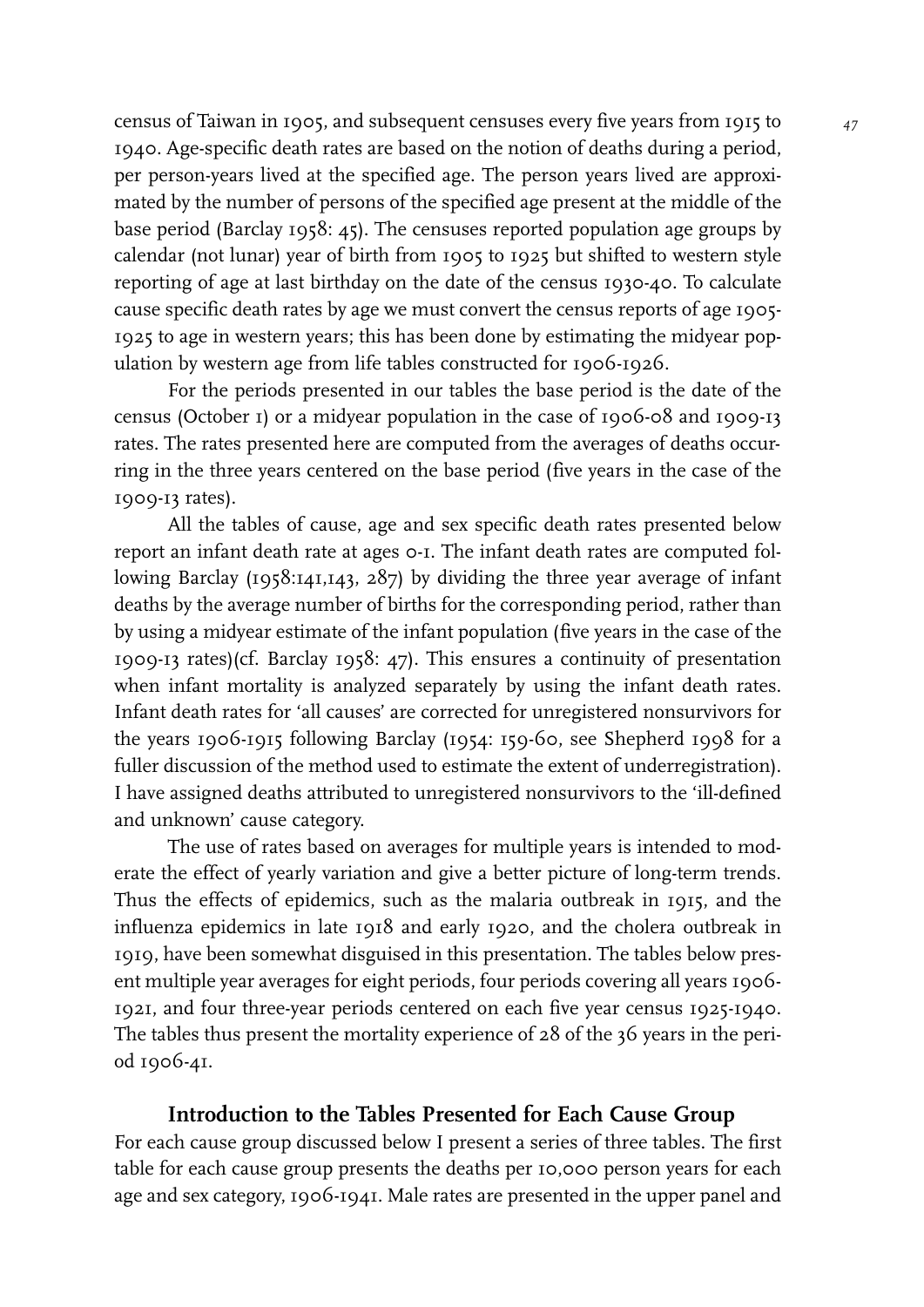*48* female rates in the lower. It is very easy to see the degree of variation in death rates across the age groups in this table.

To facilitate the identification of historic trends, a second table presents rates for each period that have been indexed on the rate for the first period, 1906- 08. These indexed rates make it easy to perceive patterns of decline in terms of percentages of the 1906-08 rates. Do the 1906-08 rates fairly represent the 'normal' level of mortality at the starting point of the Japanese period? Death rates fluctuated greatly in response to periodic epidemics in the early years, and the reduction of epidemic disease was a priority of Japanese policy. The 1906-08 rates, for example reflect the impact of plague deaths in 1906-7 (over a thousand in each sex each year), and may be somewhat elevated above the 'normal', just as the rates for the succeeding period, 1909-13, are unusually low. The underreporting of deaths prior to 1906 means that we lack reliable death rates that could establish pre-1906 levels of mortality. However, stable population analysis using the 1906-08 rates suggests close agreement with the age structure of the 1905 census, indicating that the 1906-08 rates are close to the average rates in the pre-1906 period (Shepherd 1998b: 64ff.).

The indexed tables make it easier to compare the degrees of decline (or increase) across the age and sex categories. A third table presents the sex ratios (male age specific death rate / female age specific death rate) of mortality in each age and sex group. These rates make it easy to see the extent of divergence in the experience of males and females at various ages (values above 1.00 show male excess mortality and values below show female excess mortality). Looking at the change in these ratios over time also shows whether the divergence in male and female mortality increased or decreased over the period.

#### **All Causes**

We begin our discussion by considering the overall trends in age and sex specific mortality for all causes. Because it includes all deaths regardless of cause this series is unaffected by changes in quality of cause of death reporting.

It is easy to see in the first table reporting death rates per 10,000 person years, that the impact of mortality varied greatly across the age groups. The highest death rates are regularly found at the extremes, among infants and those aged 70 and over. Death rates decline rapidly from infancy to age 9, reach their lowest levels in ages 10-14, and then begin an accelerating rise to age 70. The rates by age form a typical j–shaped mortality curve, found in most populations. We will see below the degree to which specific groups of causes vary in their contribution to mortality levels at different ages.

The unevenness of the decline in the death rates is immediately observable in the first and second tables. Rates of death in many age groups fell dramatically in 1909-13, resurged again in 1914-16, remained above the 1909-13 rates in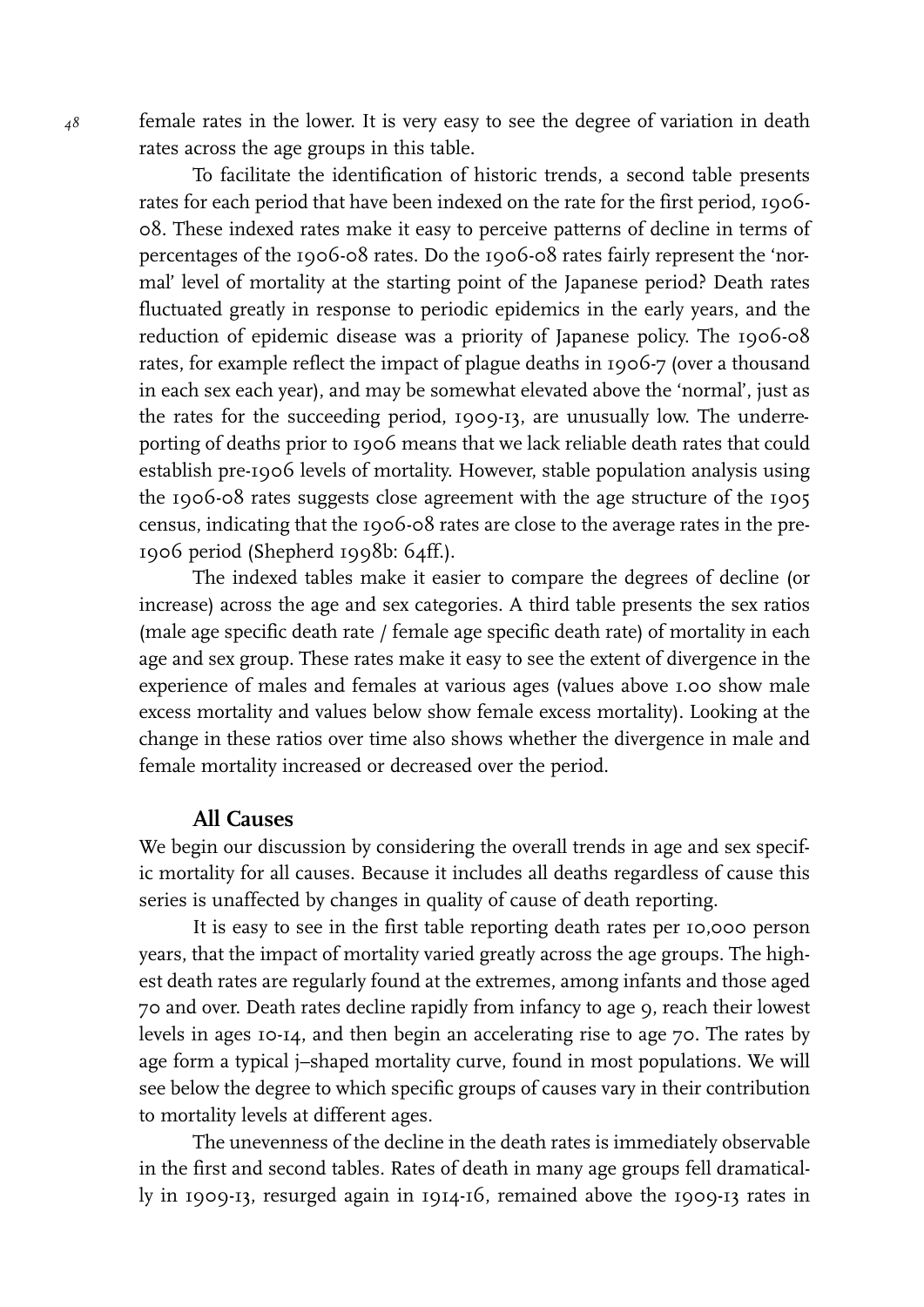|         | All causes           |     |                 |    |                               |                |     |     |           |                |     |     |     |     |                 |             |
|---------|----------------------|-----|-----------------|----|-------------------------------|----------------|-----|-----|-----------|----------------|-----|-----|-----|-----|-----------------|-------------|
| Years   |                      |     |                 |    | Age at beginning of interval: |                |     |     |           |                |     |     |     |     |                 |             |
| Males   | $\mathsf{o}^{\star}$ | I   | 5               | IO | 15                            | 20             | 25  | 30  | 35        | 40             | 45  | 50  | 55  | 60  | 65              | 70          |
| 1906-08 | 1940                 | 491 | 139             | 79 | IO3                           | 154            | 204 | 263 | 333       | 418            | 503 | 602 | 705 | 885 | II54            | 1673        |
| 1909-13 | 1794                 | 385 | Q               | 54 | 74                            | 125            | 168 | 2I3 | 264       | 335            | 415 | 503 | 626 | 761 | 988             | 1499        |
| 1914-16 | 1933                 | 419 | 96              | 58 | 79                            | 130            | 182 | 228 | 287       | 350            | 427 | 518 | 649 | 812 | 1033            | 1651        |
| 1919-21 | 1825                 | 432 | $\Omega$        | 53 | 82                            | <b>129</b>     | 173 | 210 | 25I       | 305            | 357 | 452 | 569 | 722 | 985             | 1500        |
| 1924-26 | 1817                 | 356 | 67              | 39 | 60                            | 89             | II7 | 154 | 197       | 243            | 302 | 372 | 485 | 674 | 88 <sub>I</sub> | 1443        |
| 1929-31 | 1703                 | 299 | 46              | 29 | 46                            | 69             | 86  | IO7 | 133       | 179            | 230 | 296 | 384 | 534 | 749             | 1266        |
| 1934-36 | 1620                 | 296 | 47              | 30 | 46                            | 67             | 86  | IO3 | 128       | 173            | 222 | 29I | 388 | 509 | 710             | 1267        |
| 1939-41 | 1440                 | 28q | 46              | 27 | 45                            | 66             | 77  | 96  | 116       | 156            | 210 | 293 | 38I | 527 | 712             | 1291        |
| Females |                      |     |                 |    |                               |                |     |     |           |                |     |     |     |     |                 |             |
| 1906-08 | 1930                 | 617 | 166             | QI | 116                           | 154            | 178 | 202 | 226       | $\mathtt{258}$ | 297 | 370 | 462 | 624 | 847             | 1352        |
| 1909-13 | 1524                 | 485 | IO <sub>2</sub> | 50 | 82                            | 123            | 136 | 159 | 181       | 190            | 227 | 286 | 370 | 470 | 672             | 1187        |
| 1914-16 | 1676                 | 524 | 115             | 54 | 83                            | <b>I20</b>     | 138 | 161 | 191       | 2OI            | 223 | 297 | 397 | 537 | 712             | 1370        |
| 1919-21 | 1547                 | 512 | <b>II5</b>      | 56 | 86                            | <b>129</b>     | 148 | 173 | 185       | 194            | 213 | 259 | 348 | 457 | 625             | II95        |
| 1924-26 | 1515                 | 417 | 7I              | 36 | 56                            | 8 <sub>4</sub> | IOI | 124 | 144       | 148            | 168 | 217 | 284 | 414 | 578             | <b>II20</b> |
| 1929-31 | 1418                 | 335 | 46              | 26 | 48                            | 64             | 73  | 89  | 106       | 120            | 135 | I7I | 24I | 327 | 486             | 1020        |
| 1934-36 | 1356                 | 324 | 48              | 28 | 46                            | 62             | 70  | 84  | $IOI$     | II4            | 131 | 173 | 237 | 323 | 493             | 1056        |
| 1939-41 | 1208                 | 317 | 45              | 24 | 38                            | 53             | 61  | 76  | <b>QI</b> | IO7            | 126 | 165 | 229 | 316 | 451             | 1071        |

**a. Cause, Age and Sex specific death rates of Taiwanese, All Causes, 1906-1941. Deaths per 10,000 person years. The infant death rate is used for age 0-1**.

\* Infant death rate, calculated as a ratio of infant deaths to registered live births for corresponding periods. Estimates of unregistered nonsurvivors have been added in the years 1906-1915.

1919-21, and then began a more consistent decline. These bumps in the decline are commonly attributed to the impact of epidemic malaria in 1915, the influenza epidemics of late 1918 and early 1920, and the cholera epidemic in 1919.

The degree of decline in the death rates over time also varied by age group. The indexed rates show that the biggest declines occurred in ages 5-14, followed by ages 15-54; the next largest declines occur in ages 55-69 and 1-4. The smallest declines in death rates occurred among infants and those over age 70. That age groups in the middle of the age range benefited most from the decline in mortality overall is a pattern commonly found in studies of the mortality transition.

Infants and the elderly remain the most vulnerable segments of the population; public health measures only gradually succeed in reducing their expo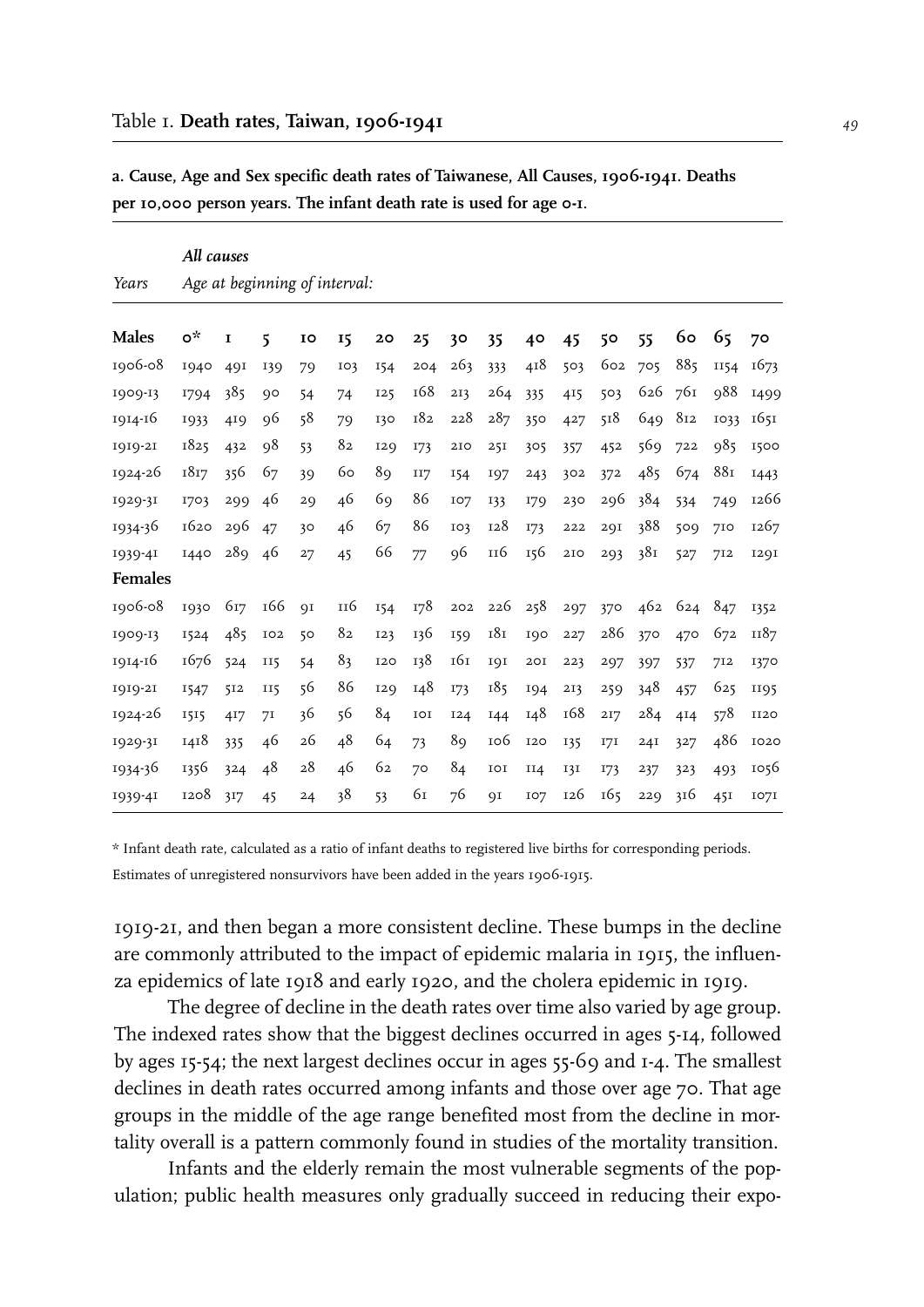**b. Indices of Cause, Age and Sex specific death rates of Taiwanese, All Causes, 1906-1941. Death rates of 1906-8 = 100**

|         | All causes           |                               |      |      |               |      |      |               |                |                      |           |               |                |      |      |       |
|---------|----------------------|-------------------------------|------|------|---------------|------|------|---------------|----------------|----------------------|-----------|---------------|----------------|------|------|-------|
| Years   |                      | Age at beginning of interval: |      |      |               |      |      |               |                |                      |           |               |                |      |      |       |
| Males   | $\mathtt{o}^{\star}$ | I                             | 5    | IO   | 15            | 20   | 25   | 30            | 35             | 40                   | 45        | 50            | 55             | 60   | 65   | 70    |
| 1906-08 | 100                  | 100                           | 100  | 100  | 100           | 100  | 100  | 100           | 100            | 100                  | 100       | 100           | 100            | 100  | 100  | 100   |
| 1909-13 | 92.5                 | 78.4                          | 64.7 | 68.4 | 71.8          | 81.2 | 82.4 | 81.0          | 79.3           | 80.1                 | 82.5      | 83.6          | 88.8           | 86.0 | 85.6 | 89.6  |
| 1914-16 | 99.6                 | 85.3                          | 69.1 | 73.4 | 76.7          | 84.4 | 89.2 | 86.7 86.2     |                | 83.7                 | 84.9      | $86.0$ $92.1$ |                | 91.8 | 80.5 | 98.7  |
| 1919-21 | 94.1                 | 88.0                          | 70.5 | 67.1 | 79.6          | 83.8 | 84.8 | 79.8          | 75.4           | 73.0                 | 71.0      | 75.1          | 80.7           | 81.6 | 85.4 | 89.7  |
| 1924-26 | 93.7                 | 72.5                          | 48.2 | 49.4 | 58.3          | 57.8 | 57.4 | 58.6          | 59.2           | 58.1                 | 60.0 61.8 |               | 68.8           | 76.2 | 76.3 | 86.3  |
| 1929-31 | 87.8                 | 60.9 33.1                     |      | 36.7 | 44.7          | 44.8 | 42.2 |               | 40.7 39.9 42.8 |                      | 45.7      | 49.2          | 54.5           | 60.3 | 64.9 | 75.7  |
| 1934-36 | 83.5                 | 60.33.8                       |      | 38.0 | 44.7          | 43.5 | 42.2 | 39.2          | 38.4           | 41.4                 | 44.1      | 48.3          | 55.0           | 57.5 | 61.5 | 75.7  |
| 1939-41 | 74.2                 | $58.9$ 33.1                   |      | 34.2 | 43.7          | 42.9 | 37.7 | $36.5$ $34.8$ |                | 37.3                 | 41.7      | 48.7, 54.0    |                | 59.5 | 61.7 | 77.2  |
| Females |                      |                               |      |      |               |      |      |               |                |                      |           |               |                |      |      |       |
| 1906-08 | 100                  | 100                           | 100  | 100  | 100           | 100  | 100  | 100           | 100            | 100                  | 100       | 100           | 100            | 100  | 100  | 100   |
| 1909-13 | 79.0                 | 78.6                          | 61.4 | 54.9 | 70.7          | 79.9 | 76.4 | 78.7          | 80.1           | 73.6                 | 76.4      | 77.3          | 80.1           | 75.3 | 79.3 | 87.8  |
| 1914-16 | 86.8                 | 84.9                          | 69.3 | 59.3 | 71.6          | 77.9 | 77.5 | 79.7          | 84.5           | 77.9                 | 75.1      | 80.3          | 85.9           | 86.1 | 84.1 | 101.3 |
| 1919-21 | 80.2                 | 83.0                          | 69.3 | 61.5 | 74.1          | 83.8 | 83.1 | $85.6$ $81.9$ |                | 75.2                 | 71.7      | 70.0          | 75.3           | 73.2 | 73.8 | 88.4  |
| 1924-26 | 78.5                 | 67.6                          | 42.8 | 39.6 | 48.3          | 54.5 | 56.7 |               |                | $61.4$ $63.7$ $57.4$ | 56.6      | 58.6          | 61.5           | 66.3 | 68.2 | 82.8  |
| 1929-31 | 73.5                 | 54.3                          | 27.7 | 28.6 | 41.4          | 41.6 | 41.0 | 44.1          |                | 46.9 46.5            | 45.5      | 46.2          | 52.2           | 52.4 | 57.4 | 75.4  |
| 1934-36 | 70.3                 | 52.5                          | 28.9 | 30.8 | 39.7          | 40.3 | 39.3 | 41.6          | 44.7           | 44.2                 | 44.1      | 46.8          | 51.3           | 51.8 | 58.2 | 78.1  |
| 1939-41 | 62.6                 | 51.4                          | 27.1 |      | $26.4$ $32.8$ | 34.4 | 34.3 | 37.6          | 40.3           | 41.5                 | 42.4      |               | 44.6 49.6 50.6 |      | 53.2 | 79.2  |

\* Infant death rate, calculated as a ratio of infant deaths to registered live births for corresponding periods. Estimates of unregistered nonsurvivors have been added in the years 1906-1915.

sure to disease and susceptibility to infection and degenerative conditions. We will see below the degree to which specific groups of causes contribute to decline or increase in the various age groups.

The degree of decline in the death rates is impressive. Death rates in the earliest two periods are as much as 2 to 3 times the rates at the end of the period for age groups 5-14, and girls at this age benefited somewhat more than boys. Death rates that have fallen to 40-50% of the rates at the beginning of the period are common in ages 15-54, and death rates that have fallen to 50-60% are common in ages 55-69 and 1-4. Infant death rates fell to a range of 65-75% (the female rate fell more) and rates over 70 fell to 70-80% of the rates in the earliest periods.

We next turn to discuss the pattern of the sex ratios of mortality, shown in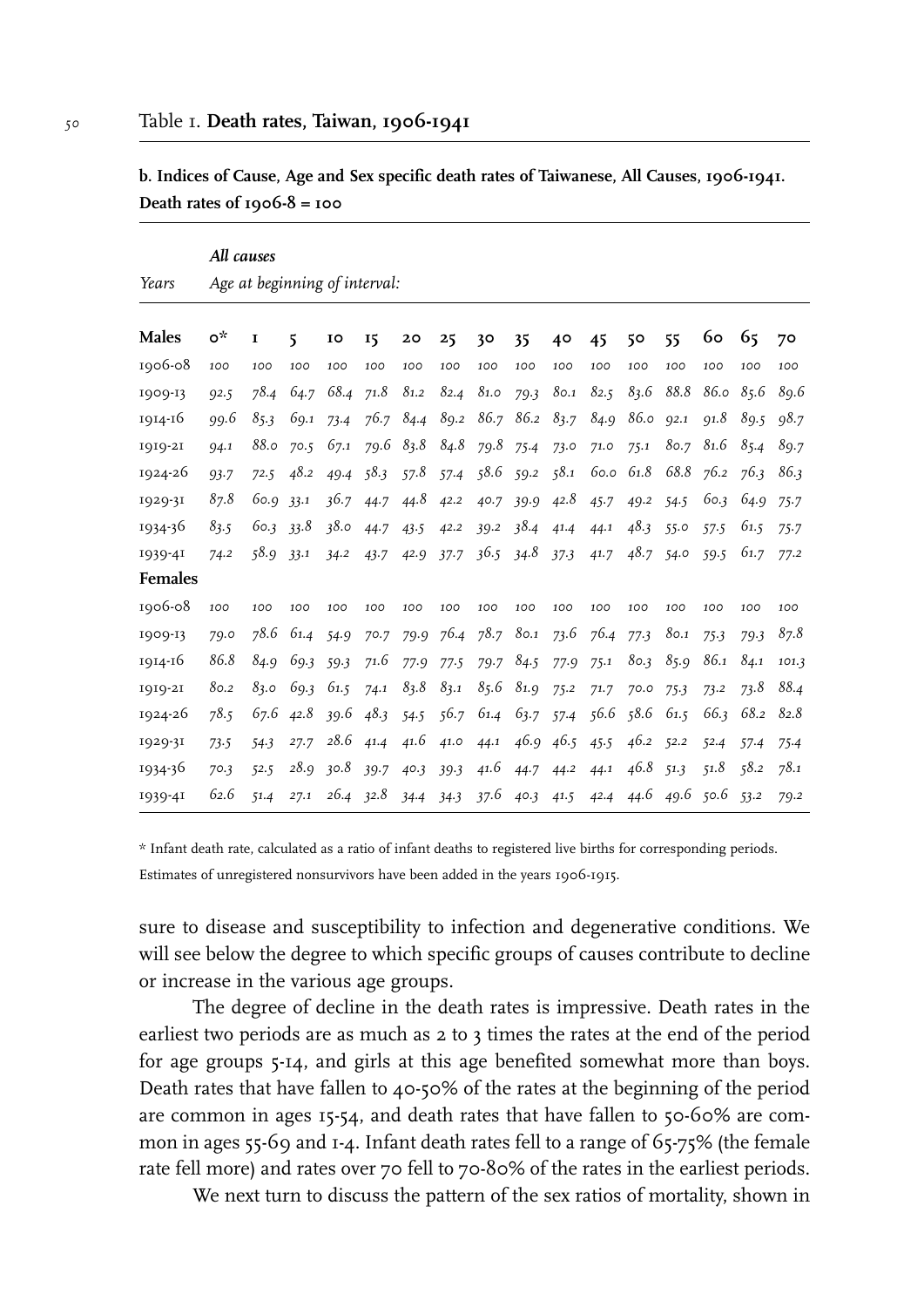| Years   | All causes | Age at beginning of interval: |  |                                                                            |  |  |  |  |  |  |
|---------|------------|-------------------------------|--|----------------------------------------------------------------------------|--|--|--|--|--|--|
|         | о*         | $\mathbf I$                   |  | 5 10 15 20 25 30 35 40 45 50 55 60 65 70                                   |  |  |  |  |  |  |
| 1906-08 | I.O.I      |                               |  | 0.80 0.84 0.87 0.89 1.00 1.15 1.30 1.47 1.62 1.69 1.63 1.53 1.42 1.36 1.24 |  |  |  |  |  |  |
| 1909-13 | 1.18       |                               |  | 0.79 0.88 1.08 0.90 1.02 1.24 1.34 1.46 1.76 1.83 1.76 1.69 1.62 1.47 1.26 |  |  |  |  |  |  |
| 1914-16 | I.I5       |                               |  | 0.80 0.83 1.07 0.95 1.08 1.32 1.42 1.50 1.74 1.91 1.74 1.63 1.51 1.45 1.21 |  |  |  |  |  |  |
| 1919-21 | 1.18       |                               |  | 0.84 0.85 0.95 0.95 1.00 1.17 1.21 1.36 1.57 1.68 1.75 1.64 1.58 1.58 1.26 |  |  |  |  |  |  |
| 1924-26 | I.20       |                               |  | 0.85 0.94 1.08 1.07 1.06 1.16 1.24 1.37 1.64 1.80 1.71 1.71 1.63 1.52 1.29 |  |  |  |  |  |  |
| 1929-31 | I.20       |                               |  | 0.89 1.00 1.12 0.96 1.08 1.18 1.20 1.25 1.49 1.70 1.73 1.59 1.63 1.54 1.24 |  |  |  |  |  |  |
| 1934-36 | 01.19      |                               |  | 0.91 0.98 1.07 1.00 1.08 1.23 1.23 1.27 1.52 1.69 1.68 1.64 1.58 1.44 1.20 |  |  |  |  |  |  |
| 1939-41 | 1.19       |                               |  | 0.91 1.02 1.13 1.18 1.25 1.26 1.26 1.27 1.46 1.67 1.78 1.66 1.67 1.58 1.21 |  |  |  |  |  |  |

**c. Sex Ratios of Cause, Age and Sex specific death rates of Taiwanese, All Causes, 1906-1941. Male Death Rate / Female Death Rate.**

\* Infant death rate, calculated as a ratio of infant deaths to registered live births for corresponding periods. Estimates of unregistered nonsurvivors have been added in the years 1906-1915.

the table above. First, note the pattern across the age groups in the early years. There is an expected male excess in infancy, followed by female excess in ages 1- 9 and 15-19. Sex ratios of mortality are most balanced at ages 10-14 (with some fluctuation) and consistently at ages 20-24. A male excess beginning at age 25 steadily increases to a peak at 45-54, declines somewhat up to 69 and remains high in the terminal age group. These patterns remain largely intact into the later, lower mortality periods, with the exception of the following. Most notable are the declines in the female excess at ages 5-9 and 15-19 which shift to balanced sex ratios of mortality, and a smaller but certain decline at ages 1-4 where the female excess persists. The pattern of female excess mortality in early childhood is commonly attributed to the son preference of the Chinese family system, resulting in comparative neglect of daughters' health and diet (Barclay 1954: 157). In areas practicing minor marriage, high rates of female adoption which subject girls to additional mortality risks (Wolf 1995: 302-07) also contributed to the female excess at young ages. The decline in young female excess mortality is not to be attributed to declines in the degree of son preference (declining rates of adoption for minor marriage in selected areas may have contributed to decline), but rather to the improvement in the disease environment that reduced the risks to which young girls were subjected. Under these circumstances, both boys and girls benefited substantially from the mortality decline, but young girls relative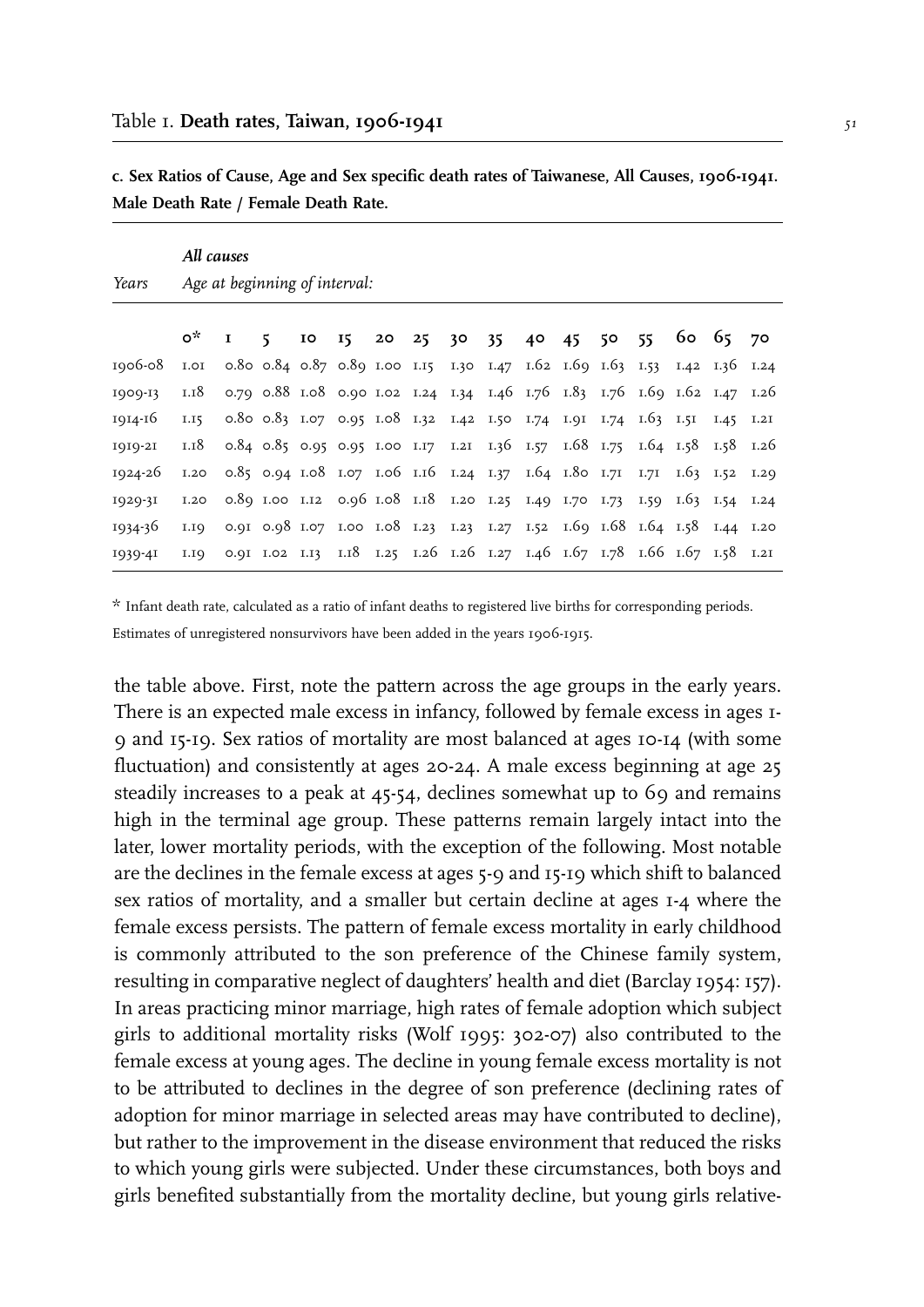*52* ly more. The other often noted feature of the Taiwanese pattern of sex differential mortality is the large male excess at adult ages 25 and above, despite the added female risk from childbearing in these ages. Many populations show a female excess in the childbearing years (Japan, India and The Netherlands among them)(Barclay 1954: 155-56). The large male excess in the childbearing years is to be attributed to mortality that is much higher among males, not unusually low among females (see further discussion in the maternal mortality paper, this volume). Adult male excess mortality is commonly observed among premodern Chinese populations, though an excess in the childbearing years is unusual (see Chiao et al. 1938:52-54, Liu Ts'ui-jung 1985: 49-55, Goldman 1980, Campbell 1995: 55ff.).

Analysis of cause specific mortality rates for the leading causes will reveal which causes contribute most to these patterns of male and female excess.

#### **Malaria**

As mentioned above, it appears that the reports of malaria deaths provide a relatively consistently reported series for the entire period, 1906-1941. Malaria presents identifiable symptoms, periodic chills and fevers and swollen spleens, which would be known to family members of the deceased and easily reported to the personnel certifying the cause of death (who may or may not have attended the deceased before death). Special training was not needed to correctly identify the bulk of deaths caused by malaria. In addition, the international lists for compiling death statistics in use by the colonial authorities consistently reserved a separate title for malaria, so these reports are free of inconsistencies arising from changing category definitions.

We turn first to the varying impact of malaria deaths across the age groups, focusing on the pattern in the early years when malaria death rates were highest. Rates of death attributed to malaria are at their highest in infancy, decline at ages 1-9 to reach their lowest point at ages 10-14, then begin a steady rise to high rates at ages 55 plus. Male rates at ages 55 plus exceed those at ages 1-4, but female rates generally remain below. Malaria age specific death rates thus display a typical j-shaped mortality curve, with the highest rates at the extremes in infancy and old age and the lowest rates 10-14.

Malaria was consistently a leading cause of death in nineteenth and early twentieth century Taiwan and as such early became a target of Japanese colonial public health efforts (see discussion by Ku Ya-wen, this volume). Decline in malaria death rates was interrupted in 1915 by epidemic rates of malaria (which did not reach the 1906-08 rates for most age groups), but regained momentum thereafter. Over the entire period the degree of the decline in malaria death rates is dramatic and the greatest of the major cause groups. Malaria death rates for most age groups have fallen to half of the 1906-08 levels by 1924-26 and to less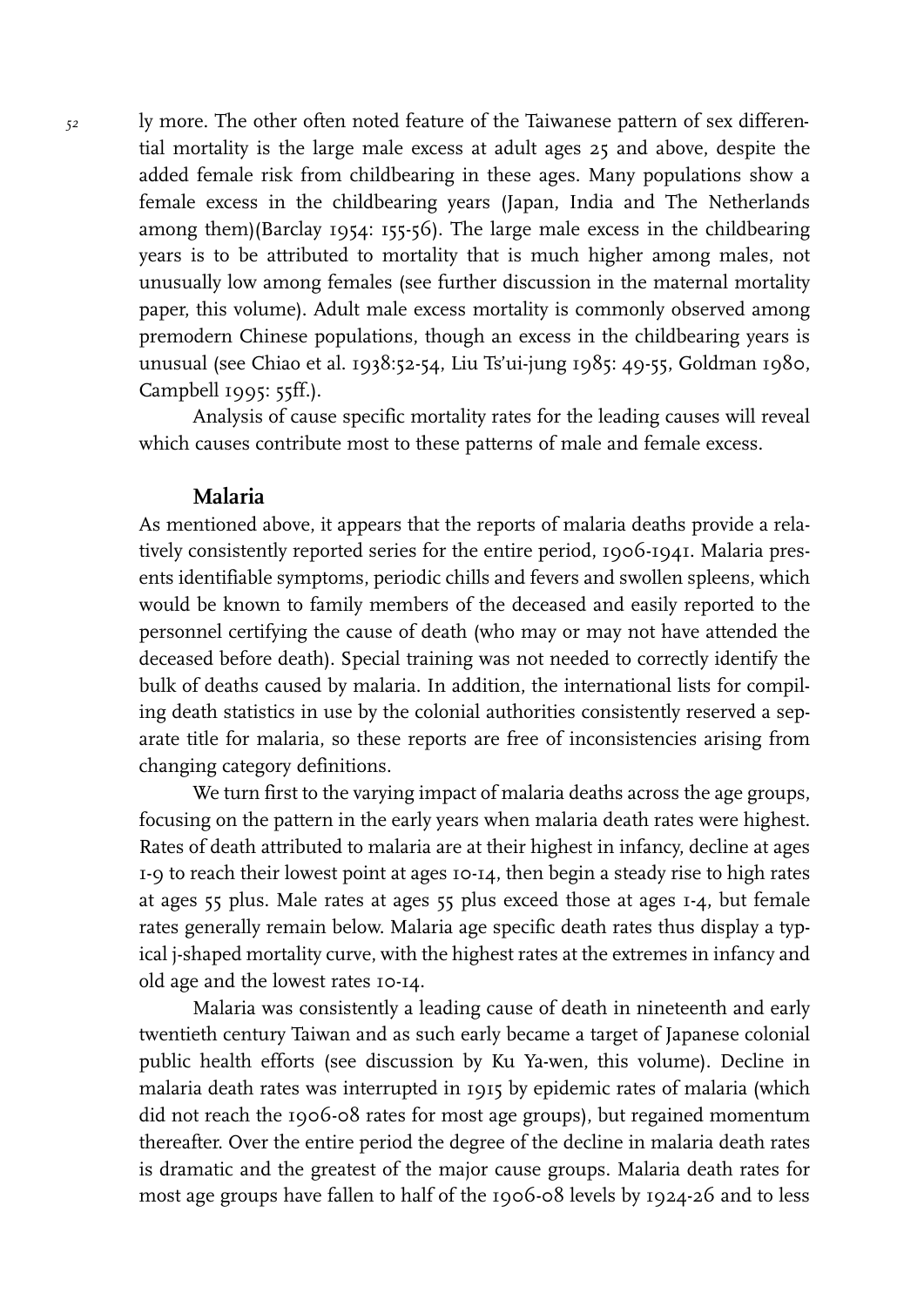|            | Malaria              |                               |                 |                |    |                |                |    |    |           |                |                |             |          |                |    |
|------------|----------------------|-------------------------------|-----------------|----------------|----|----------------|----------------|----|----|-----------|----------------|----------------|-------------|----------|----------------|----|
| Years      |                      | Age at beginning of interval: |                 |                |    |                |                |    |    |           |                |                |             |          |                |    |
| Males      | $\mathtt{o}^{\star}$ | I                             | $\overline{5}$  | IO             | 15 | 20             | 25             | 30 | 35 | 40        | 45             | 50             | 55          | 60       | 65             | 70 |
| 1906-08    | QI                   | 54                            | 24              | 15             | 19 | 25             | 28             | 33 | 39 | 43        | 48             | 53             | 58          | 56       | 60             | 78 |
| 1909-13    | 66                   | 37                            | <b>14</b>       | IO             | 15 | 20             | 24             | 26 | 27 | 33        | 35             | 36             | 40          | 44       | 42             | 49 |
| 1914-16    | 87                   | 54                            | 22              | <b>I2</b>      | 18 | 24             | 28             | 30 | 33 | 37        | 39             | 4I             | 4I          | 48       | 47             | 65 |
| 1919-21    | 58                   | 35                            | <b>I4</b>       | $\mathbf Q$    | 13 | 18             | IQ             | 22 | 22 | 24        | 24             | 25             | 27          | 30       | 39             | 47 |
| 1924-26    | 52                   | 27                            | <b>I2</b>       | $\Omega$       | 12 | 13             | 14             | 15 | 18 | IQ        | IQ             | 20             | 2I          | 24       | 3I             | 35 |
| 1929-31    | IQ                   | $\rm II$                      | 5               | $\overline{4}$ | 5  | 5              | 6              | 7  | 8  | 8         | $\Omega$       | $\mathsf{Q}$   | IO          | $\rm II$ | $\rm II$       | I7 |
| 1934-36    | 15                   | IO                            | $5\overline{)}$ | $\overline{4}$ | 5  | 6              | 6              | 6  | 7  | 8         | $\overline{Q}$ | 8              | IO          | $\rm II$ | 14             | 22 |
| 1939-41    | I3                   | $\overline{Q}$                | 5               | $\overline{4}$ | 6  | 7              | 6              | 6  | 7  | 7         | 8              | $\overline{Q}$ | $\mathbf Q$ | 12       | 13             | 18 |
| Females    |                      |                               |                 |                |    |                |                |    |    |           |                |                |             |          |                |    |
| 1906-08 99 |                      | 77                            | 3I              | 18             | IQ | 22             | 24             | 27 | 30 | 32        | 36             | 4I             | 45          | 5I       | 66             | 80 |
| 1909-13    | 69                   | 5I                            | I7              | IO             | 13 | 16             | I7             | IQ | 20 | 2I        | 25             | 26             | 28          | 3I       | 4 <sub>I</sub> | 47 |
| 1914-16    | 98                   | 72                            | 27              | 13             | 16 | 20             | 2I             | 22 | 25 | 26        | 26             | 29             | 38          | 43       | 49             | 69 |
| 1919-21    | 65                   | 44                            | I7              | IO             | IO | 13             | 14             | 14 | 15 | 18        | 18             | 22             | 24          | 30       | 33             | 43 |
| 1924-26    | 53                   | 34                            | <b>14</b>       | 8              | 8  | $\mathbf Q$    | II             | 13 | 14 | <b>I2</b> | 14             | I7             | I7          | 22       | 30             | 42 |
| 1929-31    | 20                   | I3                            | 6               | $\overline{4}$ | 4  | $\overline{4}$ | 5              | 6  | 6  | 6         | 6              | 7              | IO          | IO       | II             | 16 |
| 1934-36    | 16                   | $\rm II$                      | 5               | 3              | 4  | $\overline{4}$ | $\overline{4}$ | 5  | 5  | 5         | 6              | 7              | $\circ$     | $\circ$  | 14             | 22 |
| 1939-41    | <b>I2</b>            | IO                            | 5               | 3              | 4  | $\overline{4}$ | 5              | 5  | 5  | 5         | 5              | 7              | 7           | $\circ$  | IO             | 18 |

**a. Cause, Age and Sex specific death rates of Taiwanese, Malaria, 1906-1941. Deaths per 10,000 person years. The infant death rate is used for age 0-1.** 

\* Infant death rate, calculated as a ratio of infant deaths to registered live births for corresponding periods.

than 20% by 1939-41. Somewhat smaller degrees of decline occur in age groups that began the period with the lowest (10-24 for males, 15-29 for females) and the highest rates (age 70 plus and infants in 1924-26), but overall the gains were widely shared across all age and sex groups.

We turn next to discuss the pattern of the sex ratios of mortality for malaria, shown in table 2.c below. First, note the pattern across the age groups in the early years when malaria mortality was highest. Instead of the usual male excess in infancy we find a female excess, followed by female excesses in ages 1-14 that are deeper than reported for All Causes. At ages 15-19, instead of female excess mortality we find for malaria moderate male excesses, which continue to age 64 but at lower levels than for All Causes. From ages 65 on, we find a mix of female excess and nearly balanced sex ratios of mortality, again in contrast to the large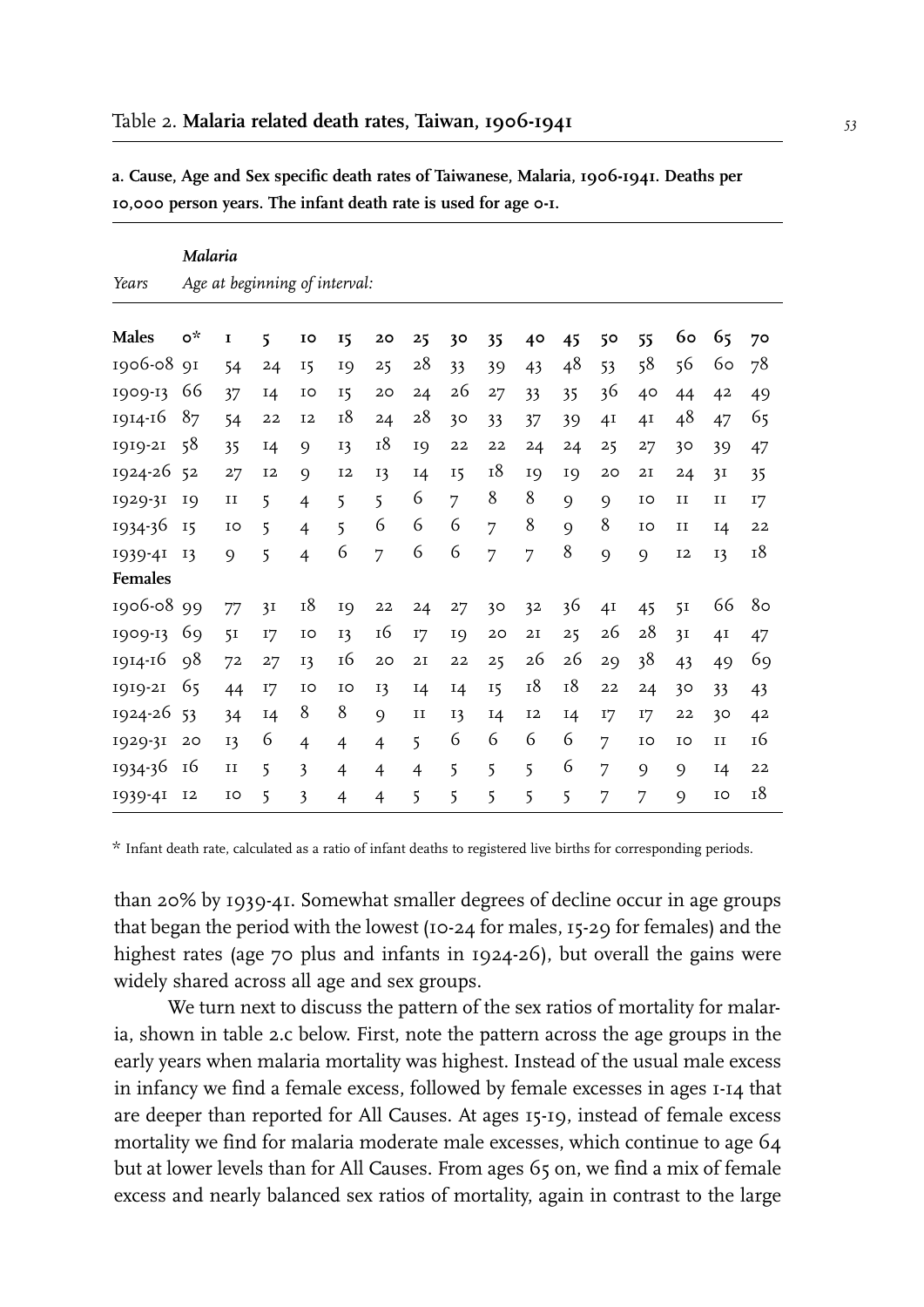**b. Indices of Cause, Age and Sex specific death rates of Taiwanese, Malaria, 1906-1941. Death rates of 1906-8 = 100.0**

|         | Malaria                       |                                                                                           |                                                                                           |               |                            |                                                |                                    |      |                                    |           |                     |      |           |                          |                |      |
|---------|-------------------------------|-------------------------------------------------------------------------------------------|-------------------------------------------------------------------------------------------|---------------|----------------------------|------------------------------------------------|------------------------------------|------|------------------------------------|-----------|---------------------|------|-----------|--------------------------|----------------|------|
| Years   | Age at beginning of interval: |                                                                                           |                                                                                           |               |                            |                                                |                                    |      |                                    |           |                     |      |           |                          |                |      |
| Males   | o*                            | $\mathbf I$                                                                               | 5                                                                                         | IO            | 15                         | 20                                             | 25                                 | 30   | 35                                 | 40        | 45                  | 50   | 55        | 60                       | 65             | 70   |
| 1906-08 | 100.0                         |                                                                                           | 100.0 100.0 100.0 100.0 100.0 100.0 100.0 100.0 100.0 100.0 100.0 100.0 100.0 100.0 100.0 |               |                            |                                                |                                    |      |                                    |           |                     |      |           |                          |                |      |
| 1909-13 | 72.5                          | 68.5, 58.3                                                                                |                                                                                           |               |                            | 66.7 78.9 80.0 85.7 78.8 69.2 76.7 72.9        |                                    |      |                                    |           |                     |      |           | 67.9 69.0 78.6 70.0 62.8 |                |      |
| 1914-16 | 95.6                          | 100.0 01.7                                                                                |                                                                                           |               |                            | 80.0 $94.7$ 96.0 100.0 90.9 84.6 86.0 81.3     |                                    |      |                                    |           |                     | 77.4 | 70.7      | 85.7                     | 78.3           | 83.3 |
| 1919-21 | 63.7                          | 64.8                                                                                      | 58.3                                                                                      |               |                            | 60.0 68.4 72.0 67.9 66.7 56.4 55.8 50.0 47.2   |                                    |      |                                    |           |                     |      | 46.6 53.6 |                          | 65.0           | 60.3 |
| 1924-26 | 57.1                          | 50.0                                                                                      | 50.0                                                                                      |               | $60.0\quad 63.2\quad 52.0$ |                                                | $50.0$ $45.5$ $46.2$ $44.2$ $39.6$ |      |                                    |           |                     | 37.7 | 36.2      | 42.9                     | 51.7           | 44.9 |
| 1929-31 | 20.9                          |                                                                                           | 20.4 20.8 26.7 26.3 20.0 21.4                                                             |               |                            |                                                |                                    | 21.2 |                                    |           | 20.5 18.6 18.8 17.0 |      | 17.2      | 19.6 18.3                |                | 21.8 |
| 1934-36 | 16.5                          | 18.5                                                                                      |                                                                                           |               |                            | 20.8 26.7 26.3 24.0 21.4                       |                                    | 18.2 | 17.9                               | 18.6 18.8 |                     | 15.1 | 17.2      | $19.6$ 23.3              |                | 28.2 |
| 1939-41 | 14.3                          |                                                                                           | $16.7$ $20.8$ $26.7$ $31.6$ $28.0$ $21.4$                                                 |               |                            |                                                |                                    |      | $18.2$ $17.9$ $16.3$ $16.7$ $17.0$ |           |                     |      | 15.5      | 21.4                     | 21.7           | 23.1 |
| Females |                               |                                                                                           |                                                                                           |               |                            |                                                |                                    |      |                                    |           |                     |      |           |                          |                |      |
| 1906-08 | 100.0                         | 100.0 100.0 100.0 100.0 100.0 100.0 100.0 100.0 100.0 100.0 100.0 100.0 100.0 100.0 100.0 |                                                                                           |               |                            |                                                |                                    |      |                                    |           |                     |      |           |                          |                |      |
| 1909-13 | 69.7                          | 66.2, 54.8                                                                                |                                                                                           | 55.6          |                            | $68.4$ 72.7 70.8 70.4 66.7 65.6 69.4 63.4 62.2 |                                    |      |                                    |           |                     |      |           | 60.8 62.1                |                | 58.8 |
| 1914-16 | 99.0                          | 93.5                                                                                      | 87.1                                                                                      | 72.2          | 84.2                       | 90.9 $87.5$ $81.5$ $83.3$                      |                                    |      |                                    | 81.3      | 72.2                |      | 70.7 84.4 | 84.3                     | 74.2           | 86.3 |
| 1919-21 | 65.7                          | 57.1                                                                                      | 54.8                                                                                      | $55.6$ $52.6$ |                            | 59.1                                           | 58.3                               | 51.9 | 50.0                               | 56.3      | 50.0                | 53.7 | 53.3      | 58.8                     | 50.0           | 53.8 |
| 1924-26 | 53.5                          | 44.2                                                                                      | 45.2                                                                                      | 44.4          | 42.1                       | 40.9 45.8                                      |                                    |      | 48.1 46.7 37.5 38.9 41.5           |           |                     |      | 37.8      | 43.1                     | 45.5           | 52.5 |
| 1929-31 | 20.2                          | 16.9                                                                                      | 10.4                                                                                      | 22.2          | 21.1                       |                                                | $18.2$ $20.8$ $22.2$               |      | $20.0 \t18.8$                      |           | $16.7$ $17.1$       |      | 22.2      |                          | 19.6 16.7 20.0 |      |
| 1934-36 | 16.2                          | 14.3                                                                                      | 16.1                                                                                      | $16.7$ 21.1   |                            | 18.2                                           |                                    |      | 16.7 18.5 16.7 15.6                |           | $16.7$ 17.1         |      | 20.0      | 17.6                     | 21.2           | 27.5 |
| 1939-41 | 12.1                          | 13.0                                                                                      | 16.1                                                                                      | $16.7$ 21.1   |                            |                                                | 18.2 20.8 18.5 16.7 15.6 13.9      |      |                                    |           |                     | 17.1 | 15.6      | 17.6 15.2                |                | 22.5 |

\* Infant death rate, calculated as a ratio of infant deaths to registered live births for corresponding periods.

male excesses found at these ages for All Causes. At the end of the period in 1939- 41 when malaria death rates have fallen dramatically, the female excesses have disappeared in all but ages 1-4 where they have moderated significantly.

Overall, when malaria death rates were high and making an important contribution to the All Causes pattern, malarial deaths rates show a smaller male excess than for All Causes in adulthood, but a significantly greater female excess at ages 0-9. What makes females susceptible to higher death rates from malaria especially at ages 0-9? I have only speculations at this point. Greater exposure seems unlikely, but perhaps females were more exposed to house dwelling anophelines than brothers moving about out of doors (but this would not explain the male excess at higher ages). Differences in resistance seem more likely, if young girls had diets poorer in proteins needed for immune functioning, and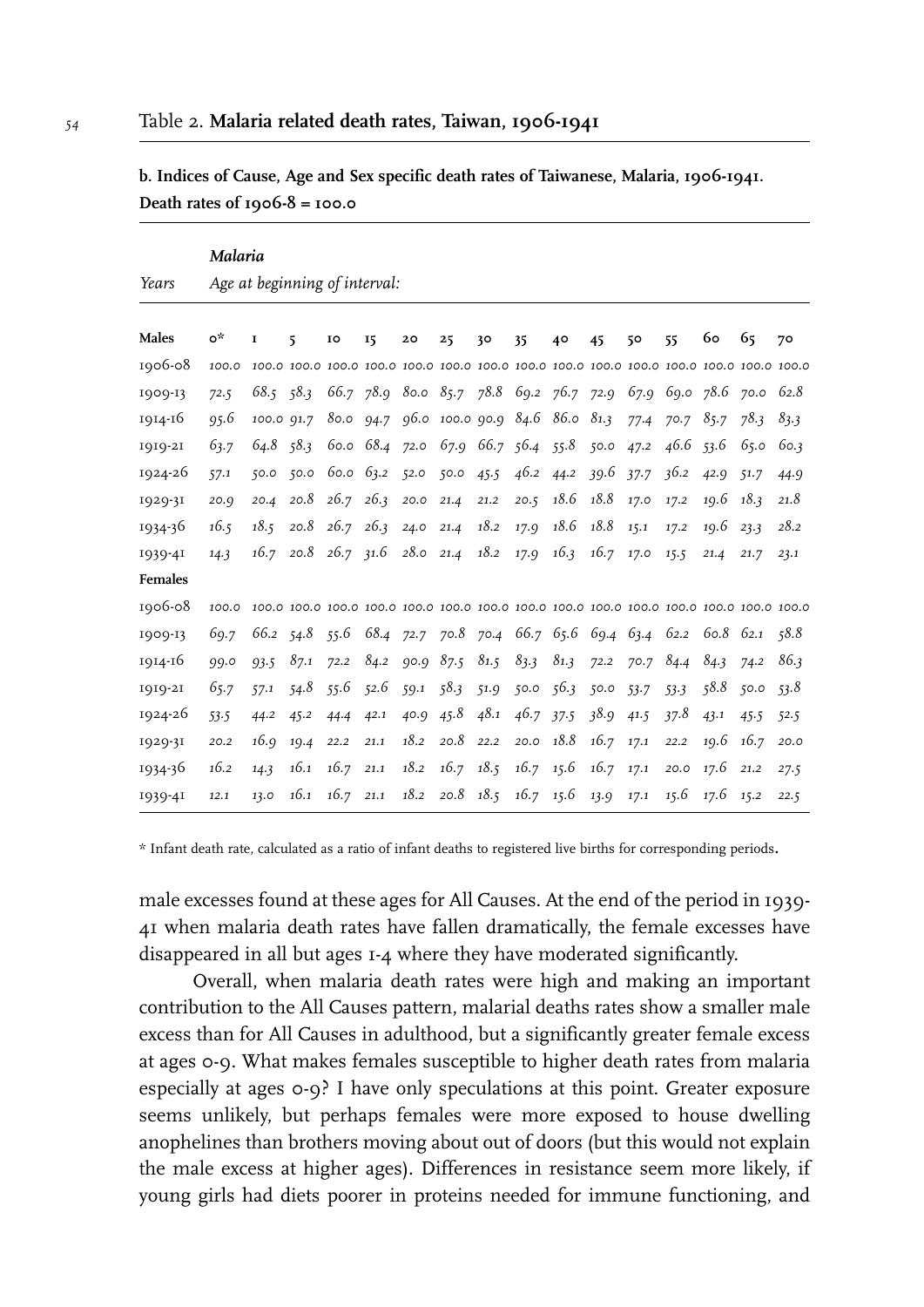| Years   | Malaria<br>Age at beginning of interval:                                        |        |  |  |  |  |  |  |                                                                                 |  |
|---------|---------------------------------------------------------------------------------|--------|--|--|--|--|--|--|---------------------------------------------------------------------------------|--|
|         | o*                                                                              | $\;$ I |  |  |  |  |  |  | 5 10 15 20 25 30 35 40 45 50 55 60 65 70                                        |  |
| 1906-08 | 0.92 0.70 0.77 0.83 1.00 1.14 1.17 1.22 1.30 1.34 1.33 1.29 1.29 1.10 0.91 0.98 |        |  |  |  |  |  |  |                                                                                 |  |
| 1909-13 | 0.96 0.73 0.82 1.00 1.15 1.25 1.41 1.37 1.35 1.57 1.40 1.38 1.43 1.42 1.02 1.04 |        |  |  |  |  |  |  |                                                                                 |  |
| 1914-16 | 0.89 0.75 0.81 0.92 1.13 1.20 1.33 1.36 1.32 1.42 1.50 1.41 1.08 1.12 0.96 0.94 |        |  |  |  |  |  |  |                                                                                 |  |
| 1919-21 |                                                                                 |        |  |  |  |  |  |  | 0.89 0.80 0.82 0.90 1.30 1.38 1.36 1.57 1.47 1.33 1.33 1.14 1.13 1.00 1.18 1.09 |  |
| 1924-26 |                                                                                 |        |  |  |  |  |  |  | 0.98 0.79 0.86 1.13 1.50 1.44 1.27 1.15 1.29 1.58 1.36 1.18 1.24 1.09 1.03 0.83 |  |
| 1929-31 |                                                                                 |        |  |  |  |  |  |  | 0.95 0.85 0.83 1.00 1.25 1.25 1.20 1.17 1.33 1.33 1.50 1.29 1.00 1.10 1.00 1.06 |  |
| 1934-36 | 0.94 0.91 1.00 1.33 1.25 1.50 1.50 1.20 1.40 1.60 1.50 1.14 1.11 1.22 1.00 1.00 |        |  |  |  |  |  |  |                                                                                 |  |
| 1939-41 | 1.08 0.90 1.00 1.33 1.50 1.75 1.20 1.20 1.40 1.40 1.60 1.29 1.29 1.33 1.30 1.00 |        |  |  |  |  |  |  |                                                                                 |  |

 $c.$  Sex Ratios of Age specific death rates of Taiwanese, Malaria, 1906-1941. Male ASDR/ Fem **asdr.**

\* Infant death rate, calculated as a ratio of infant deaths to registered live births for corresponding periods.

received less care when stricken with fevers. At higher ages pregnant women whose immune system is weakened (to tolerate the fetus) become more susceptible to infectious diseases, malaria among them. This might contribute to higher malaria deaths in fertile age women that would reduce the degree of male excess mortality (Weinberg 1984, Gilles, et al. 1969, Shepherd 2002). The pattern of male excess mortality in adult ages may be due to a combination of greater exposure (e.g., work in foothill areas infested with anophelines), and lowered resistance from concurrent diseases, and overwork combined with inadequate nutrition.

The decline in malaria death rates is to be attributed to reduced exposure, the result of public health efforts suppressing anopheline mosquitoes and using quinine to stop the transmission of the plasmodium. We must remember that malaria in the early years is an important contributor to large differences in death rates among the prefectures; malaria death rates were much higher in Tainan and Ahou/Kaohsiung than in the north (see Shepherd "Regional" infra). Malarial death rates are highest in climates most favorable to the propagation of anopheline mosquitoes and the malaria plasmodium. Malaria is most deadly in warmer areas where the falciparum variety can survive, such as south Taiwan. The Taiwan cause, age and sex specific death reports are only available for the island as a whole and not for individual prefectures. We do well to remember that a majority of the malaria deaths reported in our table come from the south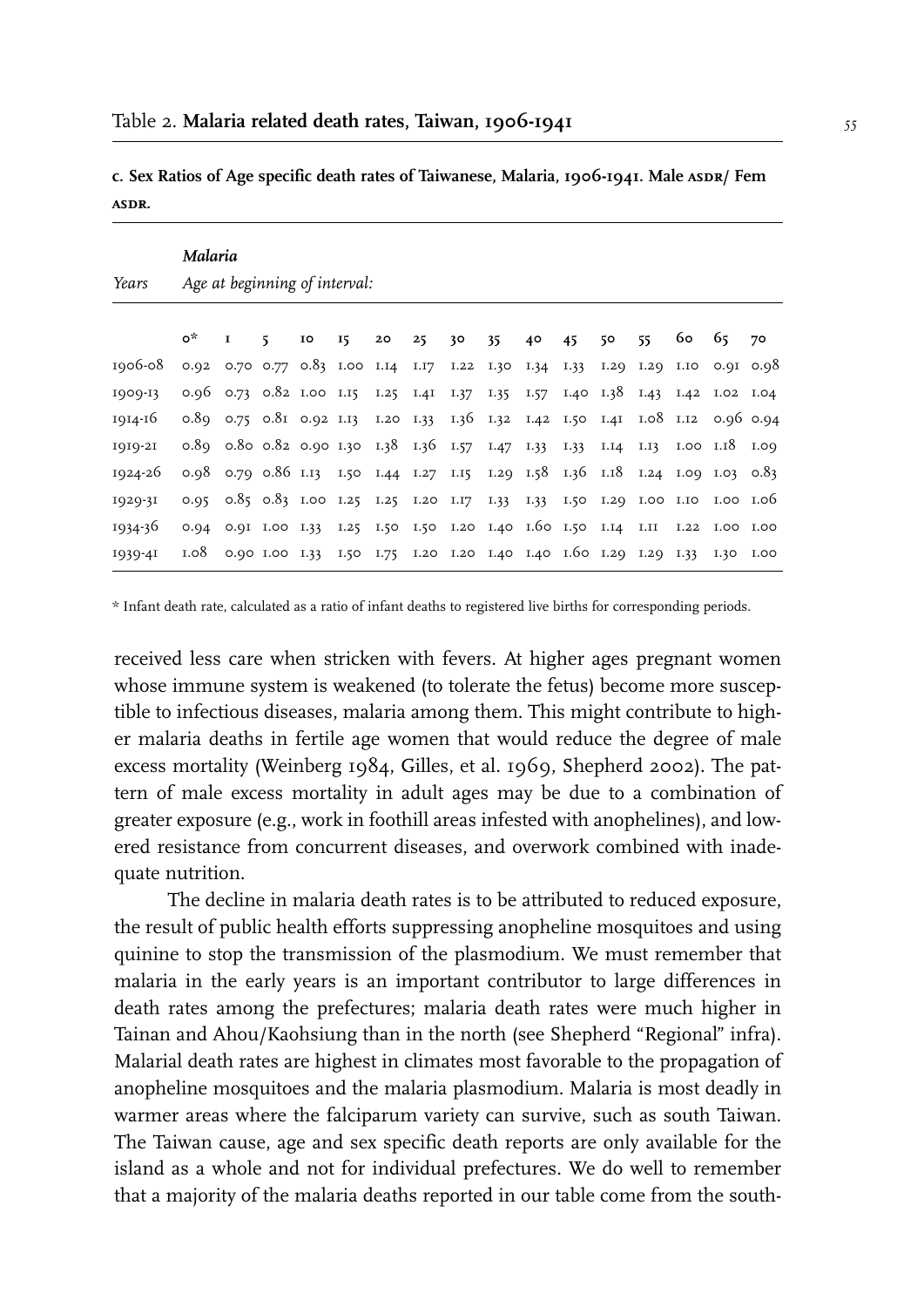*56* ern prefectures. This suggests conditions peculiar to the south, including comorbidity with other diseases having higher rates in the south, may be important factors contributing to the pattern of malaria mortality we see in our tables.

#### **Respiratory Tuberculosis**

The reports of deaths from respiratory tuberculosis appear to provide a relatively consistently reported series for the period, 1906-1937. Respiratory tuberculosis presents identifiable symptoms, bloody sputum, coughing, lethargy, which would be known to family members of the deceased and easily reported to the personnel certifying the cause of death. Special training was not needed to correctly identify the bulk of deaths caused by respiratory tuberculosis. In addition, the international lists for compiling death statistics in use by the colonial authorities consistently reserved a separate title for respiratory TB, so these reports are free of inconsistencies arising from changing category definitions.

The sudden and dramatic decline in respiratory tuberculosis death rates in 1939-41 reflects underreporting to avoid tuberculosis prevention measures put into force in 1938 that required registration of TB cases, and threatened quarantine and even cremation (*Kekkaku yoboho* 1938, Chen et al. 1961:16, Lee 2001:67; cf. Wm. Johnston 1995: 248, 268, 274-75). There is an obvious and sudden discontinuity in the respiratory  $TB$  death reporting series between 1937 and 1938 when the new regulations came into effect. From 1937 to 1938, reported deaths attributed to respiratory tuberculosis declined among Taiwanese from 6981 to 4770, but increased among Japanese in Taiwan from 313 to 374. Pulmonary tuberculosis cases reported by the public doctors also declined suddenly from 5696 in 1937 to 3462 in 1938 (*Taiwan S¯otokufu T¯okeisho* 1937: 468, 1938: 470). Because of the threat of intrusive interference, many Taiwanese families implored doctors to report deaths as due to causes other than tuberculosis; it appears the Japanese population and/or its doctors were less concerned about the consequences of reporting. The obvious underreporting frustrates attempts to measure any effect of increasing public health attention to tuberculosis in the years beyond 1938.

We turn first to the varying impact of respiratory TB deaths across the age groups. A glance at the table below immediately reveals a very different pattern compared to the All Causes averages. Respiratory TB has its mortality impact almost exclusively in adulthood. From very low levels in infancy and childhood respiratory TB death rates rise rapidly from age 20 to 39, and continue to increase to peaks most often occurring in the 60's. This pattern of adult mortality reflects the nature of respiratory TB as a progressive and wasting disease, often following a long incubation period. The absence of a sudden spike in respiratory TB mortality in adolescence and early adulthood, found in many populations in Europe, U.S., and Japan, perhaps due to stresses from adolescent maturation, or increasing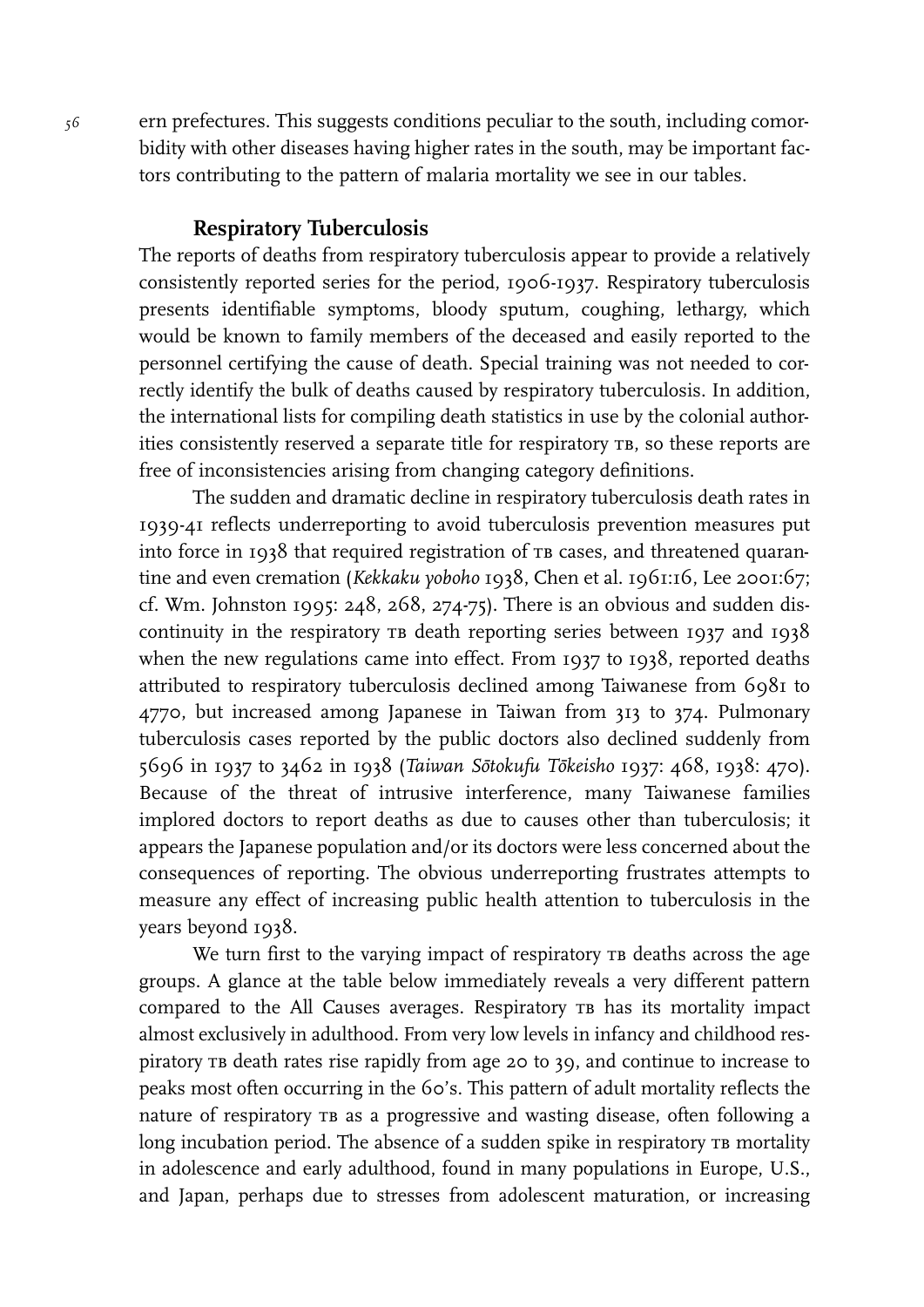**a. Cause, Age and Sex specific death rates of Taiwanese, Respiratory Tuberculosis, 1906-1936 (and 1939-41 affected by underreporting). Deaths per 10,000 person years. The infant death rate is used for age 0-1.**

|           |                         |                         |                    | Respiratory Tuberculosis                              |                |             |          |           |    |    |    |                 |                |                 |     |                |
|-----------|-------------------------|-------------------------|--------------------|-------------------------------------------------------|----------------|-------------|----------|-----------|----|----|----|-----------------|----------------|-----------------|-----|----------------|
| Years     |                         |                         |                    | Age at beginning of interval:                         |                |             |          |           |    |    |    |                 |                |                 |     |                |
| Males     | o*                      | I                       | 5                  | IO                                                    | 15             | 20          | 25       | 30        | 35 | 40 | 45 | 50              | 55             | 60              | 65  | 70             |
| 1906-08 6 |                         | $\overline{4}$          | I                  | I                                                     | 3              | 9           | I7       | 25        | 36 | 45 | 52 | 62              | 57             | 56              | 53  | 53             |
| 1909-13   | $\overline{4}$          | $\overline{a}$          | I                  | 1                                                     | 3              | $\circ$     | 16       | 23        | 3I | 4I | 5I | 55              | 57             | 54              | 52  | 38             |
| 1914-16   | $\overline{a}$          | $\overline{a}$          | I                  | $\mathbf I$                                           | $\overline{4}$ | 9           | I7       | 24        | 35 | 43 | 53 | 64              | 72             | 70              | 61  | 44             |
| 1919-21   | $\overline{a}$          | $\overline{a}$          | I                  | $\mathbf I$                                           | $\overline{4}$ | 12          | IQ       | 28        | 40 | 5I | 65 | 78              | 88             | 98              | IOQ | 80             |
| 1924-26   | $\overline{\mathbf{3}}$ | $\overline{a}$          | I                  | $\mathbf I$                                           | 5              | $\rm II$    | I7       | 27        | 36 | 50 | 65 | 77              | 8 <sub>7</sub> | 97              | 95  | 80             |
| 1929-31   | $\overline{\mathbf{3}}$ | $\overline{a}$          | I                  | I                                                     | $\overline{4}$ | $\rm II$    | I7       | 22        | 27 | 38 | 52 | 65              | 74             | 80              | 88  | 8 <sub>o</sub> |
| 1934-36   | $\circ$                 | 5                       | $\mathbf I$        | $\mathbf I$                                           | 5              | 12          | 18       | 22        | 26 | 36 | 45 | 58              | 68             | 80              | QO  | 77             |
| 1939-41   | 5                       | $\overline{\mathbf{3}}$ | 1                  | $\mathbf{1}% _{T}=\mathbf{1}_{T}\times\mathbf{1}_{T}$ | $\overline{4}$ | 9           | 12       | 14        | 17 | 19 | 23 | 29              | 35             | 35              | 34  | 26             |
| Females   |                         |                         |                    |                                                       |                |             |          |           |    |    |    |                 |                |                 |     |                |
| 1906-08 6 |                         | $\overline{4}$          | $\overline{a}$     | $\mathbf I$                                           | 3              | 7           | IO       | <b>I2</b> | I4 | 18 | 2I | $2\,\mathrm{I}$ | 24             | 27              | 25  | 30             |
| 1909-13   | $\overline{3}$          | $\overline{a}$          | $\mathbf I$        | $\mathbf I$                                           | 3              | 7           | IO       | <b>I2</b> | 16 | I7 | 20 | 20              | 23             | $2\,\mathrm{I}$ | 24  | 26             |
| 1914-16   | 3                       | $\overline{a}$          | $\mathbf I$        | $\mathbf I$                                           | $\overline{4}$ | 7           | $\rm II$ | 13        | I7 | 20 | 22 | 26              | 3I             | 28              | 3I  | 30             |
| 1919-21   | $\overline{a}$          | $\overline{a}$          | $\mathbf I$        | I                                                     | 5              | IO          | 12       | I7        | 22 | 25 | 32 | 33              | 40             | 45              | 51  | 51             |
| 1924-26   | $\overline{3}$          | $\overline{a}$          | $\mathbf I$        | $\mathbf I$                                           | $\overline{4}$ | $\mathbf Q$ | 13       | 15        | 20 | 23 | 28 | 37              | 38             | 4 <sub>I</sub>  | 51  | 47             |
| 1929-31   | $\overline{\mathbf{3}}$ | 3                       | $\mathbf I$        | I                                                     | $\overline{4}$ | 8           | $\rm II$ | 13        | 16 | 2I | 25 | 30              | 38             | 43              | 40  | 47             |
| 1934-36   | 6                       | 5                       | I                  | $\mathbf I$                                           | 5              | 8           | I2       | <b>I2</b> | 15 | 18 | 23 | 28              | 34             | 39              | 48  | 49             |
| 1939-41   | 5                       | $\overline{\mathbf{3}}$ | $\mathbf{1}% _{T}$ | $\mathbf{1}% _{T}=\mathbf{1}_{T}\times\mathbf{1}_{T}$ | $\overline{3}$ | 5           | 7        | 7         | 7  | 8  | 10 | 13              | 14             | 15              | 17  | 16             |

\* Infant death rate, calculated as a ratio of infant deaths to registered live births for corresponding periods. The 1939-41 rates shown in italics are affected by false reporting.

workloads, and exposure in factory worksites, also deserves further consideration.

Respiratory TB also presents a distinctive temporal pattern in our record. Instead of declining through most of the period, respiratory TB death rates rise to peaks in the 1919-1926 period, then decline slightly but remain above the 1906-08 rates, except for males 30-54. It should also be noted that respiratory tb in Taiwan was never as significant a cause of death as in some European populations, such as mid-nineteenth century Britain where it was the leading single cause of death (Szreter 1988:11).

The sex ratios of respiratory TB mortality present a distinctive pattern of extremely high sex ratios. The degree of excess male mortality, especially above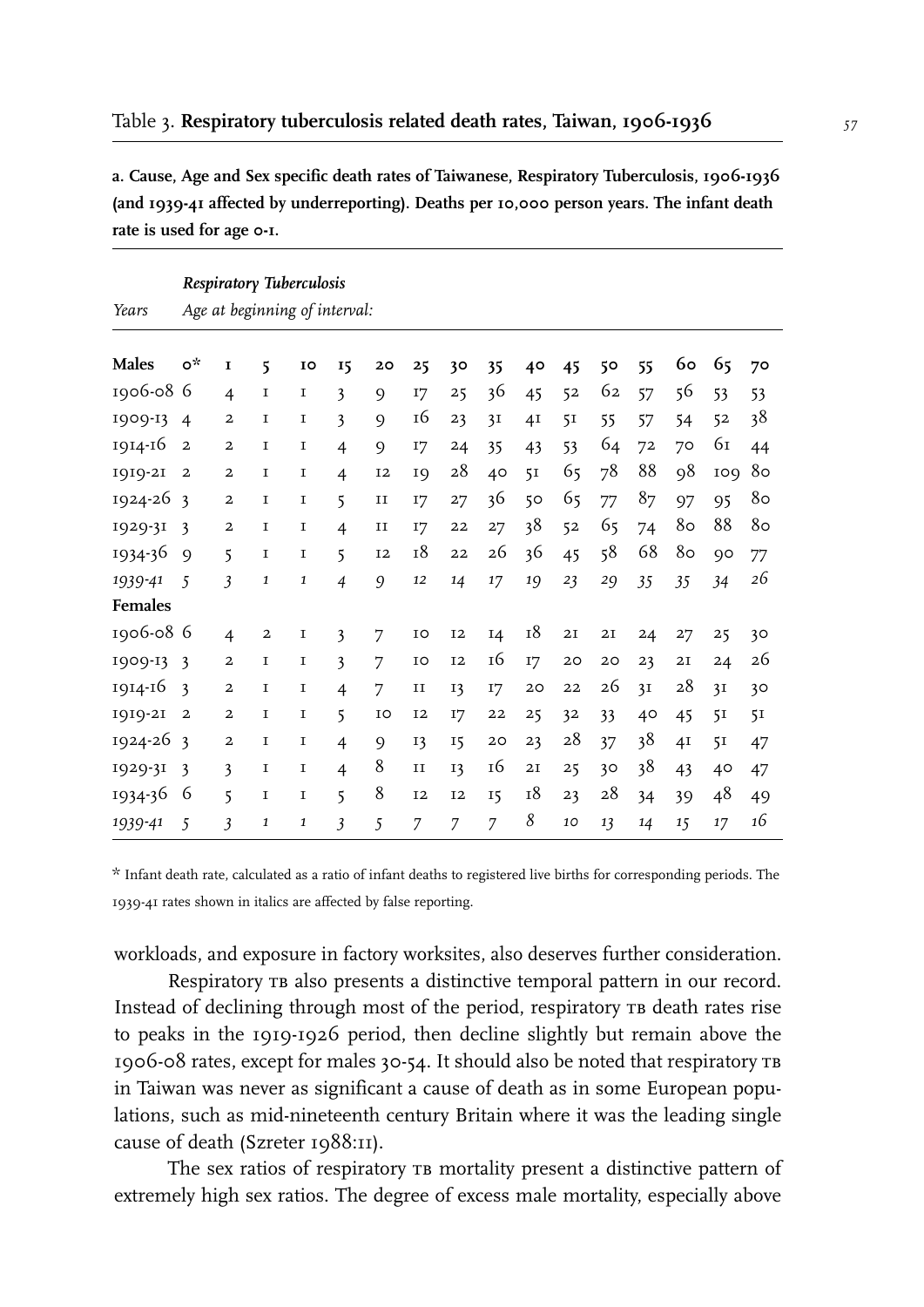**b. Indices of Cause, Age and Sex specific death rates of Taiwanese, Respiratory Tuberculosis, 1906-1936. Death rates of 1906-8 = 100.0**

|         |                               | Respiratory Tuberculosis                                                                  |                |                                                                                          |    |    |    |    |    |    |    |    |    |    |    |    |
|---------|-------------------------------|-------------------------------------------------------------------------------------------|----------------|------------------------------------------------------------------------------------------|----|----|----|----|----|----|----|----|----|----|----|----|
| Years   | Age at beginning of interval: |                                                                                           |                |                                                                                          |    |    |    |    |    |    |    |    |    |    |    |    |
| Males   | o*                            | $\mathbf{I}$                                                                              | $\overline{5}$ | 10                                                                                       | 15 | 20 | 25 | 30 | 35 | 40 | 45 | 50 | 55 | 60 | 65 | 70 |
| 1906-08 | 100.0                         | 100.0 100.0 100.0 100.0 100.0 100.0 100.0 100.0 100.0 100.0 100.0 100.0 100.0 100.0 100.0 |                |                                                                                          |    |    |    |    |    |    |    |    |    |    |    |    |
| 1909-13 | 66.7                          |                                                                                           |                | 50.0 100.0 100.0 100.0 100.0 94.1 92.0 86.1 91.1 98.1 88.7 100.0 96.4 98.1 71.7          |    |    |    |    |    |    |    |    |    |    |    |    |
| 1914-16 | 33.3                          |                                                                                           |                | 50.0 100.0 100.0 133.3 100.0 100.0 96.0 97.2 95.6 101.9 103.2 126.3 125.0 115.1 83.0     |    |    |    |    |    |    |    |    |    |    |    |    |
| 1919-21 | 33.3                          | 50.0                                                                                      |                | 100.0 100.0 133.3 133.3 111.8 112.0 111.1 113.3 125.0 125.8 154.4 175.0 205.7 150.9      |    |    |    |    |    |    |    |    |    |    |    |    |
| 1924-26 | 50.0                          | 50.0                                                                                      |                | 100.0 100.0 166.7 122.2 100.0 108.0 100.0 111.1 125.0 124.2 152.6 173.2 179.2 150.9      |    |    |    |    |    |    |    |    |    |    |    |    |
| 1929-31 | 50.0                          |                                                                                           |                | 50.0 100.0 100.0 133.3 122.2 100.0 88.0 75.0 84.4 100.0 104.8 129.8 142.9 166.0 150.9    |    |    |    |    |    |    |    |    |    |    |    |    |
| 1934-36 | 150.0                         |                                                                                           |                | 125.0 100.0 100.0 166.7 133.3 105.9 88.0 72.2 80.0 86.5 93.5 119.3 142.9 169.8 145.3     |    |    |    |    |    |    |    |    |    |    |    |    |
| Females |                               |                                                                                           |                |                                                                                          |    |    |    |    |    |    |    |    |    |    |    |    |
| 1906-08 | 100.0                         | 100.0 100.0 100.0 100.0 100.0 100.0 100.0 100.0 100.0 100.0 100.0 100.0 100.0 100.0 100.0 |                |                                                                                          |    |    |    |    |    |    |    |    |    |    |    |    |
| 1909-13 | 50.0                          |                                                                                           |                | 50.0 50.0 100.0 100.0 100.0 100.0 100.0 114.3 94.4 95.2 95.2 95.8 77.8 96.0 86.7         |    |    |    |    |    |    |    |    |    |    |    |    |
| 1914-16 | 50.0                          | 50.0                                                                                      | 50.0           | 100.0 133.3 100.0 110.0 108.3 121.4 111.1 104.8 123.8 129.2 103.7 124.0 100.0            |    |    |    |    |    |    |    |    |    |    |    |    |
| 1919-21 | 33.3                          | 50.0                                                                                      |                | 50.0 100.0 166.7 142.9 120.0 141.7 157.1 138.9 152.4 157.1 166.7 166.7 204.0 170.0       |    |    |    |    |    |    |    |    |    |    |    |    |
| 1924-26 | 50.0                          | 50.0                                                                                      |                | 50.0 100.0 133.3 128.6 130.0 125.0 142.9 127.8 133.3 176.2 158.3 151.9 204.0 156.7       |    |    |    |    |    |    |    |    |    |    |    |    |
| 1929-31 | 50.0                          |                                                                                           |                | 75.0 50.0 100.0 133.3 114.3 110.0 108.3 114.3 116.7 119.0 142.9 158.3 159.3 160.0 156.7  |    |    |    |    |    |    |    |    |    |    |    |    |
| 1934-36 | 100.0                         |                                                                                           |                | 125.0 50.0 100.0 166.7 114.3 120.0 100.0 107.1 100.0 109.5 133.3 141.7 144.4 192.0 163.3 |    |    |    |    |    |    |    |    |    |    |    |    |

\*Infant death rate, calculated as a ratio of infant deaths to registered live births for corresponding periods.

age 30 is much greater than the All Causes average. The divergence between the sexes accelerates with age and reaches a peak usually at 50-54 after which there are moderate declines. The male excess remains high throughout the period 1906-1936. Also distinctive, though the rates are very low, are the balanced sex ratios throughout infancy and childhood, 0-19. Why Taiwanese men were much more vulnerable to respiratory tuberculosis than women demands explanation; such a large male excess contrasts with known patterns of female excess in Japan at ages 15-20, followed by much more moderate male excesses up to age 40. Szreter cites Cronje's finding that adult male rates of respiratory TB mortality exceeded female rates in urban counties but fell below female rates in rural counties in Britain (Szreter 1988: 13-14, Cronje 1984).

The Taiwanese sex ratios of respiratory tuberculosis mortality diverge from common American ones. Rich cites evidence showing that childbearing in women acts to depress resistance and aggravate symptoms of the active disease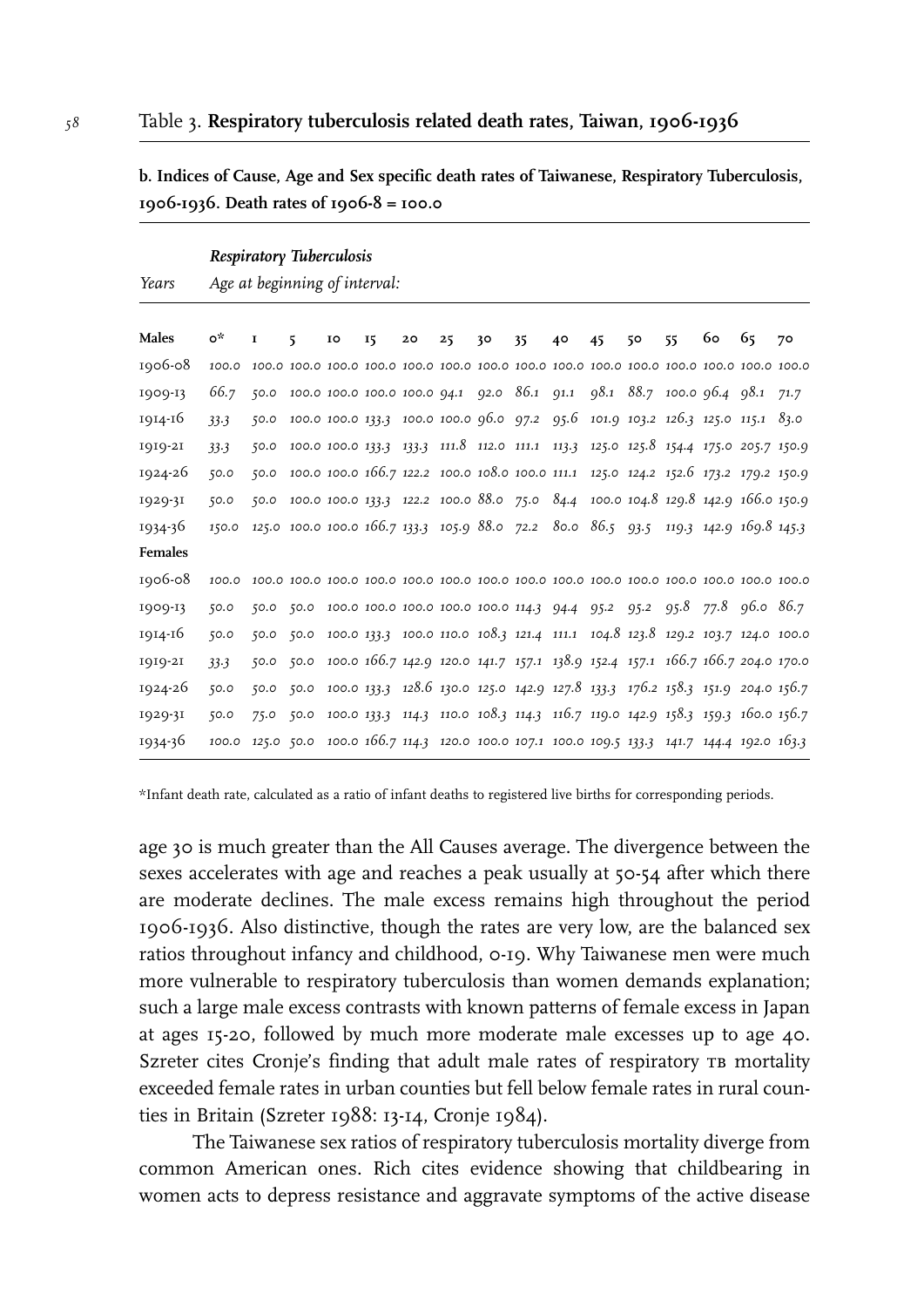| Years                                                                                   |                                                                                 | Respiratory Tuberculosis<br>Age at beginning of interval:                       |  |  |                                          |  |  |  |  |  |
|-----------------------------------------------------------------------------------------|---------------------------------------------------------------------------------|---------------------------------------------------------------------------------|--|--|------------------------------------------|--|--|--|--|--|
|                                                                                         | o*                                                                              | $\mathbf{I}$                                                                    |  |  | 5 10 15 20 25 30 35 40 45 50 55 60 65 70 |  |  |  |  |  |
| 1906-08 1.00 1.00 0.50 1.00 1.00 1.29 1.70 2.08 2.57 2.50 2.48 2.95 2.38 2.07 2.12 1.77 |                                                                                 |                                                                                 |  |  |                                          |  |  |  |  |  |
| 1909-13                                                                                 | I.33                                                                            | 1.00 1.00 1.00 1.00 1.29 1.60 1.92 1.94 2.41 2.55 2.75 2.48 2.57 2.17 1.46      |  |  |                                          |  |  |  |  |  |
| 1914-16                                                                                 | 0.67 1.00 1.00 1.00 1.00 1.29 1.55 1.85 2.06 2.15 2.41 2.46 2.32 2.50 1.97 1.47 |                                                                                 |  |  |                                          |  |  |  |  |  |
| 1919-21                                                                                 |                                                                                 | 1.00 1.00 1.00 1.00 0.80 1.20 1.58 1.65 1.82 2.04 2.03 2.36 2.20 2.18 2.14 1.57 |  |  |                                          |  |  |  |  |  |
| 1924-26                                                                                 |                                                                                 | 1.00 1.00 1.00 1.00 1.25 1.22 1.31 1.80 1.80 2.17 2.32 2.08 2.29 2.37 1.86 1.70 |  |  |                                          |  |  |  |  |  |
| 1929-31                                                                                 |                                                                                 | 1.00 0.67 1.00 1.00 1.00 1.38 1.55 1.69 1.69 1.81 2.08 2.17 1.95 1.86 2.20 1.70 |  |  |                                          |  |  |  |  |  |
| 1934-36                                                                                 |                                                                                 | 1.50 1.00 1.00 1.00 1.00 1.50 1.50 1.83 1.73 2.00 1.96 2.07 2.00 2.05 1.88 1.57 |  |  |                                          |  |  |  |  |  |

**c. Sex Ratios of Cause, Age and Sex specific death rates of Taiwanese, Respiratory Tuberculosis, 1906-1936. Male asdr/ Fem asdr.**

\*Infant death rate, calculated as a ratio of infant deaths to registered live births for corresponding periods.

leading to an increasing mortality rate in the fertile ages (Rich 1951:187-9). At later ages as female childbearing declines, this source of aggravation to female health diminishes and, in the American population, the female tuberculosis mortality rate also declines (Rich 1951:204). Rich uses this evidence to explain the common observation in the American population of an excess of female over male tuberculosis mortality in the childbearing years, that then gives way to an excess male mortality at older ages (1951:183, 201ff.). Rates do increase for women in the childbearing years in Taiwan, but not to the degree found among young adult men, nor do they decline following the end of the fertile years.

To explain higher male mortality after the childbearing years in the American population, Rich emphasizes the occupational hazards of males not shared by females: "occupations that involve exposure to the elements, over-exertion and insufficient rest may reasonably be expected to contribute to the tuberculosis mortality of those living in heavily tubercularized communities; for latent infections may be reanimated by such circumstances, and active infections markedly influenced for the worse," (Rich 1951:205). Rich discounts the effect of differential exposure between the sexes to sources of infection, as men bring the infection into households where women are present, and the key to mortality remains the individual's ability to resist progression of the disease (1951:205).

Nutritional status is a key determinant of an individual's ability to resist the progress of tuberculosis infection. Rich reviews the great variety of evidence (studies of economic status, body weight, food supply crises, and animal experi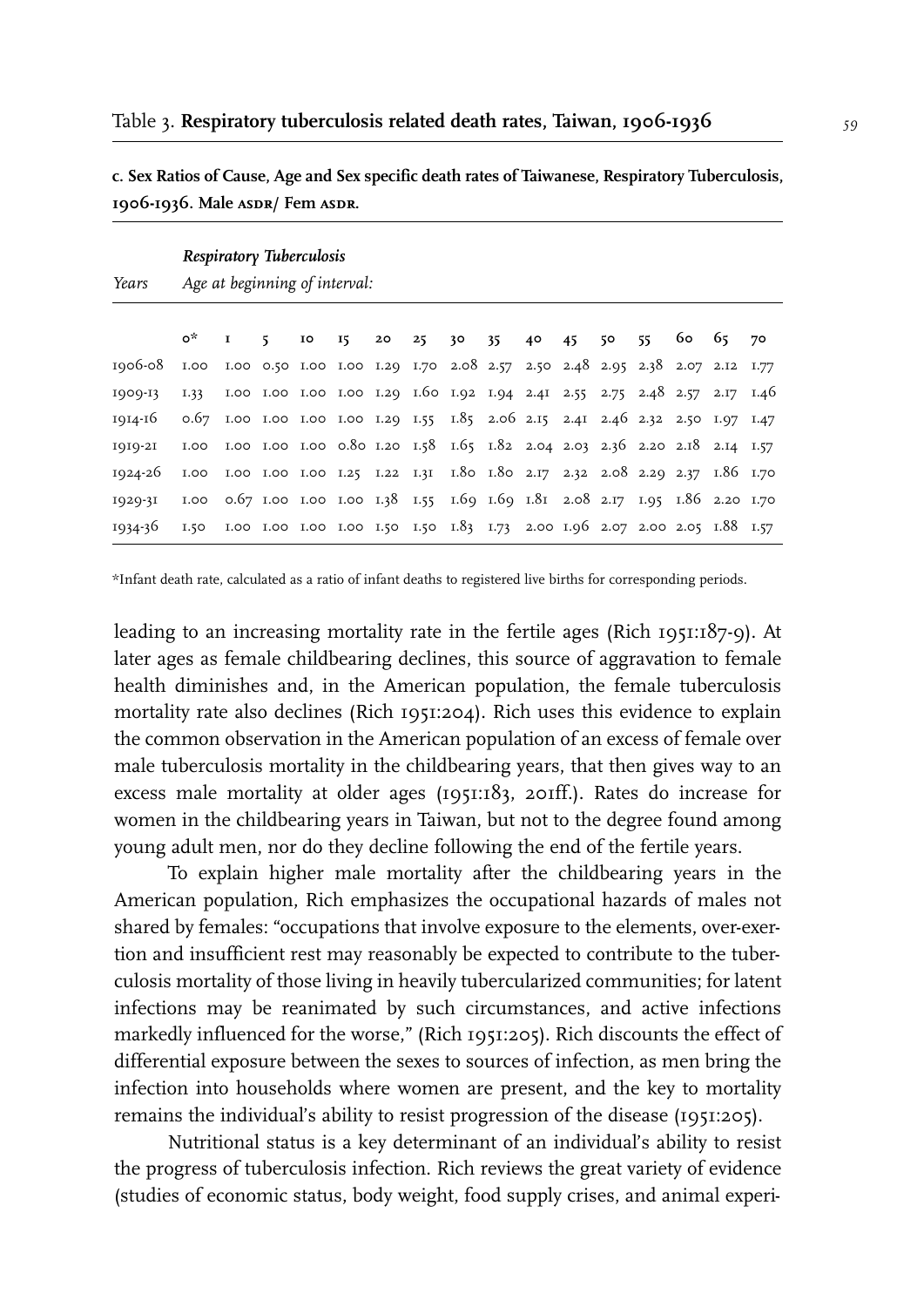*60* ments) that demonstrates that nutritional deficiencies lower resistance to tuberculosis infection (1951:618 ff., Comstock 1975:377-8). Nutrition must be evaluated against the demands put on the body by activity level as well as sickness ("nutritional stress" when demand exceeds supply). Nevertheless, it would be unexpected to discover that adult males were malnourished compared to adult females in the Taiwanese population and thus to appeal to differentials in nutrition to explain the excess adult male tuberculosis mortality. This factor cannot be ruled out, however, if we appeal to a concept of nutritional stress.

Nutritional stress arising from a higher load of concurrent disease could leave the victim susceptible to respiratory tuberculosis. The disease can reactivate and begin to spread when the immune resistance of the host is weakened, e.g. by another disease or stressful condition. Szreter (1988:14-17) suggests that *co-mor*bidity is an especially important factor in TB, and that reductions in smallpox, whooping cough, and the enterics (gastrointestinal diseases like typhoid, cholera, diarrheas) are especially important to enabling people to resist the spread of TB, and to keep it in remission in those who already have nascent cases. Some diseases are very debilitating, and leave those who have survived their onslaught with poor health and weakened immune systems. These people are then more vulnerable to attacks from other diseases that prey on them 'opportunistically' or as 'secondary infections'. This effect is called 'co-morbidity'. One disease may 'set up' a patient to be the victim of a second disease, by weakening, preoccupying and diverting the patient's immune system resistance. Comorbidity is certainly a possible explanation for excess male respiratory tuberculosis death rates in Taiwan, but we should note that death rates due to many other diseases began to decrease much earlier than TB, which seems to have lagged in its decline.

There remains the suggestion that high male rates are the product of a genetically determined weakness in male lungs (Waldron 1983). But genetic weakness does not produce male excess mortality in all populations. In other populations where males enjoy more favorable circumstances female rates in the fertile ages eclipse those of males, and male rates overtake female rates only thereafter. In the Taiwanese population however, it appears adverse circumstances for males result in higher death rates even in the fertile years.

Hypotheses accounting for differentials in the incidence of respiratory tuberculosis variously emphasize diet (TB is considered to be a nutritionally sensitive disease, The Conferees 1985), exposure to active cases (e.g. within the family), environmental conditions such as crowded living spaces, poor ventilation, and polluted cities, and reduced immune response due to co-morbidity. These factors are often the targets of public health efforts aiming to reduce TB, and their amelioration plays an important role in reducing mortality from respiratory TB.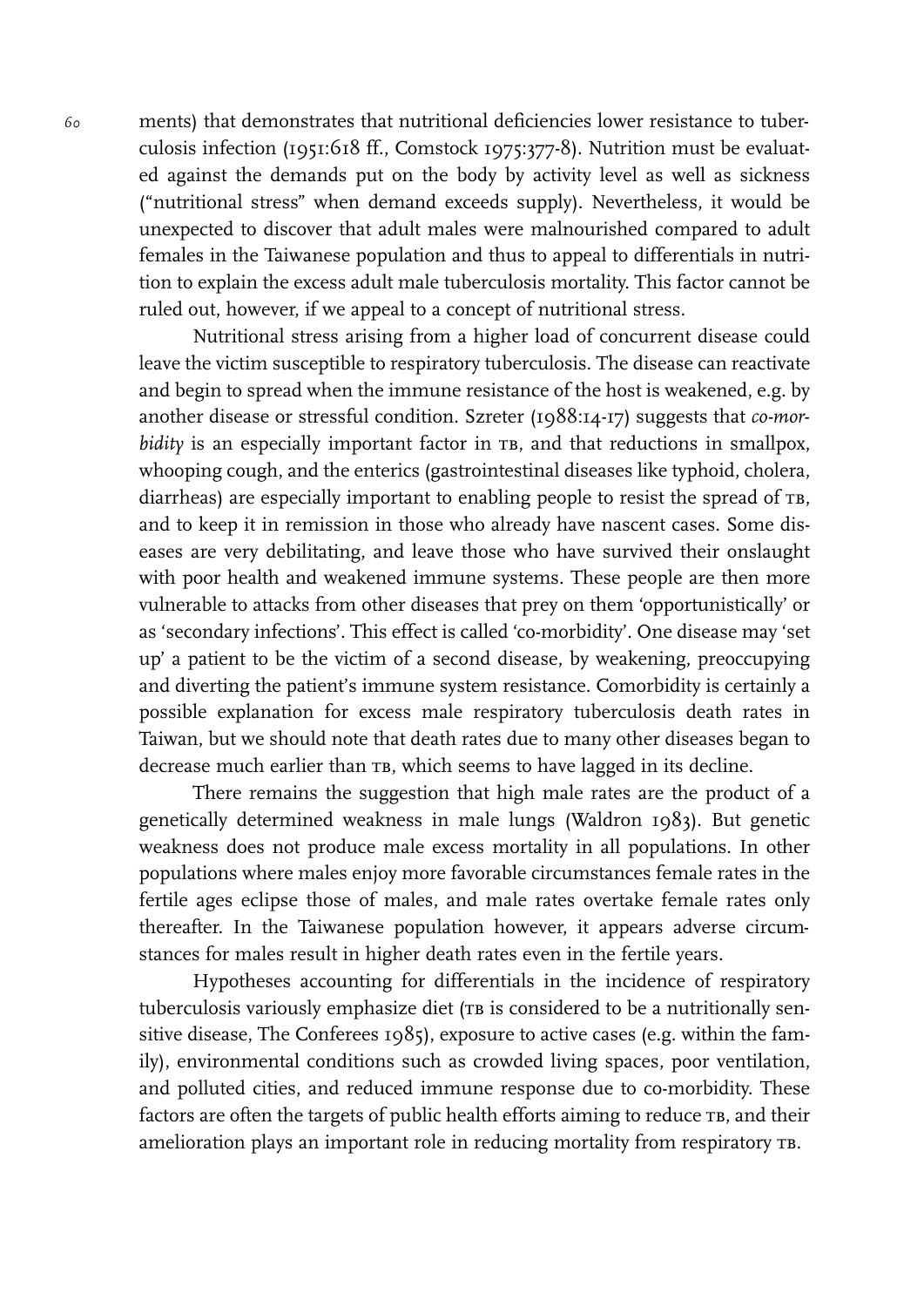## **Respiratory Diseases (pbi): Pneumonia, Bronchitis, Influenza,** *<sup>61</sup>* **Other**

The remaining disease groups to be discussed, respiratory diseases, diarrhea and enteritis, and diseases of infancy are most consistently reported and defined in the period 1924-41.

"Respiratory diseases" is a broad category including pneumonia, bronchitis, influenza ("pbi"), and other respiratory diseases, that weighed heavily on the health of Taiwanese in this period. When combined they are the leading cause of death in all periods, and all prefectures suffered from high rates of these diseases.

We turn first to the varying impact of respiratory disease deaths across the age groups in the 1924-41 period. Respiratory diseases exhibit a j-shaped age curve of mortality, with especially high levels at the extremes in infancy and old age. Levels remain high in early childhood, then reach a low point at ages 5-19, after which they begin a slow rise that only after age 55 reaches levels as high as those experienced at ages 1-4.

Our data series for respiratory diseases covers a smaller range of years, but the degree of decline is nevertheless substantial. The decline in respiratory disease death rates is greatest for both sexes in the 25-39 age groups, but is fairly evenly spread among all the age groups beyond infancy and early childhood. Rates in infancy especially were slow to show improvement, even increasing slightly when rates in other ages were decreasing in 1929-31 and 1934-36, but falling by 1939-41 below the initial period. It is not unusual to find rates in infancy responding less to improvements enjoyed more readily at older ages.

The sex ratios of mortality from respiratory diseases exhibit a pattern generally similar to that for All Causes. The sex ratios of mortality for respiratory diseases show a similar male excess in infancy, a small female excess at ages 1-4, approach balance in most years at ages 5-14, then rapidly increase to peaks at ages 40-54 that are much higher than those for all causes. The sex ratio of mortality then declines somewhat but remains higher than that for All Causes from age 55 to the terminal age group. The high excess male mortality in respiratory diseases reaches levels as high as do those for respiratory tuberculosis at ages  $40-54$ , but falls below the TB ratios from ages 55 to the terminal age group. Clearly both groups of respiratory disease, tubercular and the larger nontubercular PBI group, contribute greatly to the male excess mortality at adult ages seen in the All Causes averages.

Pneumonia death rates were the highest of the three PBI diseases; cases of pneumonia often bring on death after a person has been stricken by some other disease. Many of the same factors discussed under respiratory tuberculosis may account for the higher male rates – nutritional stress due to diet inadequate to need (pneumonia is nutritionally sensitive, meaning that victims of the disease who are malnourished will suffer more serious cases), work outdoors that increases exposure to the elements, and lowered resistance due to a heavier inci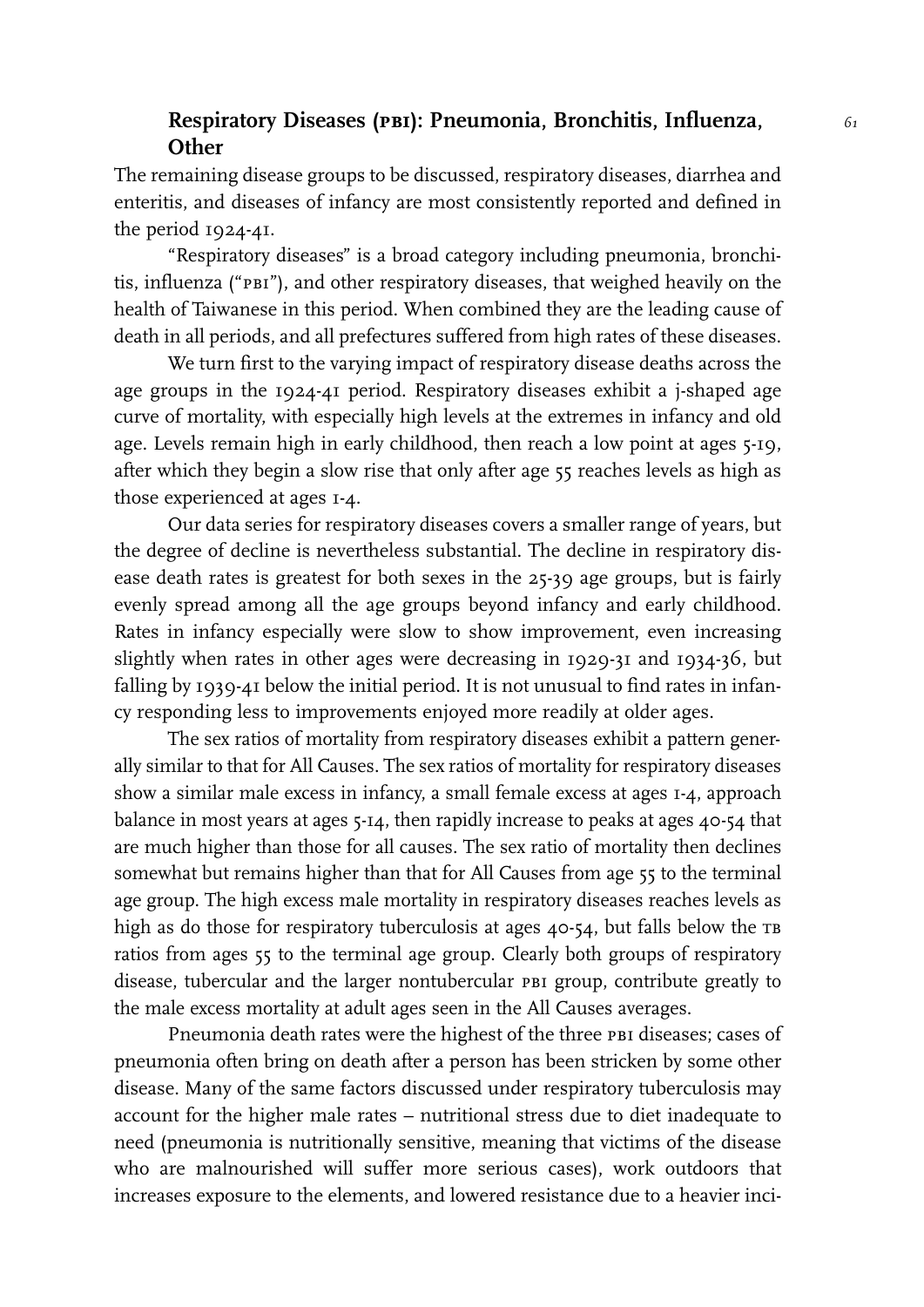**a. Cause, Age and Sex specific death rates of Taiwanese, Respiratory Diseases (pbi), 1924- 1941. Deaths per 10,000 person years. The infant death rate is used for age 0-1.**

|                    |     | Respiratory: Pneumonia, Bronchitis, Influenza, Other |       |                |                      |            |                 |          |                 |             |    |                        |               |          |                     |
|--------------------|-----|------------------------------------------------------|-------|----------------|----------------------|------------|-----------------|----------|-----------------|-------------|----|------------------------|---------------|----------|---------------------|
| Years              |     | Age at beginning of interval:                        |       |                |                      |            |                 |          |                 |             |    |                        |               |          |                     |
| Males              | ం*  | $\mathbf{I}$                                         | $5 -$ | 10             |                      | $15 \t 20$ |                 | 25 30 35 |                 |             |    | 40 45 50               | 55            | 60 65 70 |                     |
| 1924-26 496 140 20 |     |                                                      |       | IO             |                      | 16 26      | 37 <sup>7</sup> | 49       | 63              | 77          |    | 96 117 153 214 278 406 |               |          |                     |
| 1929-31            | 513 | 122 15                                               |       | 8              | 12                   | 19         | 24              | 29       | 39              | 52          |    | 66 86                  | II2 I55       | 205 335  |                     |
| 1934-36 520        |     | I20 I5                                               |       | 8              | <b>I2</b>            | 18         | 24              |          | 29 38           | 52          |    | 69 89 116 152 197 318  |               |          |                     |
| 1939-41 468 116 15 |     |                                                      |       | $7^{\circ}$    | 12                   | 19         |                 | 23 30    | 37 <sup>7</sup> | 52          | 70 | 100 124 170 213 315    |               |          |                     |
| <b>Females</b>     |     |                                                      |       |                |                      |            |                 |          |                 |             |    |                        |               |          |                     |
| 1924-26 425 152 22 |     |                                                      |       | $\overline{Q}$ | 13                   | 18         |                 |          |                 | 24 29 32 35 |    | 44 56 82 120 154 273   |               |          |                     |
| 1929-31 432        |     | 129 15                                               |       | 8              | $\scriptstyle\rm II$ | 13         | 15              | 18       | 22              | $25 -$      | 33 | 42                     | $60 \t 83$    | 126 221  |                     |
| 1934-36 438        |     | $125$ $15$                                           |       | 8              | $\scriptstyle\rm II$ | I4         | 15              | 17       | 20              | 24          | 29 | 4 <sup>I</sup>         | 60 84         |          | IIQ 22I             |
| $1939 - 41$ $387$  |     | 120 15                                               |       | 8              | $\circ$              | 13         | 15              | 18       | 2I              | 26          | 33 | 44                     | $64 \quad 83$ |          | II <sub>0</sub> 207 |

\* Infant death rate, calculated as a ratio of infant deaths to registered live births for corresponding periods.

**b. Indices of Cause, Age and Sex specific death rates of Taiwanese, Respiratory Diseases (pbi), 1924-1941. Death rates of 1924-1926 = 100.** 

|         |      | Respiratory: Pneumonia, Bronchitis, Influenza, Other                                            |                                                                            |  |  |                           |  |           |          |  |
|---------|------|-------------------------------------------------------------------------------------------------|----------------------------------------------------------------------------|--|--|---------------------------|--|-----------|----------|--|
| Years   |      | Age at beginning of interval:                                                                   |                                                                            |  |  |                           |  |           |          |  |
| Males   | o*   | $\mathbf{I}$                                                                                    |                                                                            |  |  | 5 10 15 20 25 30 35 40 45 |  | $50 - 55$ | 60 65 70 |  |
| 1924-26 |      | 100.0 100.0 100.0 100.0 100.0 100.0 100.0 100.0 100.0 100.0 100.0 100.0 100.0 100.0 100.0 100.0 |                                                                            |  |  |                           |  |           |          |  |
| 1929-31 |      | 103.4 87.1 75.0 80.0 75.0 73.1 64.9 59.2 61.9 67.5 68.8 73.5 73.2 72.4 73.7 82.5                |                                                                            |  |  |                           |  |           |          |  |
| 1934-36 |      | 104.8 85.7 75.0 80.0 75.0 69.2 64.9 59.2 60.3 67.5 71.9 76.1 75.8 71.0 70.9 78.3                |                                                                            |  |  |                           |  |           |          |  |
| 1939-41 |      | 94.4 82.9 75.0 70.0 75.0 73.1 62.2 61.2 58.7 67.5 72.9 85.5 81.0 79.4 76.6 77.6                 |                                                                            |  |  |                           |  |           |          |  |
| Females |      |                                                                                                 |                                                                            |  |  |                           |  |           |          |  |
| 1924-26 |      | 100.0 100.0 100.0 100.0 100.0 100.0 100.0 100.0 100.0 100.0 100.0 100.0 100.0 100.0 100.0 100.0 |                                                                            |  |  |                           |  |           |          |  |
| 1929-31 |      | 101.6 84.9 68.2 88.9 84.6 72.2 62.5 62.1 68.8 71.4 75.0 75.0 73.2 69.2 81.8 81.0                |                                                                            |  |  |                           |  |           |          |  |
| 1934-36 |      | 103.1 82.2 68.2 88.9 84.6 77.8 62.5 58.6 62.5 68.6 65.9 73.2 73.2 70.0 77.3 81.0                |                                                                            |  |  |                           |  |           |          |  |
| 1939-41 | Q1.1 |                                                                                                 | 78.9 68.2 88.9 69.2 72.2 62.5 62.1 65.6 74.3 75.0 78.6 78.0 69.2 75.3 75.8 |  |  |                           |  |           |          |  |

\* Infant death rate, calculated as a ratio of infant deaths to registered live births for corresponding periods.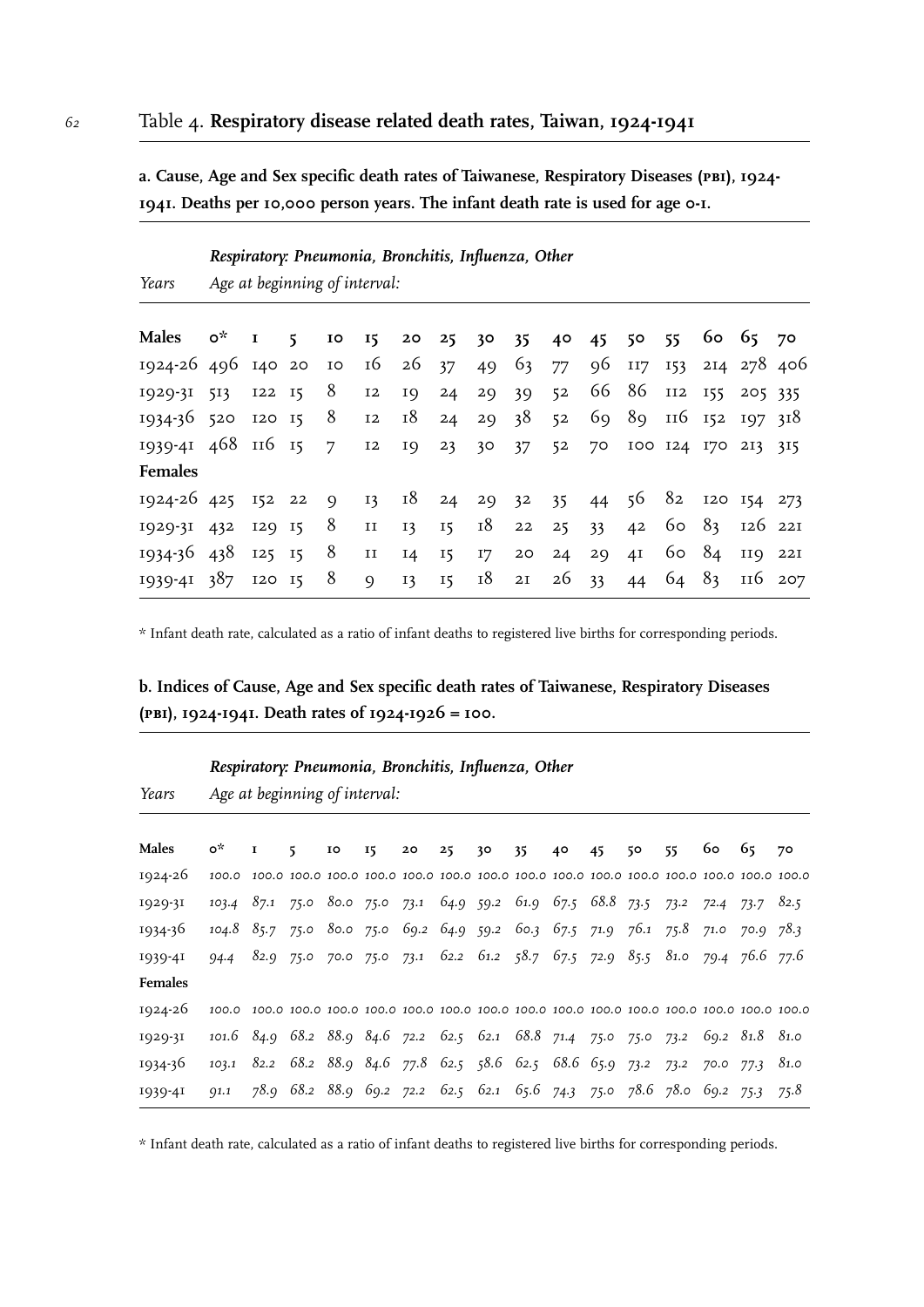**c. Sex Ratios of Cause, Age and Sex specific death rates of Taiwanese, Respiratory Diseases (pbi), 1924-1941. Male asdr/ Fem asdr.**

|                                                                                         |                                                                                 | Respiratory: Pneumonia, Bronchitis, Influenza, Other |  |  |  |  |  |  |  |
|-----------------------------------------------------------------------------------------|---------------------------------------------------------------------------------|------------------------------------------------------|--|--|--|--|--|--|--|
| Years                                                                                   |                                                                                 | Age at beginning of interval:                        |  |  |  |  |  |  |  |
|                                                                                         |                                                                                 |                                                      |  |  |  |  |  |  |  |
|                                                                                         |                                                                                 | $0^*$ I 5 IO I5 20 25 30 35 40 45 50 55 60 65 70     |  |  |  |  |  |  |  |
| 1924-26 1.17 0.92 0.91 1.11 1.23 1.44 1.54 1.69 1.97 2.20 2.18 2.09 1.87 1.78 1.81 1.49 |                                                                                 |                                                      |  |  |  |  |  |  |  |
| 1929-31                                                                                 | 1.19 0.95 1.00 1.00 1.09 1.46 1.60 1.61 1.77 2.08 2.00 2.05 1.87 1.87 1.63 1.52 |                                                      |  |  |  |  |  |  |  |
| 1934-36 1.19 0.96 1.00 1.00 1.09 1.29 1.60 1.71 1.90 2.17 2.38 2.17 1.93 1.81 1.66 1.44 |                                                                                 |                                                      |  |  |  |  |  |  |  |
| 1939-41                                                                                 | 1.21 0.97 1.00 0.88 1.33 1.46 1.53 1.67 1.76 2.00 2.12 2.27 1.94 2.05 1.84 1.52 |                                                      |  |  |  |  |  |  |  |

\* Infant death rate, calculated as a ratio of infant deaths to registered live births for corresponding periods.

dence of concurrent diseases. Pneumonia is often a secondary infection setting in after the victim is weakened by a concurrent disease, which underlines the probable importance of comorbidity in elevating respiratory disease death rates. In this connection it is interesting to note (Shepherd "Regional" infra) that the same north-south gradient in death rates (despite the north's having colder, wetter winters) appears in the case of respiratory diseases as in the case of malaria. Dusty conditions during the southern winter drought period may have aggravated respiratory conditions, though why men should be more affected than women remains a puzzle (Chen Cheng-siang 1995: 9-11).

#### **Diarrhea and Enteritis**

Deaths due to diarrhea and enteritis are most consistently reported and defined in the period 1924-41. In this disease group we turn to important water and food borne sources of infection and disease, in contrast to the airborne sources important in respiratory tuberculosis and the pbi diseases, and the mosquito vector in malaria.

We turn first to the varying impact of these enteric diseases across the age groups in the 1924-41 period. Diarrhea and enteritis exhibit a j-shaped age curve of mortality, but one that has especially high levels in infancy and early childhood ages 1-4. Death rates remain very low from 5 to 34 then begin a slow rise that continues to the end of the age range. The second peak at ages 70 and above, which is generally only a third of the rates in infancy, reaches the levels of mortality at ages 1-4 in the case of males but not females.

The data series presented for diarrhea and enteritis covers only the period 1924-1941, but the degree of decline is nevertheless substantial. Diarrhea and enteritis death rates decline most in the middle age ranges 5-54 where rates were already low. Lower degrees of decline that are nevertheless substantial are record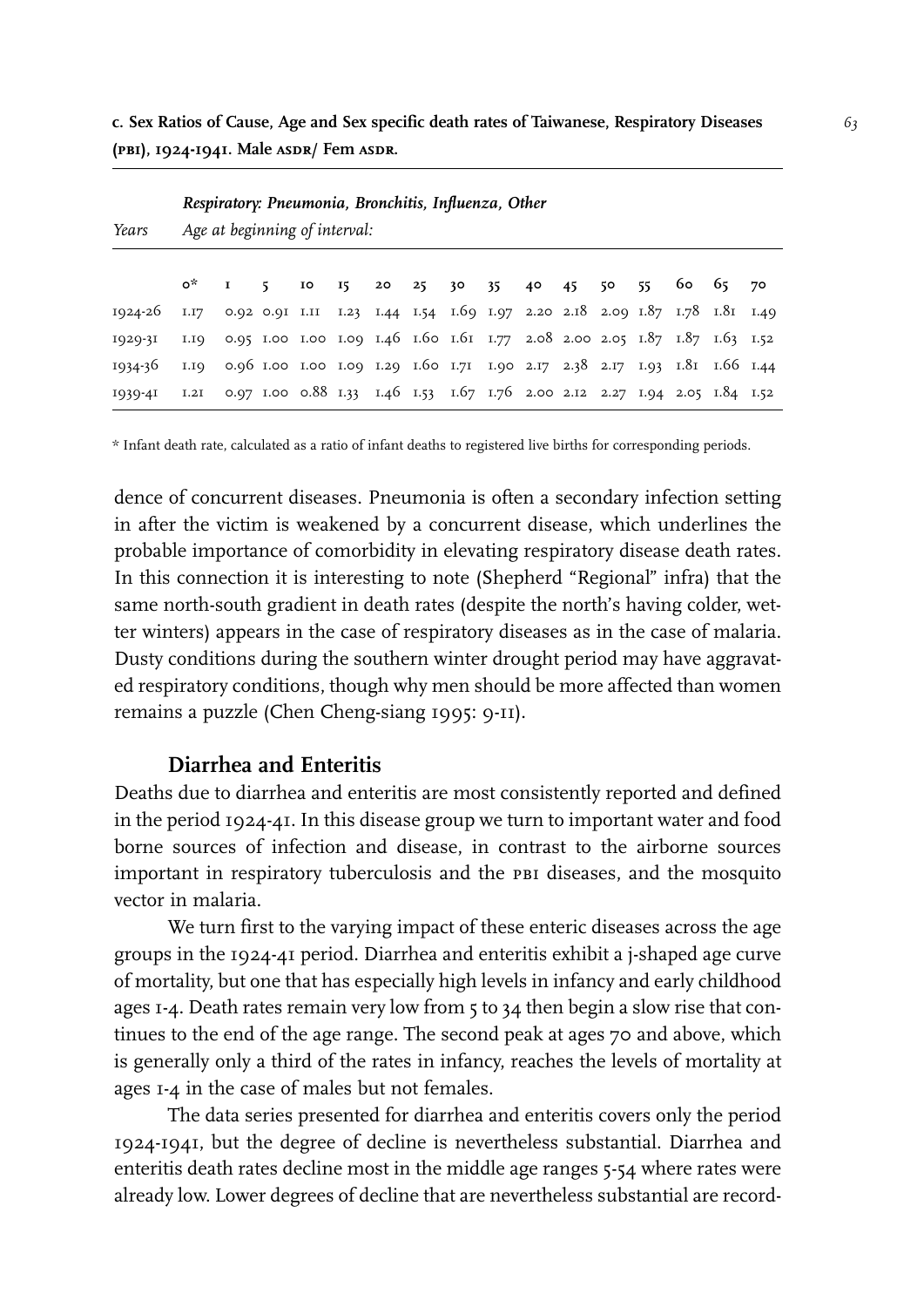**a. Cause, Age and Sex specific death rates of Taiwanese, Diarrhea and Enteritis, 1924-1941. Deaths per 10,000 person years. The infant death rate is used for age 0-1.**

|         |     |             |                | Diarrhea and Enteritis                                                          |              |                |                                                                                 |                |                |                |          |    |               |    |    |    |
|---------|-----|-------------|----------------|---------------------------------------------------------------------------------|--------------|----------------|---------------------------------------------------------------------------------|----------------|----------------|----------------|----------|----|---------------|----|----|----|
| Years   |     |             |                | Age at beginning of interval:                                                   |              |                |                                                                                 |                |                |                |          |    |               |    |    |    |
| Males   | o*  | $\mathbf I$ | 5              | IO                                                                              | 15           | 20             | 25                                                                              | 30             | 35             | 40             | 45       | 50 | 55            | 60 | 65 | 70 |
| 1924-26 | 297 | 89          | 7              | 3                                                                               | 3            | $\overline{4}$ | 6                                                                               | 9              | 13             | 16             | $20$     | 27 | 32            | 52 | 61 | 94 |
| 1929-31 | 322 | QI          | 6              | $\mathbf 2$                                                                     | 3            | 3              | 5                                                                               | 6              | 7              | 12             | 15       | 18 | 27            | 37 | 57 | 93 |
| 1934-36 | 274 | 70          | $\overline{4}$ | $\mathbf I$                                                                     | $\mathbf{2}$ | $\mathbf{2}$   | 3                                                                               | $\overline{4}$ | 5              | 8              | IO       | 13 | $2\mathrm{I}$ | 26 | 40 | 71 |
| 1939-41 | 227 | 64          | $\overline{4}$ | $\mathbf{2}% =\mathbf{1}_{B}\left( \mathbf{1}_{B}\right) ^{\ast}\mathbf{1}_{B}$ | $\mathbf{2}$ | $\mathbf{2}$   | 3                                                                               | $\overline{4}$ | $\overline{4}$ | $\overline{7}$ | $\rm II$ | 16 | ${\bf 22}$    | 32 | 42 | 77 |
| Females |     |             |                |                                                                                 |              |                |                                                                                 |                |                |                |          |    |               |    |    |    |
| 1924-26 | 275 | IIO         | 8              | $\mathbf{2}$                                                                    | $\mathbf{2}$ | 3              | $\overline{5}$                                                                  | 6              | 8              | $\circ$        | IO       | 13 | $20\,$        | 28 | 43 | 77 |
| 1929-31 | 306 | $\;$ III    | 6              | $\mathbf{2}$                                                                    | $\mathbf{2}$ | 3              | $\overline{4}$                                                                  | 5              | 6              | $\overline{7}$ | 9        | IO | I7            | 2I | 37 | 73 |
| 1934-36 | 255 | 83          | $\overline{4}$ | $\mathbf I$                                                                     | $\mathbf I$  | $\mathbf{2}$   | $\mathbf{2}% =\mathbf{1}_{B}\left( \mathbf{1}_{B}\right) ^{\ast}\mathbf{1}_{B}$ | 3              | $\overline{4}$ | 6              | 6        | 9  | 14            | 19 | 3I | 66 |
| 1939-41 | 209 | 77          | 5              | I                                                                               | $\mathbf I$  | $\mathbf{2}$   | 3                                                                               | 3              | $\overline{4}$ | 5              | 6        | 8  | 13            | 2I | 29 | 70 |

\*Infant death rate, calculated as a ratio of infant deaths to registered live births for corresponding periods.

**b. Indices of Cause, Age and Sex specific death rates of Taiwanese, Diarrhea and Enteritis, 1924-1941. Death rates of 1924-1926 = 100.**

|         | Diarrhea and Enteritis                                                                          |             |             |    |    |    |       |  |                                                                                |    |    |    |     |          |  |  |
|---------|-------------------------------------------------------------------------------------------------|-------------|-------------|----|----|----|-------|--|--------------------------------------------------------------------------------|----|----|----|-----|----------|--|--|
| Years   | Age at beginning of interval:                                                                   |             |             |    |    |    |       |  |                                                                                |    |    |    |     |          |  |  |
| Males   | o*                                                                                              | $\mathbf I$ | $5^{\circ}$ | IO | 15 | 20 | 25 30 |  | $35 -$                                                                         | 40 | 45 | 50 | 55. | 60 65 70 |  |  |
| 1924-26 | 100.0 100.0 100.0 100.0 100.0 100.0 100.0 100.0 100.0 100.0 100.0 100.0 100.0 100.0 100.0 100.0 |             |             |    |    |    |       |  |                                                                                |    |    |    |     |          |  |  |
| 1929-31 | 108.4 102.2 85.7 66.7 100.0 75.0 83.3 66.7 53.8 75.0 75.0 66.7 84.4 71.2 93.4 98.9              |             |             |    |    |    |       |  |                                                                                |    |    |    |     |          |  |  |
| 1934-36 | 92.3                                                                                            |             |             |    |    |    |       |  | 78.7 57.1 33.3 66.7 50.0 50.0 44.4 38.5 50.0 50.0 48.1 65.6 50.0 65.6 75.5     |    |    |    |     |          |  |  |
| 1939-41 | 76.4 71.9 57.1 66.7 66.7 50.0 50.0 44.4 30.8 43.8 55.0 59.3 68.8 61.5 68.9 81.9                 |             |             |    |    |    |       |  |                                                                                |    |    |    |     |          |  |  |
| Females |                                                                                                 |             |             |    |    |    |       |  |                                                                                |    |    |    |     |          |  |  |
| 1924-26 | 100.0 100.0 100.0 100.0 100.0 100.0 100.0 100.0 100.0 100.0 100.0 100.0 100.0 100.0 100.0 100.0 |             |             |    |    |    |       |  |                                                                                |    |    |    |     |          |  |  |
| 1929-31 | 111.3                                                                                           |             |             |    |    |    |       |  | 100.9 75.0 100.0 100.0 100.0 80.0 83.3 75.0 77.8 90.0 76.9 85.0 75.0 86.0 94.8 |    |    |    |     |          |  |  |
| 1934-36 | 92.7                                                                                            |             |             |    |    |    |       |  | 75.5 50.0 50.0 50.0 66.7 40.0 50.0 50.0 66.7 60.0 69.2 70.0 67.9 72.1 85.7     |    |    |    |     |          |  |  |
| 1939-41 | 76.0                                                                                            |             |             |    |    |    |       |  | 70.0 62.5 50.0 50.0 66.7 60.0 50.0 50.0 55.6 60.0 61.5 65.0 75.0 67.4 90.9     |    |    |    |     |          |  |  |

\* Infant death rate, calculated as a ratio of infant deaths to registered live births for corresponding periods.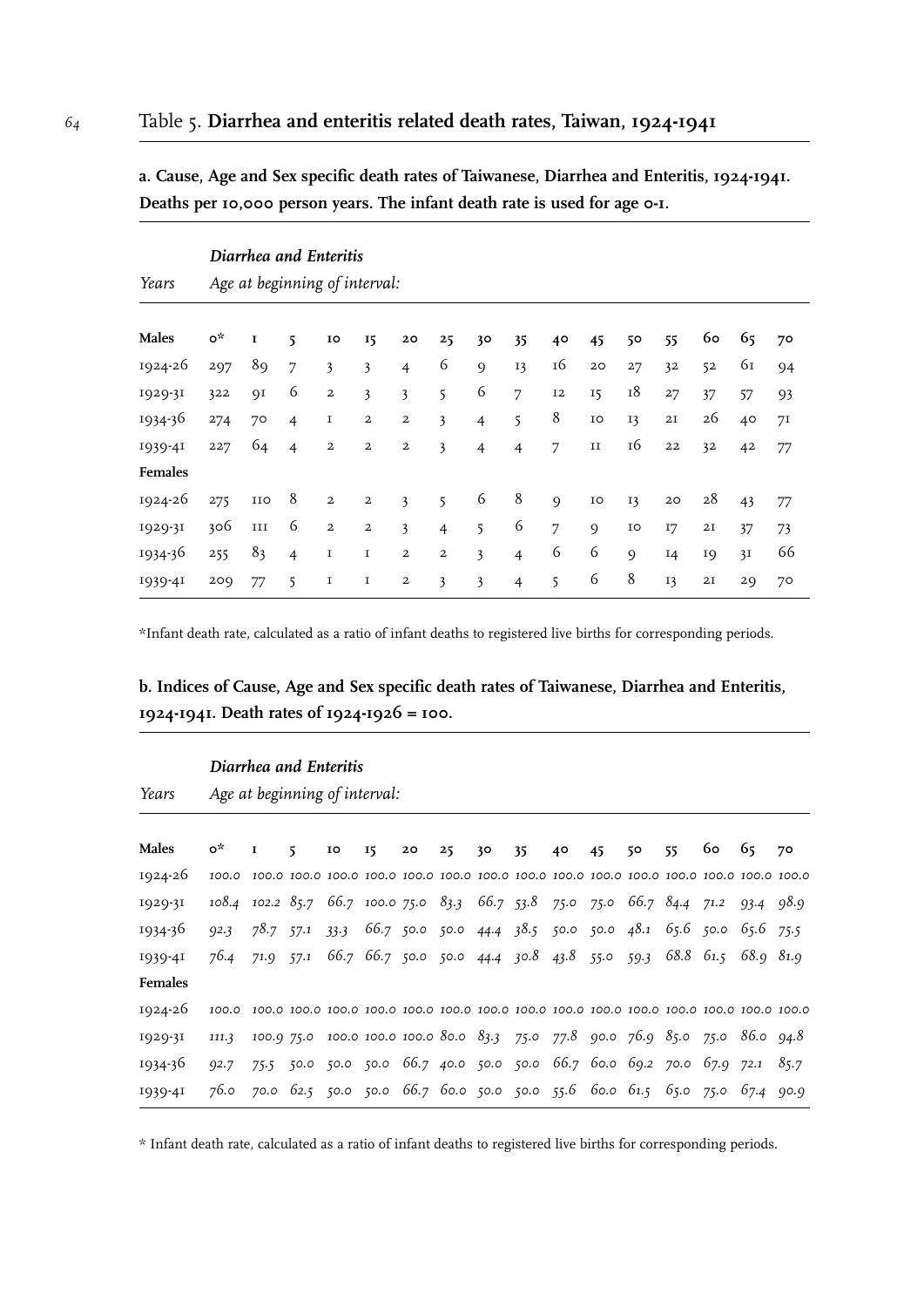| Years                                                                                   | Diarrhea and Enteritis<br>Age at beginning of interval:                         |                                                  |  |  |  |  |  |  |  |  |  |  |  |  |  |  |
|-----------------------------------------------------------------------------------------|---------------------------------------------------------------------------------|--------------------------------------------------|--|--|--|--|--|--|--|--|--|--|--|--|--|--|
|                                                                                         |                                                                                 | $0^*$ I 5 IO I5 20 25 30 35 40 45 50 55 60 65 70 |  |  |  |  |  |  |  |  |  |  |  |  |  |  |
| 1924-26 1.08 0.81 0.88 1.50 1.50 1.33 1.20 1.50 1.63 1.78 2.00 2.08 1.60 1.86 1.42 1.22 |                                                                                 |                                                  |  |  |  |  |  |  |  |  |  |  |  |  |  |  |
| 1929-31 1.05 0.82 1.00 1.00 1.50 1.00 1.25 1.20 1.17 1.71 1.67 1.80 1.50 1.76 1.54 1.27 |                                                                                 |                                                  |  |  |  |  |  |  |  |  |  |  |  |  |  |  |
| 1934-36 1.07 0.84 1.00 1.00 2.00 1.00 1.50 1.33 1.25 1.33 1.67 1.44 1.50 1.37 1.29 1.08 |                                                                                 |                                                  |  |  |  |  |  |  |  |  |  |  |  |  |  |  |
| 1939-41                                                                                 | 1.09 0.83 0.80 2.00 2.00 1.00 1.00 1.33 1.00 1.40 1.83 2.00 1.69 1.52 1.45 1.10 |                                                  |  |  |  |  |  |  |  |  |  |  |  |  |  |  |

\* Infant death rate, calculated as a ratio of infant deaths to registered live births for corresponding periods.

ed at ages 0-4 and 55-69. The rates in the terminal age group declined the least. It is impressive that the very high rates in infancy, despite a surge in 1929-31, declined to the degree they did.

The sex ratios of mortality from diarrheal diseases exhibit a somewhat distinctive pattern. The diarrheal diseases show a smaller male excess in infancy, and a deeper female excess at ages 1-4 than for is the case for All Causes. Ratios at ages 5-34 generally show a male excess, but the rates at these ages are so low for both males and females that they cause the sex ratios to be less meaningful (i.e., very small absolute differences (e.g., 2 to 1) produce very large ratios (2.00)). When the rates begin to rise significantly from age 35 there is a consistent and substantial male excess that then declines somewhat at ages above 65. The sex ratios of mortality for diarrheal diseases at ages 35 and above generally resemble the ratios for All Causes.

The low sex ratios of diarrheal disease mortality at ages 0-4 reveal these diseases to be important contributors to the mortality of female infants and young girls, and to the pattern of female excess mortality at ages 1-4 in the All Causes average. The female excess mortality at ages 1-4 for diarrheal diseases 1924-1941 is greater than that found in any of the other disease groups we have discussed, including malaria (excepting 1924-26). The diarrheal death rates are also greater in absolute terms than malaria death rates in the 1924-1941 period.

Why should the excess female mortality at ages  $I - 4$  be greater from diarrheas than from respiratory tuberculosis and respiratory diseases, when all are considered nutritionally sensitive? Diarrheal diseases stem from water and food borne sources of infection, so food and drink sanitation practices play an important role in their spread. Were boys and girls differentially exposed to contaminated food and drink? Did son preference mean that boys ate fresher foods and daughters left-overs? Or were differences in resistance related to nutrition more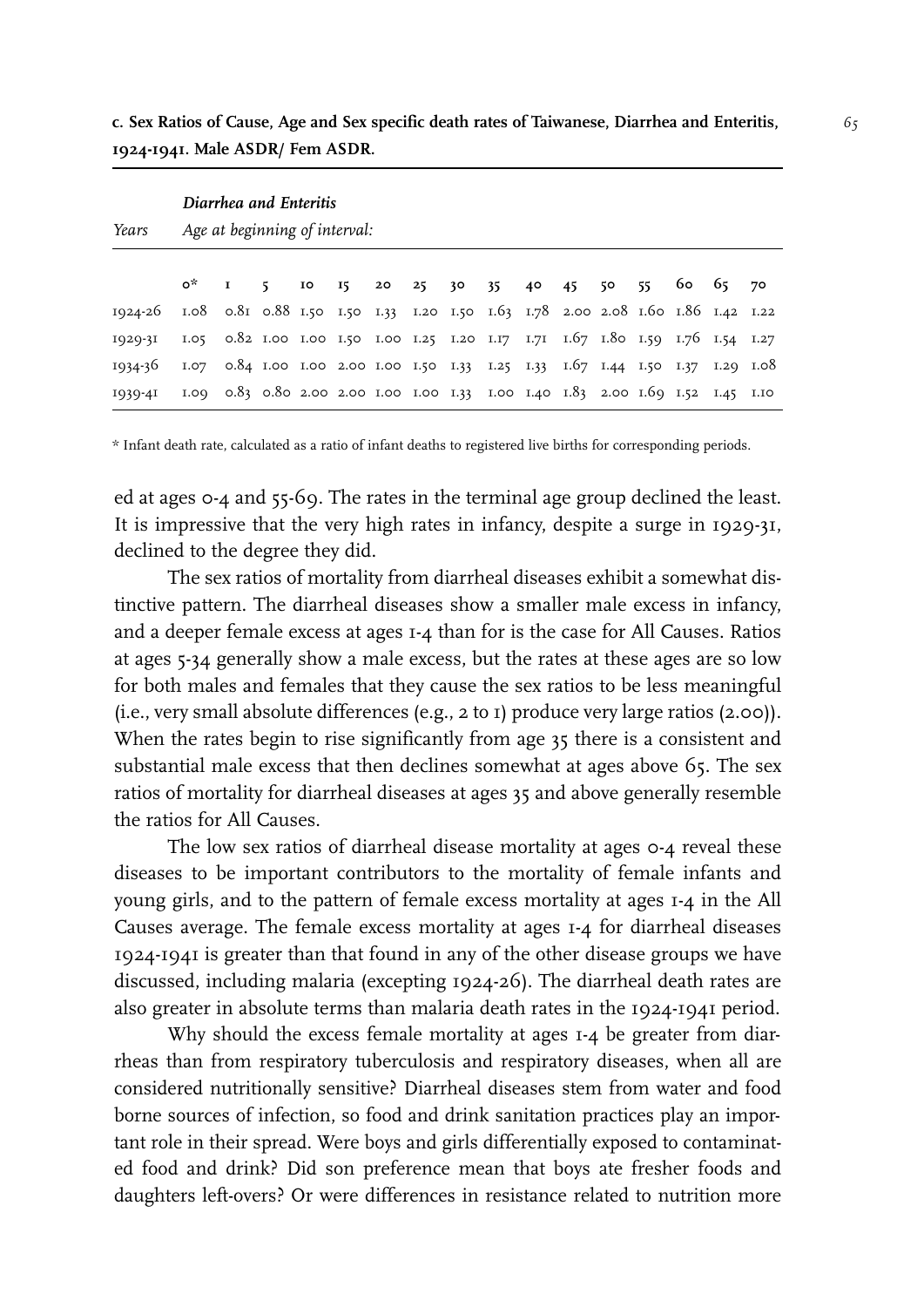*66* important, perhaps because boys' resistance to disease benefited from eating more and more nutritious (meat) foods? Or did the difference lie in the degrees of care and rest allowed boys vs. girls suffering from diarrheas? And what about the male excess at ages above 35? Is this the result of greater exposure or lower resistance?

> It is important to note that diarrheas, because they interfere with the absorption of nutrients when the immune system is most in need of them, can be important causes of the worsening of concurrent diseases. Diarrheas thus are linked to nutritional distress on the immune system, and are debilitating infections that can leave the victim vulnerable to opportunistic infections, especially respiratory diseases that are nutritionally sensitive, including respiratory tuberculosis and other bacterial infections such as whooping cough, and pneumonia (Lunn 1991). Omran (1971) refers to the 'pneumonia-diarrhea- malnutrition' complex in children. Higher rates of diarrhea and enteritis thus could play an important role in raising the rates of death from other diseases.

> Separate work on regional variation in causes of death (Shepherd "Regional" infra) shows a divide between the northern and the southern prefectures (including Taichung) in diarrhea and enteritis death rates similar to that found for malaria and respiratory tuberculosis, though not as extreme as in the case of malaria. Higher rates in the south for all three disease groups suggest that comorbidity may have further elevated mortality in those prefectures. The cooler northern climate likely reduces the amount of food and drink contaminated by bacteria in that region.

> The importance of food and drink sanitation practices to the spread of diarrheal diseases points to the importance of reducing exposures to contaminated water and food to the historic decline of these diseases. Public water works and sewer systems were not important outside the major cities in colonial Taiwan (where only a small proportion of the population lived). I hypothesize that the spread of more sanitation-conscious food and drink preparation and preservation practices were more important to reducing the sources of diarrheal diseases. These practices would include publicly supervised slaughter houses and markets, as well as changes in domestic kitchens.

## **Causes of Death in Infancy**

We turn next to examine together the many important causes leading to death in infancy. Newborns in colonial Taiwan suffered from rates of mortality higher than those in any other age group, as the All Causes table reveals. Deaths in infancy are most consistently reported and defined in the period 1924-41.

The table below reports the infant death rates attributed to ten leading causes of death in infancy, as well as the All Causes average. Of the four disease groups discussed above, three are represented here: malaria, respiratory diseases (pbi) and diarrhea and enteritis. Rates of death in infancy from Respiratory TB are too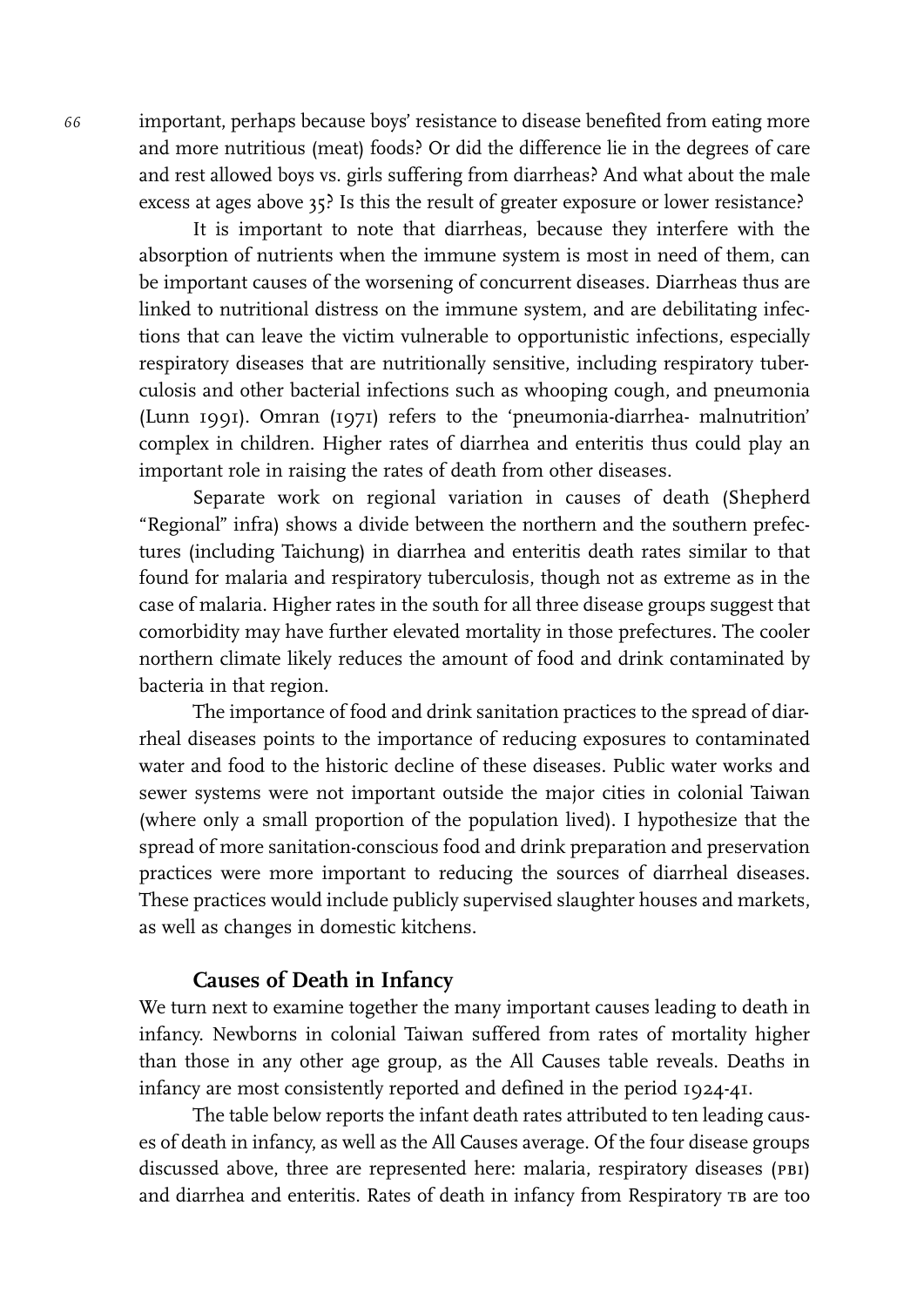low to be considered. Two cause groups, 'certain diseases of infancy' and tetanus, *67* not previously discussed, are of very great significance to infant mortality.

Certain diseases of infancy includes causes occurring overwhelmingly in the first month of life, such as congenital malformation and debility (the two largest subgroups), prematurity, and birth trauma. Certain diseases of infancy reports primarily endogenous and neonatal deaths, rather than exogenous causes related to environmental exposures.

Infantile tetanus is also a cause of death that occurs overwhelmingly in the first month of life. It is likely that infantile tetanus was 'overreported' in our data sources, as neonatal deaths from other causes were carelessly reported as infantile tetanus. This is the conclusion of Li T'eng-yue based on a review of the cause of death reports for the year 1934 (1938d: 1616). Li discovered that slightly more than half of all infant deaths classified as tetanus were reported to have occurred within five days of birth, too soon for most tetanus infections to have incubated and caused death (infantile tetanus on average shows symptoms within seven days with death following in a few days). Thus half of tetanus deaths should be reclassified as due to other neonatal causes, including jaundice/icterus. The overwhelming balance of deaths classified as tetanus took place within ten days of birth. This leaves a very significant number of deaths attributed to tetanus proper. Medical authorities in colonial Taiwan regularly criticized midwives and other birth attendants for unsanitary practices in cutting the umbilical cord that led to tetanus (see Wu Chialing 2006). Reclassification of a portion of these deaths does not affect our assessment that the infantile tetanus category reports overwhelmingly neonatal deaths.

Five diseases that also contributed significantly to infant death rates will be discussed briefly. Most of these causes arise from infections contracted from the environment. Congenital syphilis is a partial exception as it is transmitted to the infant from an infected mother. Convulsions is a symptomological category rather than an identifiable disease, but is usually associated with the dehydration brought on by infantile diarrheas (Szreter 1988: 17). Stomach complaints is a category that captures a variety of gastrointestinal problems Meningitis, measles, and whooping cough are infectious diseases which easily overwhelm immature infant immune systems.

The All Causes average of infant mortality declined consistently over the period 1924-41 for both sexes, despite increases in measles 1934-41, and temporary surges in respiratory diseases 1929-36, diarrheas 1929-31, certain diseases of infancy in 1934-36, and syphilis 1939-41. Major contributors to the overall decline were diarrhea and enteritis, and tetanus. Convulsions also declined dramatically, but many of these deaths may have been reclassified to other causes (perhaps diarrhea) in the later years as this was a disfavored symptomological category. All the remaining diseases contributed significant but smaller absolute amounts to the decline with the exception noted of measles.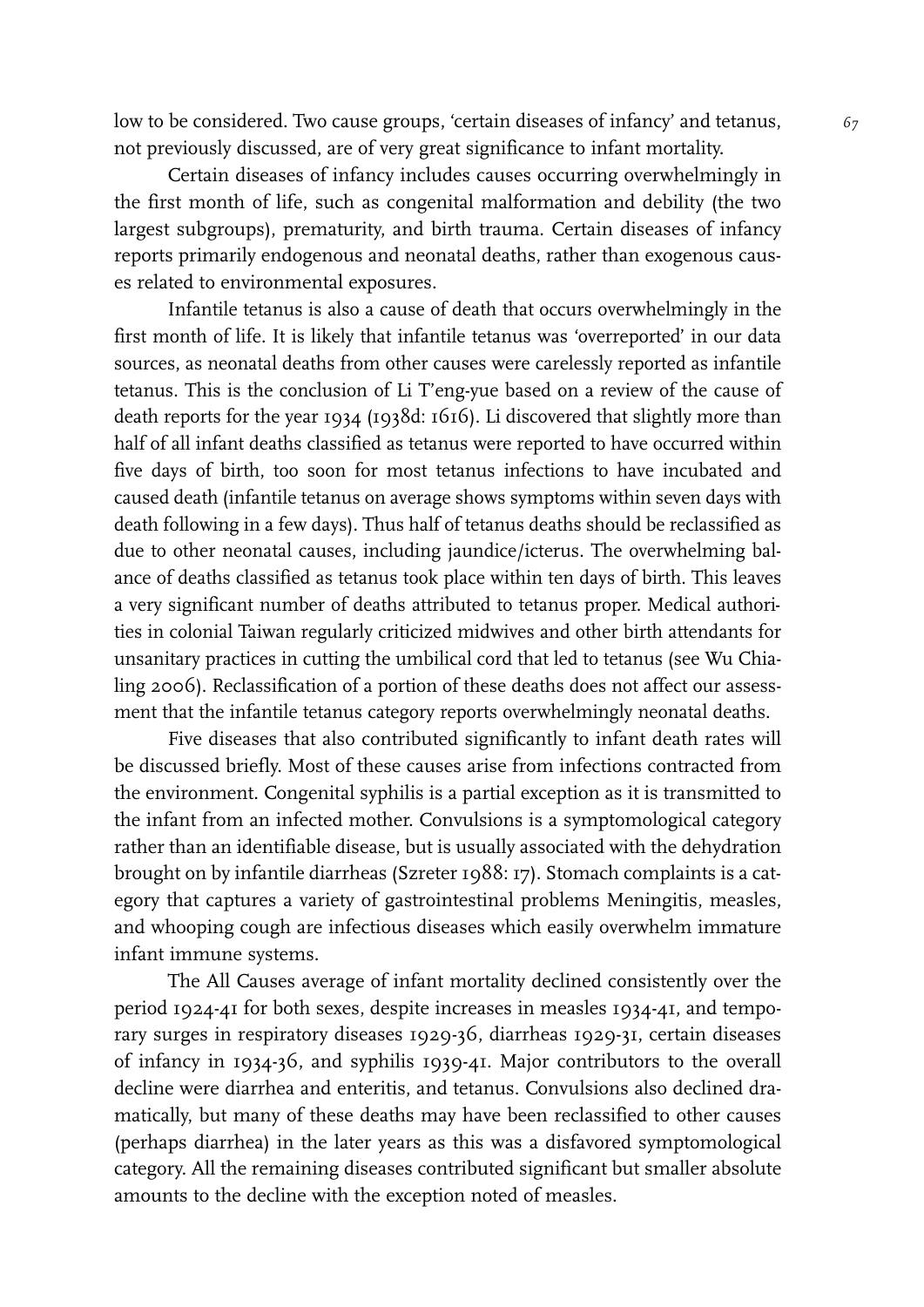| Infant  | All    | Respir- |     |                    |            |    |             |             | Diarrhea, Certain Tetanus Malaria Measles, Convul- Stomach Con- |          | Menin-                  |
|---------|--------|---------|-----|--------------------|------------|----|-------------|-------------|-----------------------------------------------------------------|----------|-------------------------|
| Death   | Causes | atory   |     | Enteritis Dis.Inf. |            |    | Whoop-sions |             |                                                                 | genital  | gitis                   |
| Rate*   |        | (PBI)   |     |                    |            |    | ing cough   |             |                                                                 | Syphilis |                         |
|         |        |         |     |                    |            |    |             |             |                                                                 |          |                         |
| Males   |        |         |     |                    |            |    |             |             |                                                                 |          |                         |
| 1924-26 | 1817   | 496     | 297 | 324                | 293        | 52 | 27          | 88          | 30                                                              | 35       | 18                      |
| 1929-31 | 1703   | 513     | 322 | 284                | 289        | 19 | ${\bf 22}$  | 44          | 19                                                              | 28       | I4                      |
| 1934-36 | 1620   | 520     | 274 | 310                | 256        | 15 | 43          | 15          | I7                                                              | 27       | 5                       |
| 1939-41 | 1440   | 468     | 227 | 284                | 231        | 13 | 52          | 3           | $\rm II$                                                        | 28       | $\overline{\mathbf{3}}$ |
| Females |        |         |     |                    |            |    |             |             |                                                                 |          |                         |
| 1924-26 | 1515   | 425     | 275 | 251                | 203        | 53 | 24          | 74          | 30                                                              | 3I       | I4                      |
| 1929-31 | 1418   | 432     | 306 | 219                | 201        | 20 | ${\bf 22}$  | 36          | 18                                                              | 24       | IO                      |
| 1934-36 | 1356   | 438     | 255 | 243                | 187        | 16 | 45          | $^{\rm I2}$ | 16                                                              | 22       | $\overline{4}$          |
| 1939-41 | 1208   | 387     | 200 | 235                | <b>172</b> | 12 | 50          | 3           | 9                                                               | 24       | $\mathbf{2}$            |

### **a. Infant Death Rates by Cause and Sex, Taiwanese, 1924-41. Deaths per 10,000 births.**

\* Infant death rate, calculated as a ratio of infant deaths to registered live births for corresponding periods.

| b. Indices of Infant Death Rates by Cause and Sex, Taiwanese, 1924-41. Death rates of 1924- |  |  |
|---------------------------------------------------------------------------------------------|--|--|
| 1926 =100                                                                                   |  |  |

| Infant  | All    | Respir- |                    |       |       |          |             |       | Diarrhea, Certain Tetanus Malaria Measles, Convul- Stomach Con- |          | Menin- |
|---------|--------|---------|--------------------|-------|-------|----------|-------------|-------|-----------------------------------------------------------------|----------|--------|
| Death   | Causes | atory   | Enteritis Dis.Inf. |       |       |          | Whoop-sions |       |                                                                 | genital  | gitis  |
| Rate*   |        | (PBI)   |                    |       |       |          | ing cough   |       |                                                                 | Syphilis |        |
| Males   |        |         |                    |       |       |          |             |       |                                                                 |          |        |
| 1924-26 | 100.0  | 100.0   | 100.0              | 100.0 | 100.0 | 100.0    | 100.0       | 100.0 | 100.0                                                           | 100.0    | 100.0  |
| 1929-31 | 93.7   | 103.4   | 108.4              | 87.7  | 98.6  | 36.5     | 81.5        | 50.0  | 63.3                                                            | 80.0     | 77.8   |
| 1934-36 | 89.2   | 104.8   | 92.3               | 95.7  | 87.4  | 28.8     | 159.3       | 17.0  | 56.7                                                            | 77.1     | 27.8   |
| 1939-41 | 79.3   | 94.4    | 76.4               | 87.7  | 78.8  | 25.0     | 192.6       | $3-4$ | 36.7                                                            | 80.0     | 16.7   |
| Females |        |         |                    |       |       |          |             |       |                                                                 |          |        |
| 1924-26 | 100.0  | 100.0   | 100.0              | 100.0 | 100.0 | 100.0    | 100.0       | 100.0 | 100.0                                                           | 100.0    | 100.0  |
| 1929-31 | 93.6   | 101.6   | 111.3              | 87.3  | 99.0  | $37 - 7$ | 91.7        | 48.6  | 60.0                                                            | 77.4     | 71.4   |
| 1934-36 | 89.5   | 103.1   | 92.7               | 96.8  | 92.1  | 30.2     | 187.5       | 16.2  | 53.3                                                            | 71.0     | 28.6   |
| 1939-41 | 79.7   | Q1.1    | 76.0               | 93.6  | 84.7  | 22.6     | 208.3       | 4.1   | 26.7                                                            | 77.4     | 14.3   |

\* Infant death rate, calculated as a ratio of infant deaths to registered live births for corresponding periods.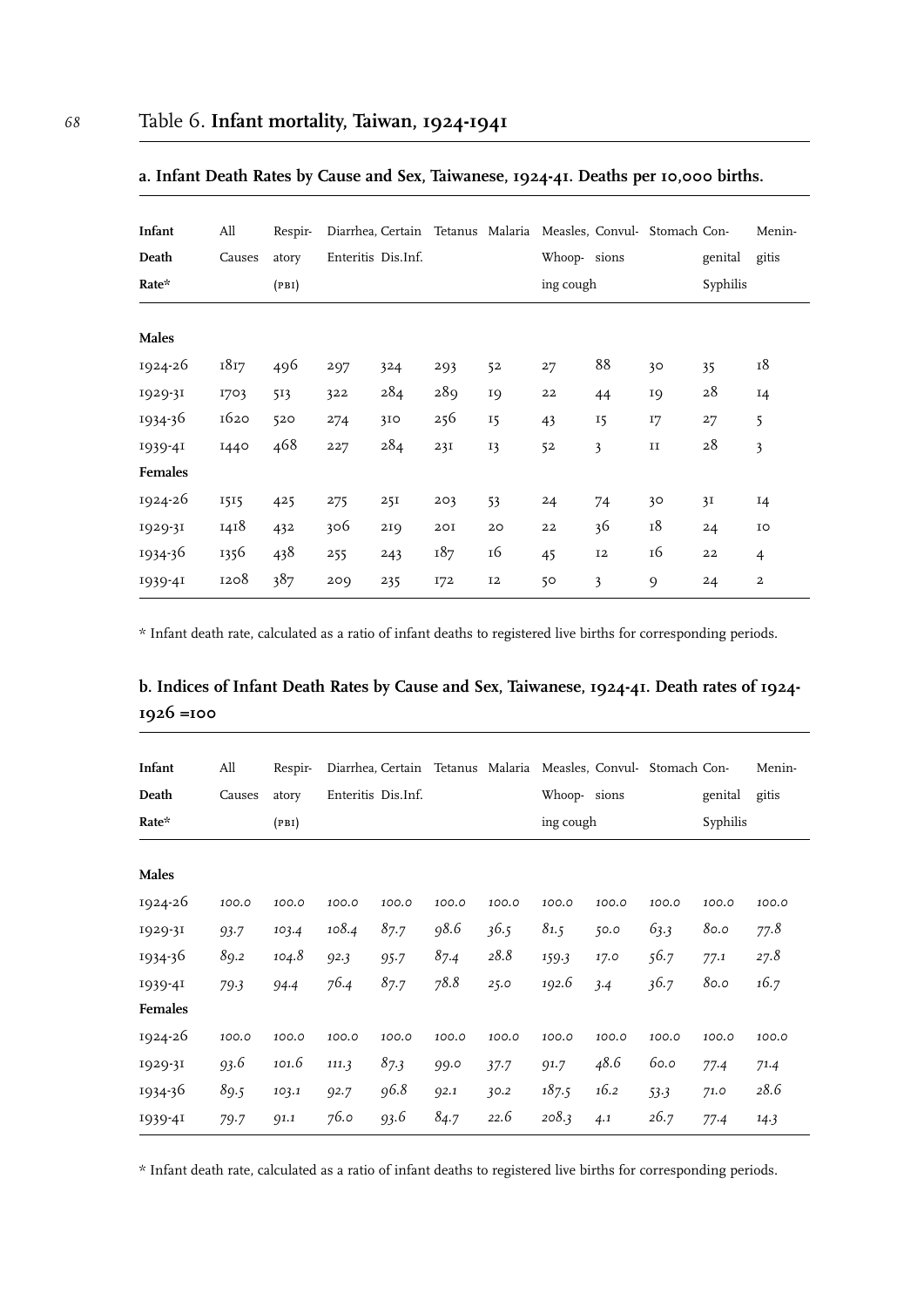| Infant<br>Death<br>Rate* | All<br>Causes | Respir-<br>atory<br>(PBI) | Enteritis Dis.Inf. |              |              |              | Whoop-sions<br>ing cough |              | Diarrhea, Certain Tetanus Malaria Measles, Convul- Stomach Con- | genital<br>Syphilis | Menin-<br>gitis |
|--------------------------|---------------|---------------------------|--------------------|--------------|--------------|--------------|--------------------------|--------------|-----------------------------------------------------------------|---------------------|-----------------|
| 1924-26                  | I.20          | I.I7                      | 1.08               | I.29         | I.44         | 0.98         | I.I3                     | 1.19         | I.OO                                                            | I.I3                | I.29            |
| 1929-31<br>1934-36       | I.20<br>I.IQ  | I.IQ<br>1.19              | I.05<br>I.07       | I.30<br>1.28 | I.44<br>I.37 | 0.95<br>0.94 | <b>I.OO</b><br>0.96      | I.22<br>I.25 | 1.06<br>1.06                                                    | I.I7<br>I.23        | I.40<br>I.25    |
| 1939-41                  | I.IQ          | I.2I                      | I.09               | I.2I         | 1.34         | 1.08         | I.04                     | <b>I.OO</b>  | 1.38                                                            | I.I7                | I.50            |

**c. Sex Ratios of Infant Death Rates by Cause, Taiwanese, 1924-41. Male asdr/ Fem asdr.** 

\* Infant death rate, calculated as a ratio of infant deaths to registered live births for corresponding periods.

Maternal and infant health are linked in many ways, and poor maternal health through pregnancy is thought to increase the chance of neonatal deaths, particularly those in the 'certain diseases of infancy' category (malformation, debility, prematurity, birth trauma)(cf. Loudon 1992). Low birth weight neonates and those whose mothers are unable to produce adequate breastmilk are also at added risk of death. The decline in mortality in infancy cannot be attributed to improved maternal and infant health arising from lower fertility and lengthened birth intervals, however. Birth rates increased over the period and remained higher in 1930-40 than in any previous decade (Barclay 1954: 241, 243, 246). This suggests that explanations relying on excess fertility and crowded spacing to explain high neonatal death rates are less important than factors related to the disease environment. The sharp declines in deaths among women in the fertile ages over the period so obvious in the All Causes and other tables above suggest that improved maternal health made it possible to achieve both higher fertility and lower rates of infant mortality.

The sex ratio of infant death for the All Causes average shows a consistent male excess; this is as expected in most populations. Male infants generally report larger numbers in the malformation and debility categories, have lungs that are less mature than those of female infants (Waldron 1983), and are generally more vulnerable to infection. The sex ratios of infant mortality reflect these patterns: male excess mortality is substantial in certain diseases of infancy, respiratory diseases, and tetanus. Significant male excesses are also reported in convulsions, meningitis, and syphilis. The lowest sex ratios are reported for diarrheas and stomach, malaria, and measles, all primarily post-neonatal causes of death. We have already discussed possible sources of excess female mortality in diarrheas at ages 1-4, and these considerations likely apply to deaths due to diarrheas and stomach complaints in infancy, which are largely postneonatal. Poorer quality nutrition and earlier weaning that exposes the grastrointestinal tract to infected food and drink undoubtedly contribute to elevate female rates in the postneona-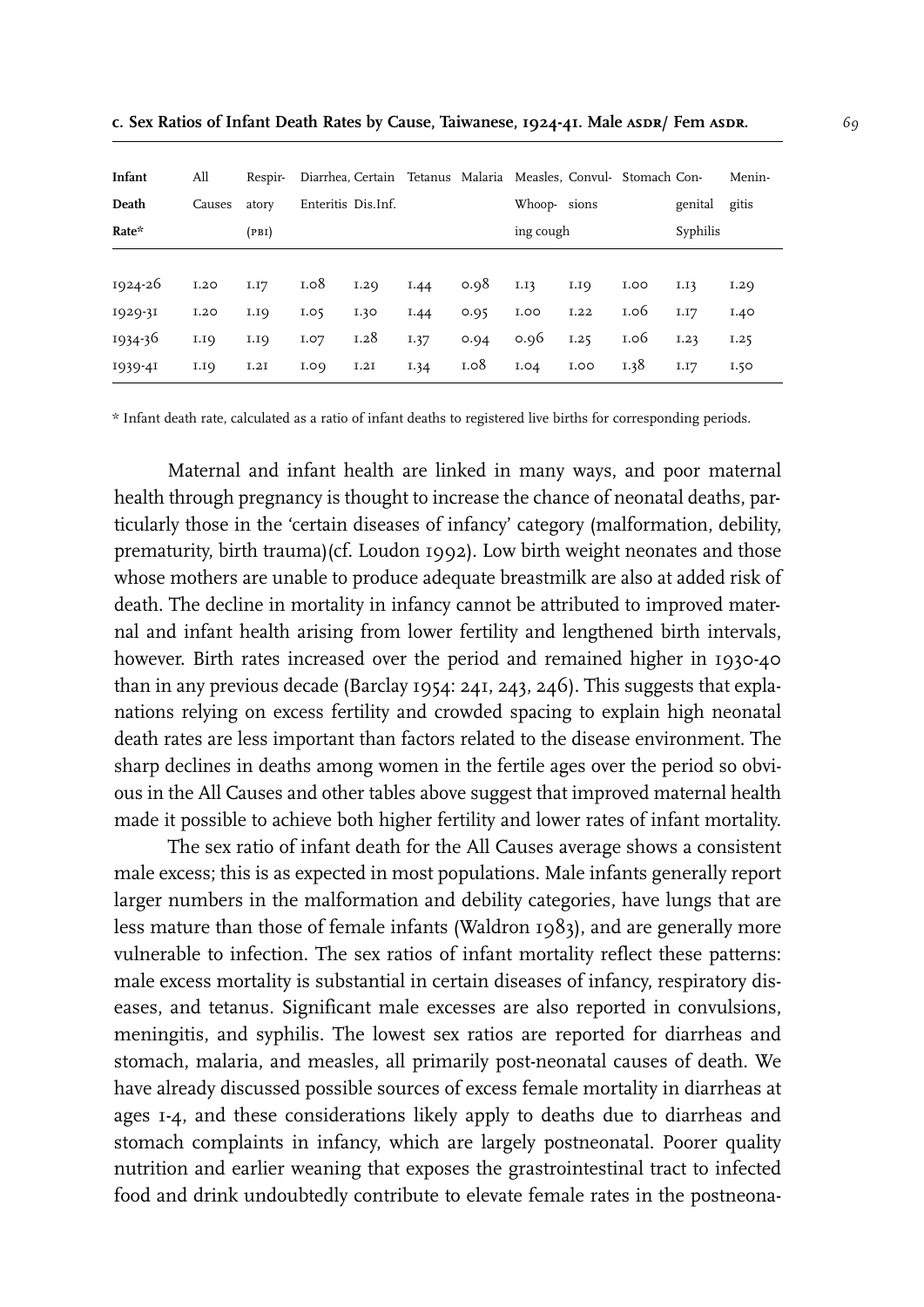|                |                         | Deaths per thousand.            |                |                                            | Indexed Infant Death Rates,<br>$1924 - 26 = 100.$ |                                 |                              |                 |  |  |
|----------------|-------------------------|---------------------------------|----------------|--------------------------------------------|---------------------------------------------------|---------------------------------|------------------------------|-----------------|--|--|
|                | Infant<br>Death<br>Rate | Neonatal Post-<br>Death<br>Rate | Death<br>Rate* | Neonatal Infant<br>neonatal % of IDR Death | Rate                                              | Neonatal Post-<br>Death<br>Rate | neonatal<br>Death<br>$Rate*$ | Neo-<br>natal % |  |  |
| <b>Males</b>   |                         |                                 |                |                                            |                                                   |                                 |                              |                 |  |  |
| 1924-26        | 181.7                   | 90.9                            | 99.9           | 50.0                                       | 100                                               | 100                             | 100                          | 100             |  |  |
| 1929-31        | I70.3                   | 81.9                            | 96.3           | 48.1                                       | 94                                                | 90                              | 96                           | 96              |  |  |
| 1934-36        | 162.0                   | 74.8                            | 94.3           | 46.1                                       | 89                                                | 82                              | 94                           | 92              |  |  |
| 1939-41        | 144.0                   | 67.7                            | 81.8           | 47.0                                       | 79                                                | 74                              | 82                           | 94              |  |  |
| <b>Females</b> |                         |                                 |                |                                            |                                                   |                                 |                              |                 |  |  |
| 1924-26        | 151.5                   | 67.3                            | 90.3           | 44.4                                       | 100                                               | 100                             | 100                          | 100             |  |  |
| 1929-31        | 141.8                   | 60.1                            | 86.9           | 42.4                                       | 94                                                | 89                              | 96                           | 95              |  |  |
| 1934-36        | 135.6                   | $55-4$                          | 84.9           | 40.9                                       | 90                                                | 82                              | 94                           | 92              |  |  |
| 1939-41        | 120.8                   | 52.0                            | 72.6           | 43.1                                       | 80                                                | 77                              | 80                           | 97              |  |  |

## Table 7. **Infant, Neonatal and Post-neonatal Death Rates, Taiwanese, 1924-41. Deaths per thousand.**

\* pnn death rate calculated as deaths per survivors of the first month of life.

Source: *Taiwan jinkō dōtai tōkei*.

|         | Infant<br>Death Rate | Neonatal<br><b>Death Rate</b> | Death Rate* IDR | Postneonatal Neonatal % of |
|---------|----------------------|-------------------------------|-----------------|----------------------------|
| 1924-26 | I.20                 | I.35                          | I.II            | I.I3                       |
| 1929-31 | I.20                 | 1.36                          | I.II            | I.I3                       |
| 1934-36 | <b>I.IQ</b>          | I.35                          | I.II            | I.I3                       |
| 1939-41 | 1.19                 | 1.30                          | I.I3            | I.09                       |

Table 8. **Sex Ratios of Infant, Neonatal and Post-neonatal Death Rates,** Taiwanese, 1924-41. Male ASDR/ Fem ASDR.

tal period (and lower the sex ratio). Measles and whooping cough are nutritionally sensitive and the lower sex ratio for these diseases may reflect poor nutrition and earlier weaning in females. More curious is the low sex ratio for malaria.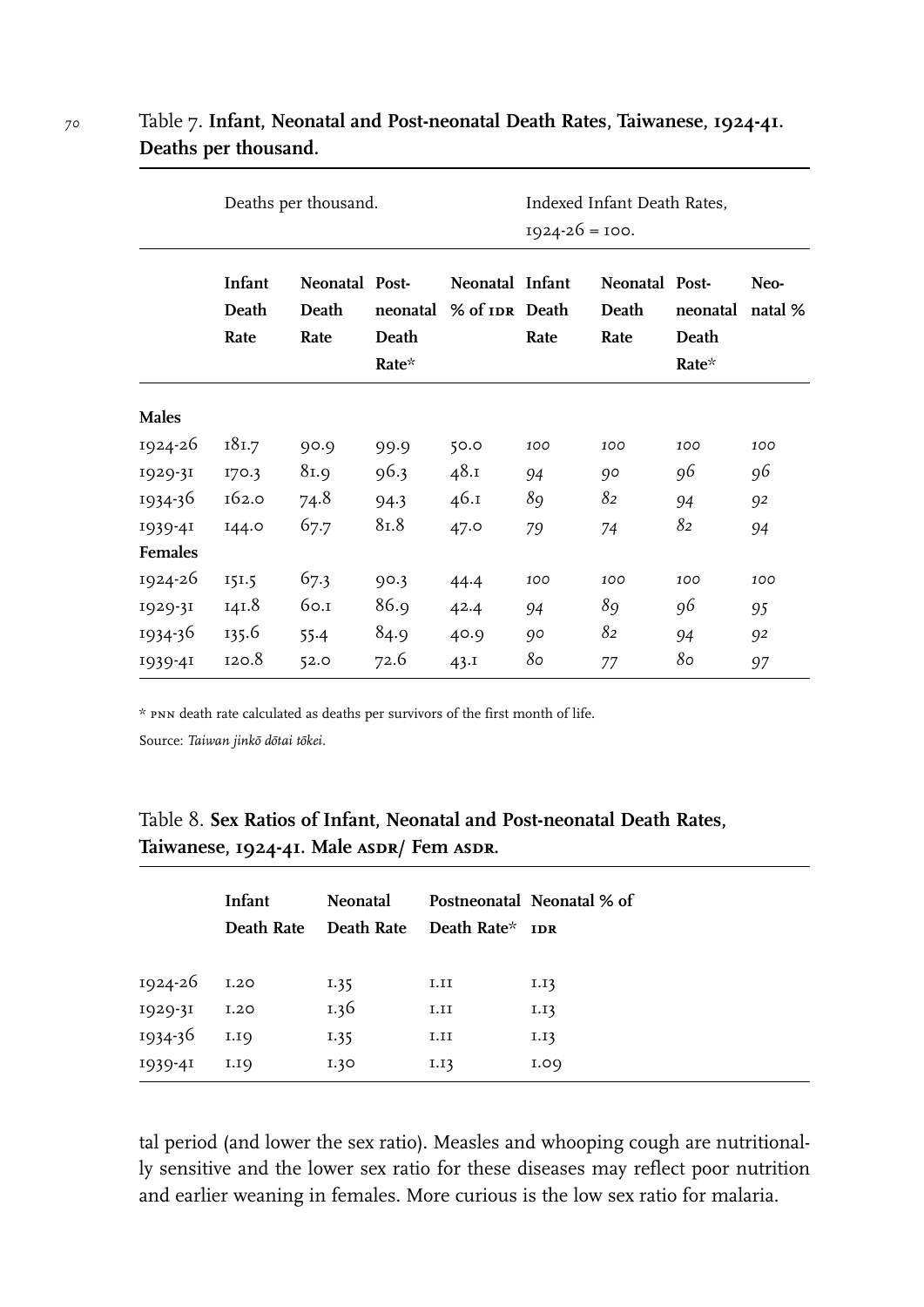The tables above confirm that the male disadvantage in infancy is greatest *71* in the neonatal period, where certain diseases of infancy and tetanus are concentrated. The male disadvantage relative to females declines in the postneonatal period when exogenous causes and environmental exposures increase. Over the period 1924-1941, the decline in the neonatal period is slightly greater than the decline in the postneonatal period.

Our knowledge of the distribution of the infant causes between the neonatal and postneonatal periods is much indebted to Li T'eng-yue's analysis of the cause of death reports for 1934 (1938d). Li was a medical doctor and member of staff at Taipei Imperial University Medical College. He obtained the original cause of death tickets from the Government-general's statistical office for the year 1934 in order to conduct a detailed statistical analysis of the timing of death in infancy by cause (1938d: 1451). The results of Li's analysis are summarized in Table 9 below (as precisely as his tables allow; supplemented by the reports of infant deaths by month in the 1934 *Taiwan jinkō dōtai tōkei*). A second table calculates neonatal and postneonatal death rates for the leading causes in 1934.

Li's analysis shows that certain diseases of infancy and tetanus combined accounted for 71% of neonatal deaths in 1934. More than 90% of deaths attributed to certain diseases of infancy occur in the first month of life, and more than 96% of deaths attributed to tetanus occur in the first month of life, confirming that these two causes are overwhelmingly neonatal. Respiratory diseases and diarrheas and enteritis accounted for 75% of post-neonatal deaths. Deaths attributed to diarrhea and enteritis increase especially in the last six months of the first year of life, a pattern which is likely related to weaning from breastfeeding and increasing amounts of supplements to breastmilk that are susceptible to contamination. Measles also noticeably increases in the last six months; weaning could also play a role here by reducing the transfer of passive immunities passed from mother to infant in breastmilk. Overall, 82% of all infant deaths are accounted for by four causes: certain diseases of infancy, tetanus, respiratory diseases and diarrhea and enteritis.

#### **The Causes Combined**

The tables below combine the rates for All Causes, and the four individual cause groups discussed here, respiratory diseases, diarrhea and enteritis, malaria and respiratory tuberculosis for the initial and terminal years for which we have consistent series for all these causes, 1924-26 and 1939-41. The proportion of total deaths that these four causes account for is shown in the accompanying tables. The four selected causes account for half or more of all deaths in most age groups in the 1924-26 period, and somewhat lower proportions in 1939-41. The proportion of total female deaths accounted for is generally lower than for males. Much work remains to be done.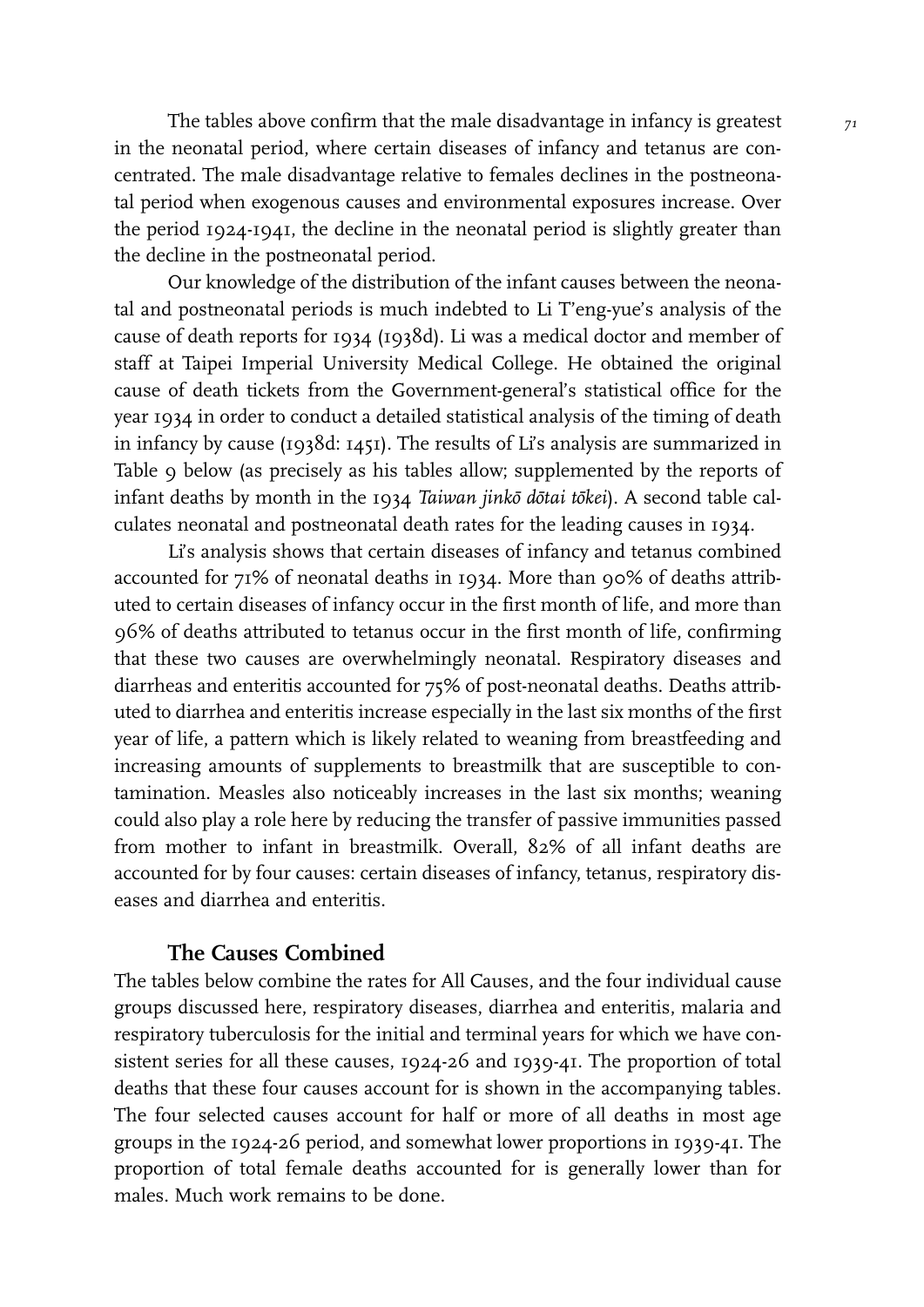| 1934                      | Neonatal |        | Postneonatal |        |
|---------------------------|----------|--------|--------------|--------|
| Cause of death            | Male     | Female | Male         | Female |
| Certain Dis. Inf.         | 38.0%    | 38.9%  | 2.5%         | 2.5%   |
| Tetanus                   | 33.0     | 32.7   | O.7          | 0.8    |
| Respiratory (PBI)         | 11.8     | II.5   | 46.3         | 44.6   |
| Diarrhea and enteritis    | 6.5      | 5.6    | 28.6         | 29.4   |
| Stomach                   | O.5      | 0.6    | I.O          | O.Q    |
| Measles                   | O.2      | O.2    | 4.0          | 5.0    |
| Beriberi                  | O.2      | O.2    | O.7          | 0.6    |
| Syphilis                  | I.3      | I.5    | I.7          | т.б    |
| Septicemia                | I.5      | 1.5    | I.5          | I.5    |
| Mening. & Inf.Convul. 1.5 |          | I.3    | 2.I          | I.Q    |
| Malaria                   | O.2      | O.2    | I.4          | 1.7    |
| Erysipelis                | O.Q      | I.O    | I.2          | I.3    |
| Other & unknown           | 4.4      | 4.6    | 8.3          | 8.0    |
| Total %                   | 100.0%   | 100.0% | 100.0%       | 100.0% |
| Total deaths              | 8520     | 6084   | 10303        | 9147   |
| NN% of IDR                | 45.3%    | 39.9%  |              |        |

## Table 9. **Causes of infant death in neonatal and post-neonatal periods, Taiwanese, 1934.**

Source: Li T'eng-yue 1938d: 1609-1615, *Taiwan jinkō dōtai tōkei*, 1934.

Many more cause groups await individual analysis. The age group with the lowest proportions is the elderly. Adding degenerative causes, such as stroke, heart diseases, and nephritis will increase the proportion of total deaths accounted for among the elderly. Adding maternal causes will increase the proportion among women in fertile ages. And for both sexes at adult ages, adding stomach related causes including ulcers, and accidents will account for significant increases. Rates in infancy and childhood can also be raised by adding a few significant causes. We saw above that adding certain infant causes and tetanus increases the proportion of infant deaths accounted for to 82% in 1934. The proportion of deaths accounted for by the four causes is highest in early childhood, ages I-4, despite the very low contribution of respiratory TB and the declining significance of malaria to rates at this age. Clearly respiratory causes and diarrheas play a dominant role in mortality in early childhood. Adding infectious diseases (e.g., measles and whooping cough) will also raise the rates in childhood significantly.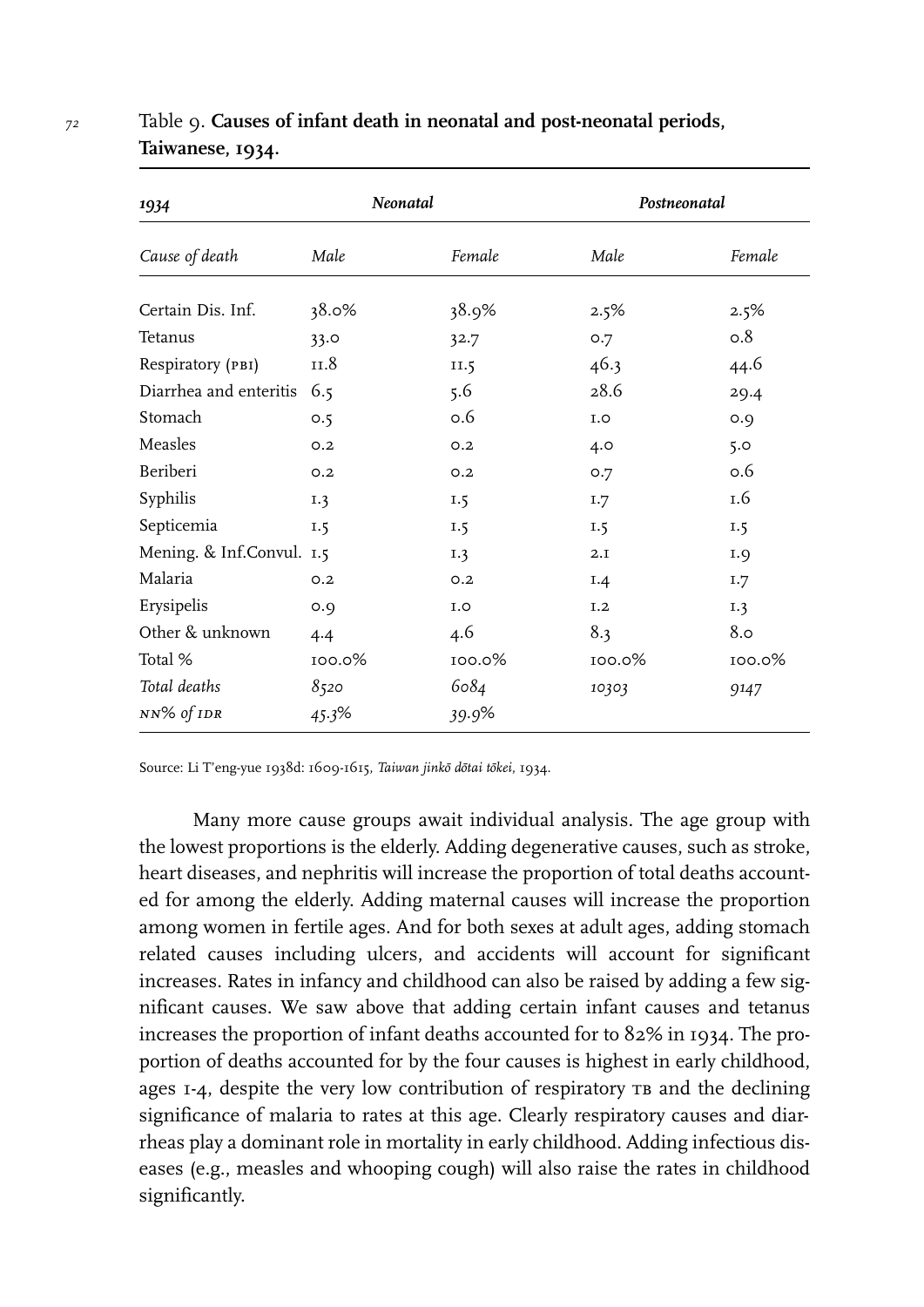| 1934                       | <b>Neonatal Death Rates</b> |        | Postneonatal Death Rates** |        |
|----------------------------|-----------------------------|--------|----------------------------|--------|
| Cause of death             | Male                        | Female | Male                       | Female |
| Certain Dis. Inf.          | 29.05                       | 22.44  | 2.52                       | 2.34   |
| Tetanus                    | 25.25                       | 18.88  | 0.65                       | 0.74   |
| Respiratory (PBI)          | 9.02                        | 6.63   | 46.32                      | 41.02  |
| Diarrhea and enteritis     | 4.94                        | 3.24   | 28.6 <sub>T</sub>          | 27.07  |
| Stomach                    | 0.40                        | 0.37   | 0.98                       | 0.86   |
| Measles                    | 0.19                        | 0.13   | 4.05                       | 4.61   |
| Beriberi                   | O.I4                        | 0.11   | 0.67                       | 0.58   |
| Syphilis                   | 0.98                        | 0.87   | <b>1.70</b>                | 1.48   |
| Septicemia                 | T.T2                        | 0.87   | 1.48                       | 1.42   |
| Mening. & Inf.Convul. 1.12 |                             | 0.77   | 2.13                       | 1.78   |
| Malaria                    | 0.16                        | 0.12   | I.39                       | I.54   |
| Erysipelis                 | 0.65                        | 0.60   | I.24                       | I.24   |
| Other & unknown            | 3.40                        | 2.65   | 8.34                       | 7.34   |
| All Causes                 | 76.43                       | 57.68  | 100.07                     | 92.03  |
| Total deaths               | 8520                        | 6084   | 10303                      | 9147   |
| $Births*$                  | 111474                      | 105480 |                            |        |

Table 10. **Infant death rates by cause in the neonatal and post-neonatal periods, Taiwanese, 1934.**\* **Deaths per 1000.**

\* Calculated using the births of 1933 and 1934, and a separation factor of 0.3 (Barclay 1958: 140-141).

\*\* pnn death rate calculated as deaths per survivors of the first month of life. Based on Li T'eng-yueh 1938d: 1609-1615 and the table above.

## **Conclusion**

The All Causes table presented at the beginning of this discussion summarizes our main story: there was a significant decline in mortality through the period 1906-1941 that was shared broadly by all age and sex groups. We have investigated the contribution to that decline made by four separate cause groups, malaria, respiratory TB, respiratory causes (PBI), and diarrhea and enteritis. And in the case of infant deaths we have also assessed the contribution of several additional causes, in particular certain diseases of infancy and tetanus.

For each cause group we have been concerned to detect patterns of differential incidence and decline among the age groups and sexes that would provide insight into the epidemiological factors elevating or decreasing death rates. Both disease environment and factors of social position played a role in whether a particular age and sex group exhibited death rates higher or lower than the period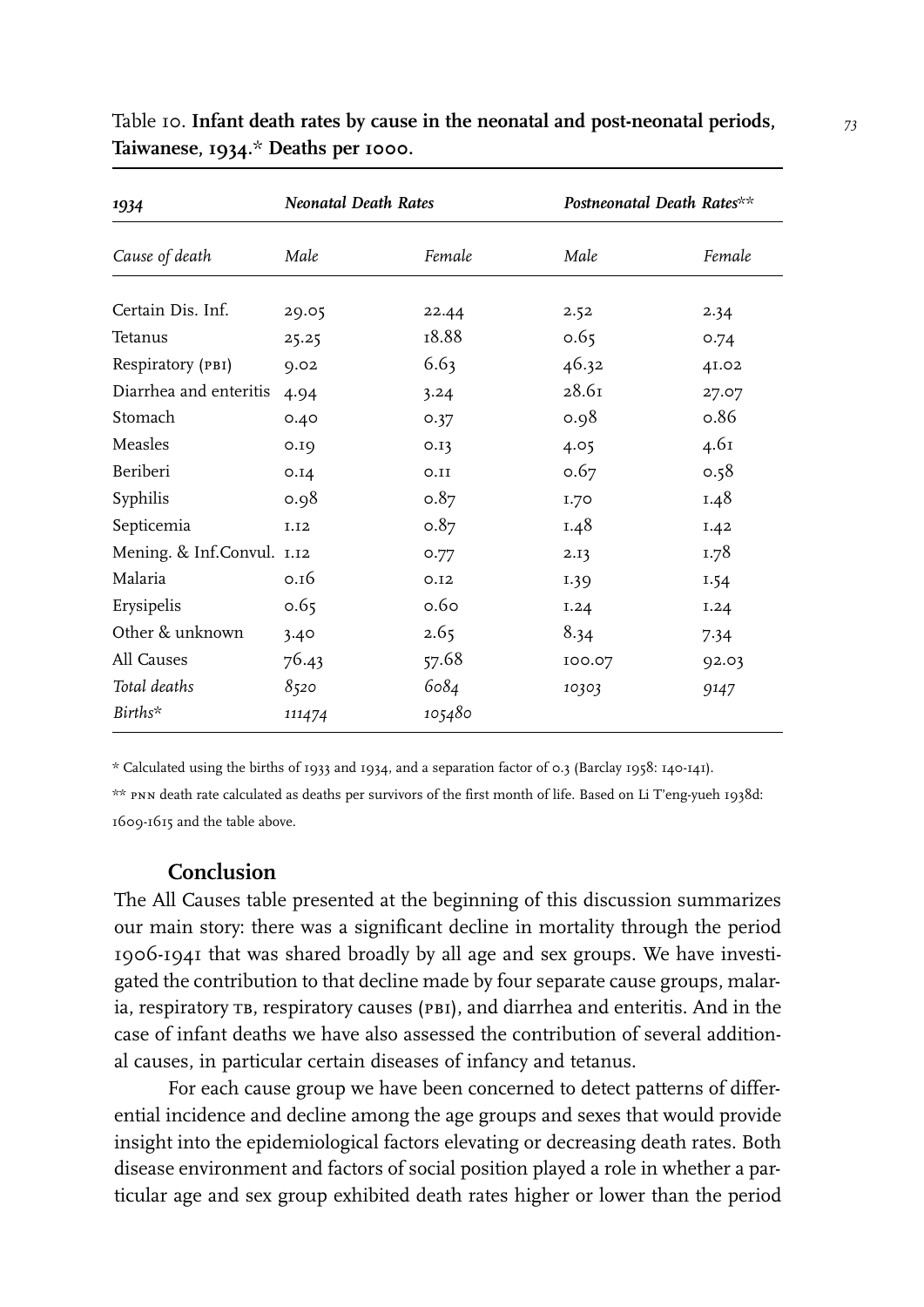*74* Table 11. **Cause, Age and Sex specific death rates of Taiwanese, All Causes and Selected Leading Causes, 1924-26. Deaths per 10,000 person years. The infant death rate is used for age 0-1.**

| Years   |                         |                         |                |                | Age at beginning of interval: |                |          |                |     |             |     |     |                 |            |     |             |
|---------|-------------------------|-------------------------|----------------|----------------|-------------------------------|----------------|----------|----------------|-----|-------------|-----|-----|-----------------|------------|-----|-------------|
| Males   | o*                      | I                       | 5              | IO             | 15                            | 20             | 25       | 30             | 35  | 40          | 45  | 50  | 55              | 60         | 65  | 70          |
| AllCaus | 1817 356                |                         | 67             | 39             | 60                            | 89             | II7      | 154            | 197 | 243         | 302 | 372 | 485             | 674        | 881 | 1443        |
| Resp    | 496                     | 140                     | 20             | IO             | 16                            | 26             | 37       | 49             | 63  | 77          | 96  | II7 | 153             | 214        | 278 | 406         |
| Diarr.  | 297                     | 89                      | 7              | 3              | 3                             | $\overline{4}$ | 6        | $\overline{9}$ | 13  | 16          | 20  | 27  | 32              | 52         | 61  | 94          |
| Malar.  | 52                      | 27                      | <b>I2</b>      | $\circ$        | $^{\rm I2}$                   | 13             | I4       | 15             | 18  | 19          | 19  | 20  | $2\,\mathrm{I}$ | 24         | 3I  | 35          |
| ResprB  | $\overline{\mathbf{3}}$ | $\mathbf{2}$            | $\mathbf I$    | $\mathbf I$    | 5                             | $\rm II$       | I7       | 27             | 36  | 50          | 65  | 77  | 8 <sub>7</sub>  | 97         | 95  | 80          |
| Females |                         |                         |                |                |                               |                |          |                |     |             |     |     |                 |            |     |             |
| AllCaus | 1515                    | 417                     | 7 <sub>I</sub> | 36             | 56                            | 84             | IOI      | 124            | 144 | 148         | 168 | 217 | 284             | 414        | 578 | <b>II20</b> |
| Resp    | 425                     | 152                     | ${\bf 22}$     | $\mathbf Q$    | 13                            | 18             | 24       | 29             | 32  | 35          | 44  | 56  | 82              | <b>I20</b> | 154 | 273         |
| Diarr.  | 275                     | IIO                     | 8              | $\overline{a}$ | $\mathbf{2}$                  | 3              | 5        | 6              | 8   | $\circ$     | IO  | I3  | 20              | 28         | 43  | 77          |
| Malar.  | 53                      | 34                      | 14             | 8              | 8                             | $\mathbf Q$    | $\rm II$ | 13             | 14  | $^{\rm I2}$ | 14  | I7  | I7              | ${\bf 22}$ | 30  | 42          |
| ResprB  | $\overline{3}$          | $\overline{\mathbf{c}}$ | $\mathbf I$    | I              | $\overline{4}$                | $\overline{9}$ | 13       | 15             | 20  | 23          | 28  | 37  | 38              | 4I         | 51  | 47          |

| 1924-26<br>All Causes and Selected Leading Causes, 1924-26 |  |
|------------------------------------------------------------|--|
|------------------------------------------------------------|--|

\* Infant death rate, calculated as a ratio of infant deaths to registered live births for corresponding periods.

# **Table 12 Proportion of All Causes accounted for by selected leading causes, 1924-26.**

| 1924-26 Proportion of All Causes accounted for by Selected Leading Causes, 1924-26 |
|------------------------------------------------------------------------------------|
|                                                                                    |

| Years   | Age at beginning of interval: |  |  |  |                                                                                 |  |  |  |  |  |  |  |  |  |  |
|---------|-------------------------------|--|--|--|---------------------------------------------------------------------------------|--|--|--|--|--|--|--|--|--|--|
| Age     | $O$ I                         |  |  |  | 5 10 15 20 25 30 35 40 45 50 55 60 65 70                                        |  |  |  |  |  |  |  |  |  |  |
| Males   |                               |  |  |  | 46.7 72.5 59.7 59.0 60.0 60.7 63.2 64.9 66.0 66.7 66.2 64.8 60.4 57.4 52.8 42.6 |  |  |  |  |  |  |  |  |  |  |
| Females |                               |  |  |  | 49.9 71.5 63.4 55.6 48.2 46.4 52.5 50.8 51.4 53.4 57.1 56.7 55.3 51.0 48.1 39.2 |  |  |  |  |  |  |  |  |  |  |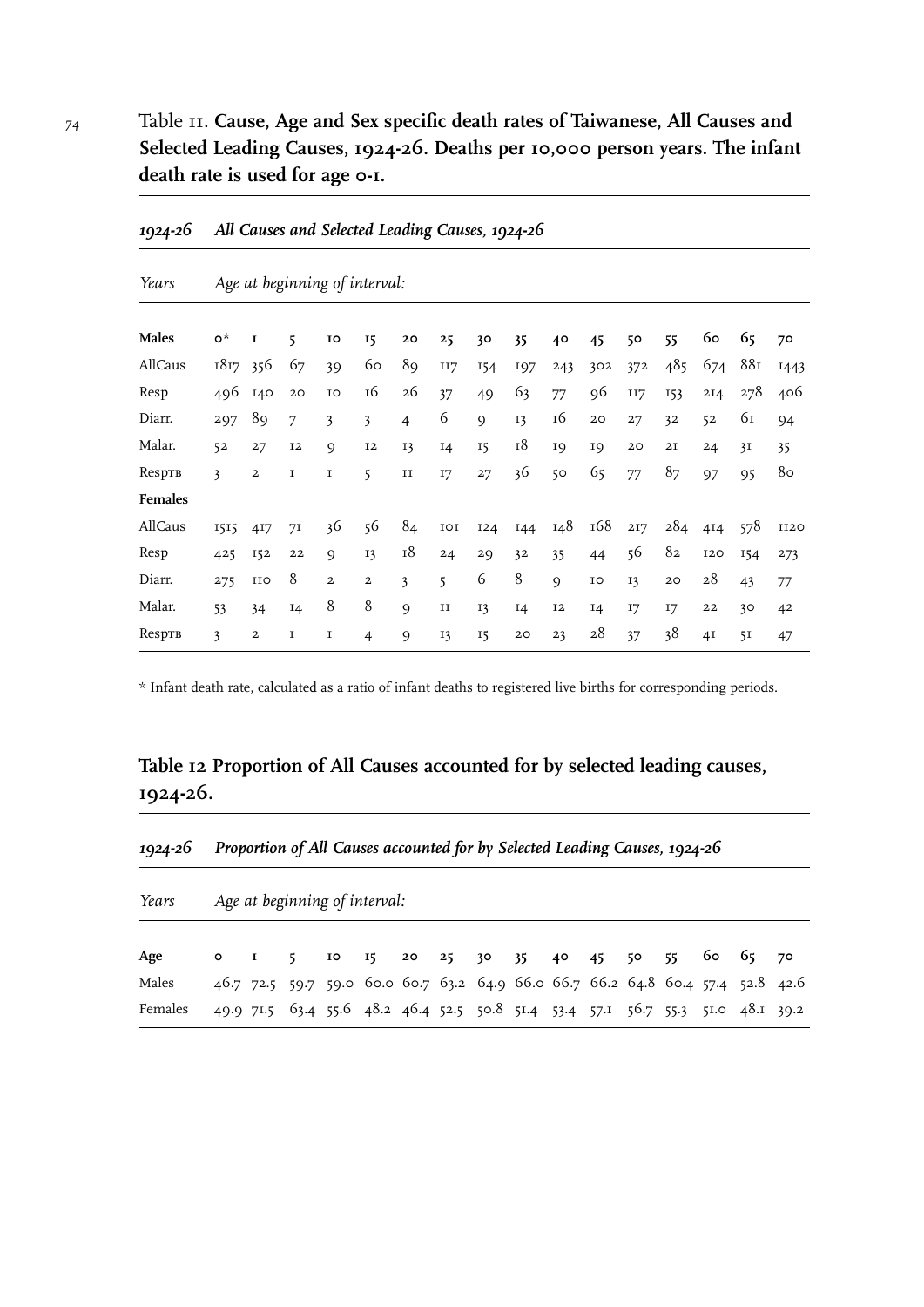| Years   | Age at beginning of interval: |                |             |                                                         |       |                                                 |  |          |  |  |          |     |             |  |
|---------|-------------------------------|----------------|-------------|---------------------------------------------------------|-------|-------------------------------------------------|--|----------|--|--|----------|-----|-------------|--|
|         | $\circ$                       | $\mathbf{I}$   | $5^{\circ}$ | IO                                                      | 15 20 |                                                 |  | 25 30 35 |  |  | 40 45 50 |     | 55 60 65 70 |  |
| AllCaus | 120                           | 85.            | $Q_4$       | 108 107 106 116 124 137 164 180 171                     |       |                                                 |  |          |  |  |          | I7I | 163 152 129 |  |
| Resp    | II7                           | Q <sub>2</sub> | QI          | III                                                     |       | 123 144 154 169 197 220 218 209 187 178 181 149 |  |          |  |  |          |     |             |  |
| Diarr.  | 108 81                        |                | 88          | 150 150                                                 |       | 133 120 150 163 178 200 208 160 186 142 122     |  |          |  |  |          |     |             |  |
| Malar.  | 98                            | 79             | 86          | 113 150 144 127 115 129 158 136 118 124 109 103 83      |       |                                                 |  |          |  |  |          |     |             |  |
| Resptb  |                               | 100 100        |             | 100 100 125 122 131 180 180 217 232 208 229 237 186 170 |       |                                                 |  |          |  |  |          |     |             |  |

*924-26 All Causes and Selected Leading Causes, 1924-26*

Table 14. **Cause, Age and Sex specific death rates of Taiwanese, All Causes and Selected Leading Causes, 1939-41. Deaths per 10,000 person years. The infant death rate is used for age 0-1.**

| Age at beginning of interval: |                         |                      |                         |                |                                                                                 |             |                |                 |              |                                                 |         |     |                |     |      |
|-------------------------------|-------------------------|----------------------|-------------------------|----------------|---------------------------------------------------------------------------------|-------------|----------------|-----------------|--------------|-------------------------------------------------|---------|-----|----------------|-----|------|
| $\circ$                       | $\mathbf I$             | 5                    | 10                      | 15             | 20                                                                              | 25          | 30             | 35              | $40^{\circ}$ | 45                                              | 50      | 55  | 60             | 65  | 70   |
|                               |                         | 46                   | 27                      | 45             | 66                                                                              | 77          | 96             | 116             | 156          | 210                                             | 293     | 381 | 527            | 712 | 1291 |
| 468                           | 116                     | 15                   | 7                       | $^{\rm I2}$    | 19                                                                              | 23          | 30             | 37              | 52           | 70                                              | IOO     | 124 | 170            | 213 | 315  |
| 227                           | 64                      | $\overline{4}$       | 2                       | $\mathbf{2}$   | $\mathbf{2}% =\mathbf{1}_{B}\left( \mathbf{1}_{B}\right) ^{\ast}\mathbf{1}_{B}$ | 3           | $\overline{4}$ | $\overline{4}$  | 7            | $\rm II$                                        | 16      | 22  | 32             | 42  | 77   |
| 13                            | $\mathbf Q$             | 5                    | $\overline{4}$          | 6              | 7                                                                               | 6           | 6              | 7               | 7            | 8                                               | $\circ$ | 9   | $^{\rm I2}$    | 13  | 18   |
| 5                             | 3                       | I                    | $\mathbf I$             | $\overline{4}$ | $\circ$                                                                         | $^{\rm I2}$ | 14             | I7              | 19           | 23                                              | 29      | 35  | 35             | 34  | 26   |
|                               |                         |                      |                         |                |                                                                                 |             |                |                 |              |                                                 |         |     |                |     |      |
|                               |                         | 45                   | 24                      | 38             | 53                                                                              | 61          | 76             | QI              | 107          | 126                                             | 165     | 229 | 316            | 451 | IO7I |
| 387                           | 120                     | 15                   | 8                       | 9              | 13                                                                              | 15          | 18             | $2\,\mathrm{I}$ | 26           | 33                                              | 44      | 64  | 83             | 116 | 207  |
| 209                           | 77                      | 5                    | I                       | I              | $\mathbf 2$                                                                     | 3           | 3              | $\overline{4}$  | 5            | 6                                               | 8       | 13  | 2I             | 29  | 70   |
| 12                            | IO                      | 5                    | $\overline{\mathbf{3}}$ | $\overline{4}$ | $\overline{4}$                                                                  | 5           | 5              | 5               | 5            | 5                                               | 7       | 7   | $\overline{9}$ | IO  | 18   |
| 5                             | $\overline{\mathbf{3}}$ | I                    | I                       | 3              | $\overline{5}$                                                                  | 7           | 7              | 7               | 8            | IO                                              | 13      | 14  | 15             | I7  | 16   |
|                               |                         | 1440 289<br>1208 317 |                         |                |                                                                                 |             |                |                 |              | All Causes and Selected Leading Causes, 1939-41 |         |     |                |     |      |

Respiratory  $\texttt{ts}$  rates are seriously underreported in 1939-41, as noted in the text.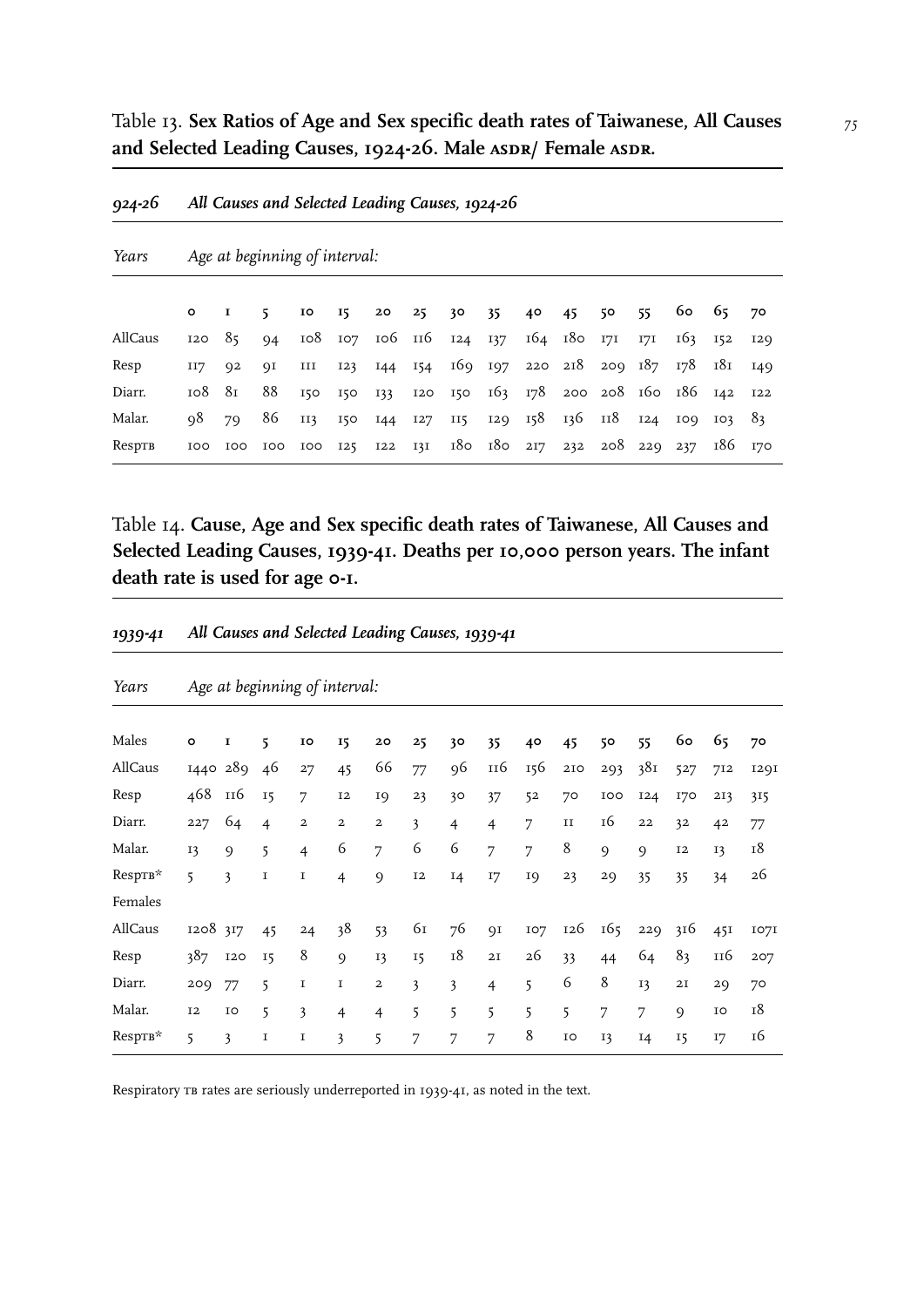## Table 15. **Proportion of All Causes accounted for by selected leading causes, 1939-41.**

| Years   | Age at beginning of interval: |  |  |  |  |  |                                                                                 |  |  |  |  |  |  |          |  |
|---------|-------------------------------|--|--|--|--|--|---------------------------------------------------------------------------------|--|--|--|--|--|--|----------|--|
| Age     |                               |  |  |  |  |  | 0 I 5 IO I5 20 25 30 35 40 45 50 55                                             |  |  |  |  |  |  | 60 65 70 |  |
| Males   |                               |  |  |  |  |  | 49.5 66.4 54.3 51.9 53.3 56.1 57.1 56.3 56.0 54.5 53.3 52.6 49.9 47.2 42.4 33.8 |  |  |  |  |  |  |          |  |
| Females |                               |  |  |  |  |  | 50.7 66.2 57.8 54.2 44.7 45.3 49.2 43.4 40.7 41.1 42.9 43.6 42.8 40.5 38.1 29.0 |  |  |  |  |  |  |          |  |

*1939-41 Proportion of All Causes accounted for by Selected Leading Causes, 1939-41*

Table 16. **Sex Ratios of Age and Sex specific death rates of Taiwanese, All Causes and Selected Leading Causes, 1939-41. Male ASDR/Female ASDR.** 

| 1939-41 |            | All Causes and Selected Leading Causes, 1924-26 |             |      |     |     |    |    |    |                                                    |  |    |     |     |          |     |
|---------|------------|-------------------------------------------------|-------------|------|-----|-----|----|----|----|----------------------------------------------------|--|----|-----|-----|----------|-----|
| Years   |            | Age at beginning of interval:                   |             |      |     |     |    |    |    |                                                    |  |    |     |     |          |     |
|         | $\circ$    | $\mathbf I$                                     | $5^{\circ}$ | 10   | 15  | 20  | 25 | 30 | 35 | $40 \t 45$                                         |  | 50 | 55  |     | 60 65 70 |     |
| AllCaus | IIQ        | QI                                              | 102         | II3  |     |     |    |    |    | 118 125 126 126 127 146 167 178 166 167 158        |  |    |     |     |          | 12I |
| Resp    | <b>I2I</b> | Q7                                              | IOO         | - 88 |     |     |    |    |    | 133 146 153 167 176 200 212 227 194 205 184 152    |  |    |     |     |          |     |
| Diarr.  | <b>IOQ</b> | 83                                              |             |      |     |     |    |    |    | 80 200 200 100 100 133 100 140 183 200 169 152 145 |  |    |     |     |          | IIO |
| Malar.  | 108        | QQ                                              | IOO         | 133  | 150 | I75 |    |    |    | 120 120 140 140 160 129                            |  |    | 129 | 133 | 130      | IOO |
| Respte  | 100        | IOO                                             |             |      |     |     |    |    |    | 100 100 133 180 171 200 243 238 230 223 250 233    |  |    |     |     | 200 163  |     |

average. Each cause of death leaves a distinctive imprint on the population that creates different patterns and levels of mortality across the age and sex groups.

While all causes decreased significantly, the most dramatic decline is in the malaria death rates. Malaria was a very significant leading cause in 1906-08, and its decline represents perhaps the greatest achievement of the Japanese public health effort in colonial Taiwan. As the substantial declines in the other cause groups demonstrate, the reduction in deaths rates was not by any means confined to malaria. Yet part of the decline in these other causes may be traced to the benefits of reduced comorbidity associated with malaria (and smallpox, whose near elimination preceded our data series). In general the pattern of decline occurring broadly across many causes simultaneously suggests that the benefits of reduced comorbidity from many diseases compounded the effects of limited public health efforts. Future study of temporal patterns of fluctuation to detect cause rates that increased and decreased together may shed light on which dis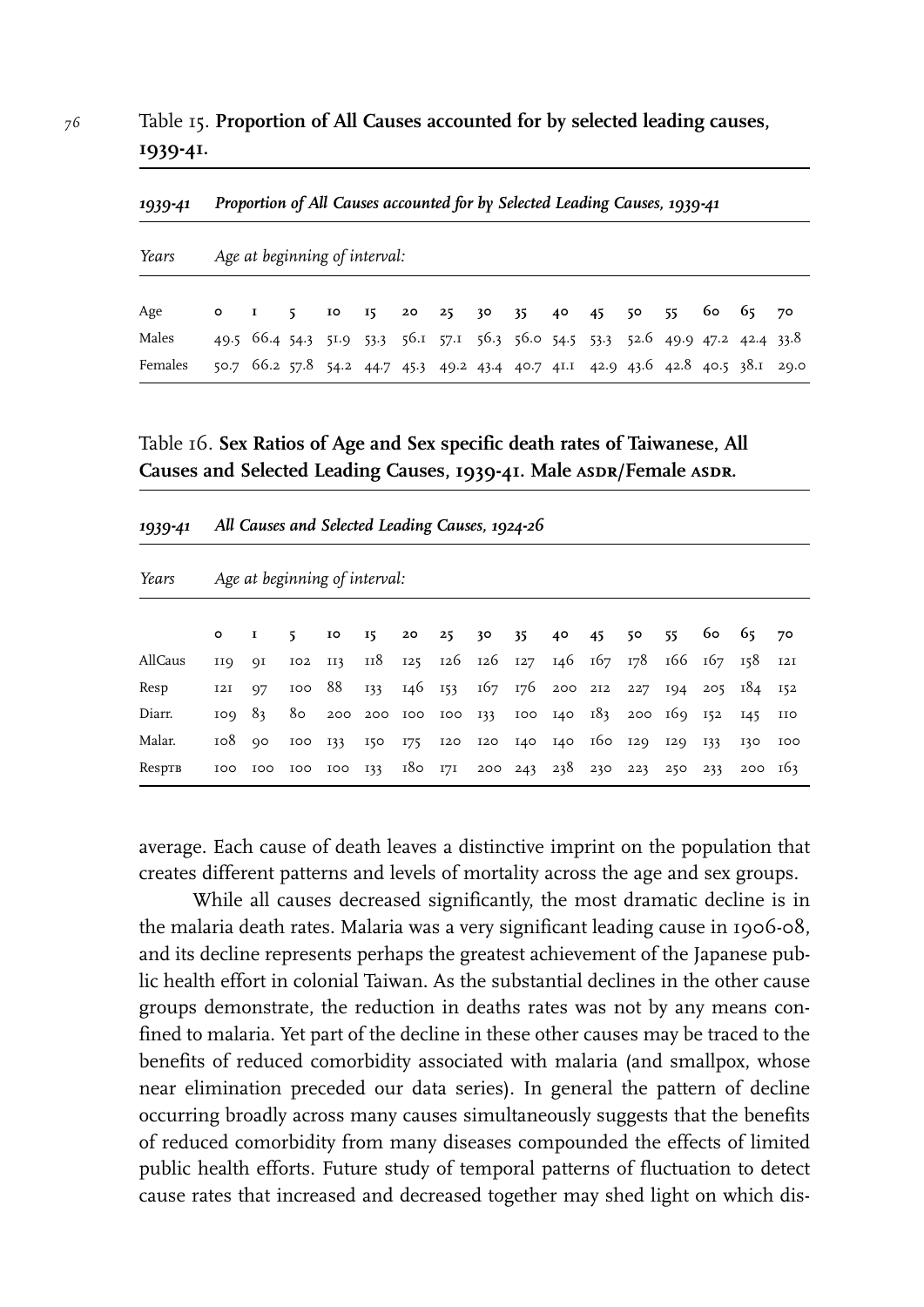eases were more tightly linked by comorbid relationships. That the same pattern *77* of broad decline was replicated in the separate prefectures (Shepherd "Regional" infra) underlines the likelihood that reduced comorbidity played an important role in the Taiwanese colonial mortality decline.

## **Appendix: Issues of Reporting Quality in the Reports of Deaths by Cause in the Taiwan Population Record.**

Reports of cause of death by age and sex for the Taiwanese population are included in the annual volumes of vital statistics available from 1905 to 1942 (*Taiwan jinkō dōtai tōkei*). These volumes classify deaths according to a succession of four different cause of death lists. Because some previous studies ignored the issues of consistency introduced by changes between lists (drawing erroneous conclusions from inconsistent data), it is important to clarify the nature and significance of these changes for studies of long term trends in causes of death.

The Japanese devised an abridged version of the first revision of the international classification of causes of death in 1899 for use in Japan. This list provided for forty-six primary categories of disease and it was this list that was adopted for use in Taiwan in 1905 when the new household registration and vital statistics system was implemented following the first census (the following discussion of quality of cause of death reporting is drawn from the fuller discussion in Shepherd 2003).

Decennial revisions adopted by the International Commission regularly updated the international lists of causes of death. The second revision was adopted in 1909, the third in 1920, and the fourth in 1929. While Japan had only adopted the abridged version of the first revision, it adopted both the much longer detailed lists and the intermediate or abridged lists when implementing the subsequent revisions. In Taiwan the detailed lists were used in tables reporting cause of death by age and sex, while the abridged or intermediate lists were most often used for statistics on cause of death by prefecture, season, ethnicity, and occupation. The periods during which Taiwan used the various revisions for vital statistics reporting and the numbers of causes in each list are presented in the table on the next page.

The successive revisions added categories by subdividing causes and creating new titles, as well as reclassifying causes according to updated medical understandings. Thus as time progressed, inconsistencies were introduced as the detailed list expanded and subcategories were reclassified. In many cases these inconsistencies can be minimized by broad groupings of subcategories that achieve continuity across the revisions. Thus we are not prevented by revisions in the international lists from following trends for causes consistently defined and reported. However, inconsistent implementation of the classifications by statistical personnel sometimes frustrates this task.

Another important source of inconsistency arises from misreporting due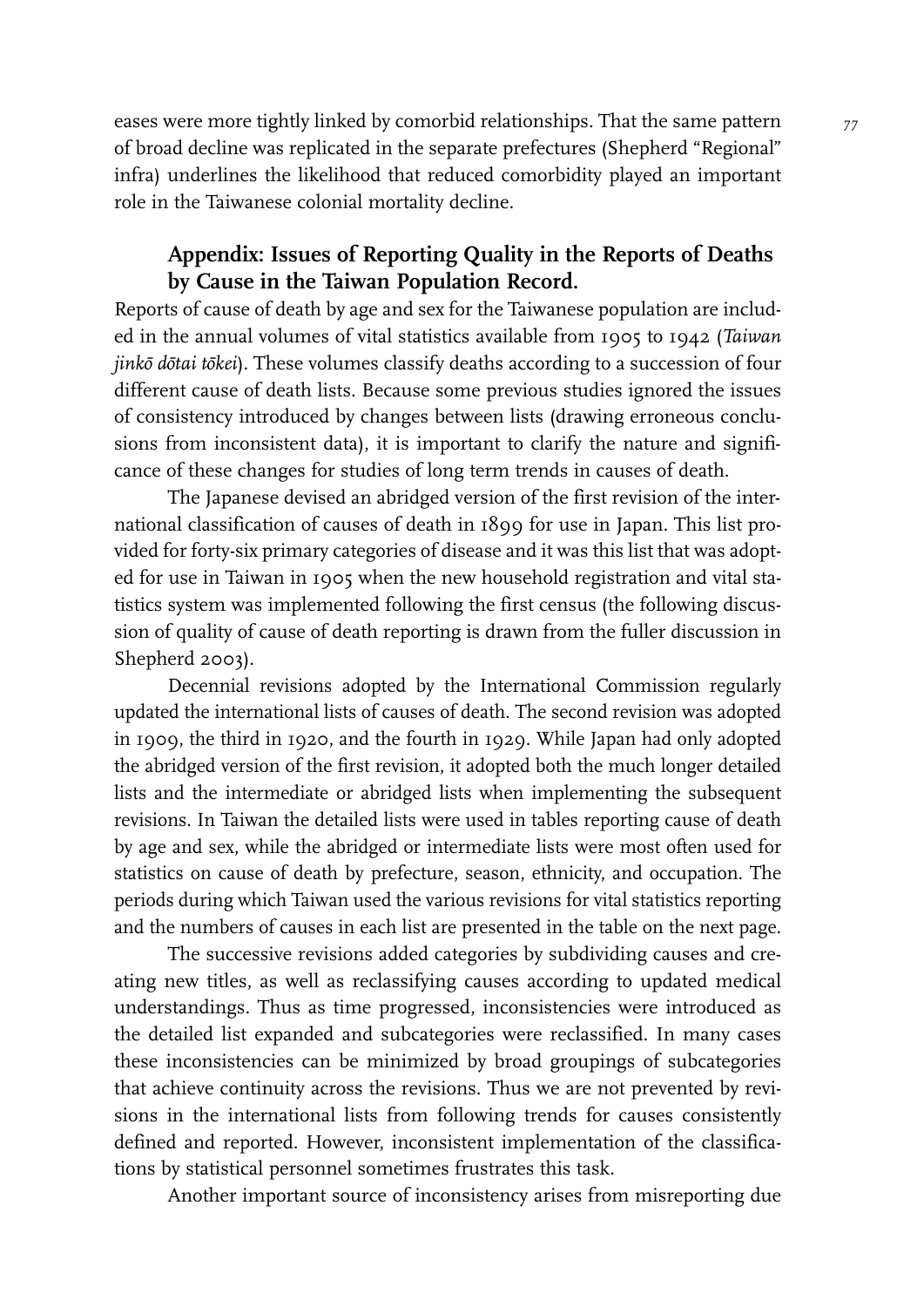| International<br>Classification:         | No. of Titles:                      | Years in use:          |
|------------------------------------------|-------------------------------------|------------------------|
| Ist revision, 1900<br>2nd revision, 1909 | Abridged: $46+$<br>Intermediate: 61 | 1905-1915<br>1916-1922 |
|                                          | Detailed: 217                       |                        |
| 3rd revision, 1920                       | Abridged: 38<br>Detailed: 205       | 1923-1931              |
| 4th revision, 1929                       | Intermediate: 85<br>Detailed: 206   | 1932-1942              |

#### **Classifications of causes of death employed in Taiwan, 1905-1942.**

Source: *Taiwan jinkō dōtai tōkei*, various years.

to poor quality of diagnosis, the use of popular and imprecise terms in certificates, and inadequate training and education of the personnel authorized to certify causes of death. The Taiwan cause of death statistics were compiled at the central statistical office from tickets reporting the cause of death set forth in the death certificate which had to be completed before a burial permit would be issued to the family of the deceased (Appendix, *Taiwan jinkō dōtai tōkei*, 1906, supp.1, p. 4, supp. 2, p. 1). The Vital Statistics volume for 1906 explains that causes of death were to be certified by either of two classes of licensed medical practitioner. The 'first class doctors' (J: *ishi*, C: *yi-shi*, 醫師) were those who had received training in modern medical science (J: *konnichi no igaku*; C: *jinri yixue*, 近日醫學) (i.e. Western biomedicine) and the second class were Chinese-style traditional practitioners who had been licensed by the government-general (J: *isei*, C: *yisheng*, 醫生). Policemen also certified causes where no medical man was available.

The 1906 Vital Statistics volume explains that the assignment of cause in many cases had to depend on Chinese-style doctors who were not well versed in modern medicine or modern systems of disease classification. These doctors often certified causes using popular or imprecise terms. It was up to statistical coders to classify terms used in the death certificates according to the title categories of the official nomenclature. In the first years of the reporting system, there were many cases where cause was assigned to the "ill-defined and unknown condition" titles. Often these were cases where the certifying practitioner was unfamiliar with the case and the circumstances leading up to death and uncertain as to cause of death. Cases also had to be assigned to the "ill-defined" title due to the use of an ambiguous name by a Chinese-style doctor.

Over time the increase in the number of trained modern doctors (and the